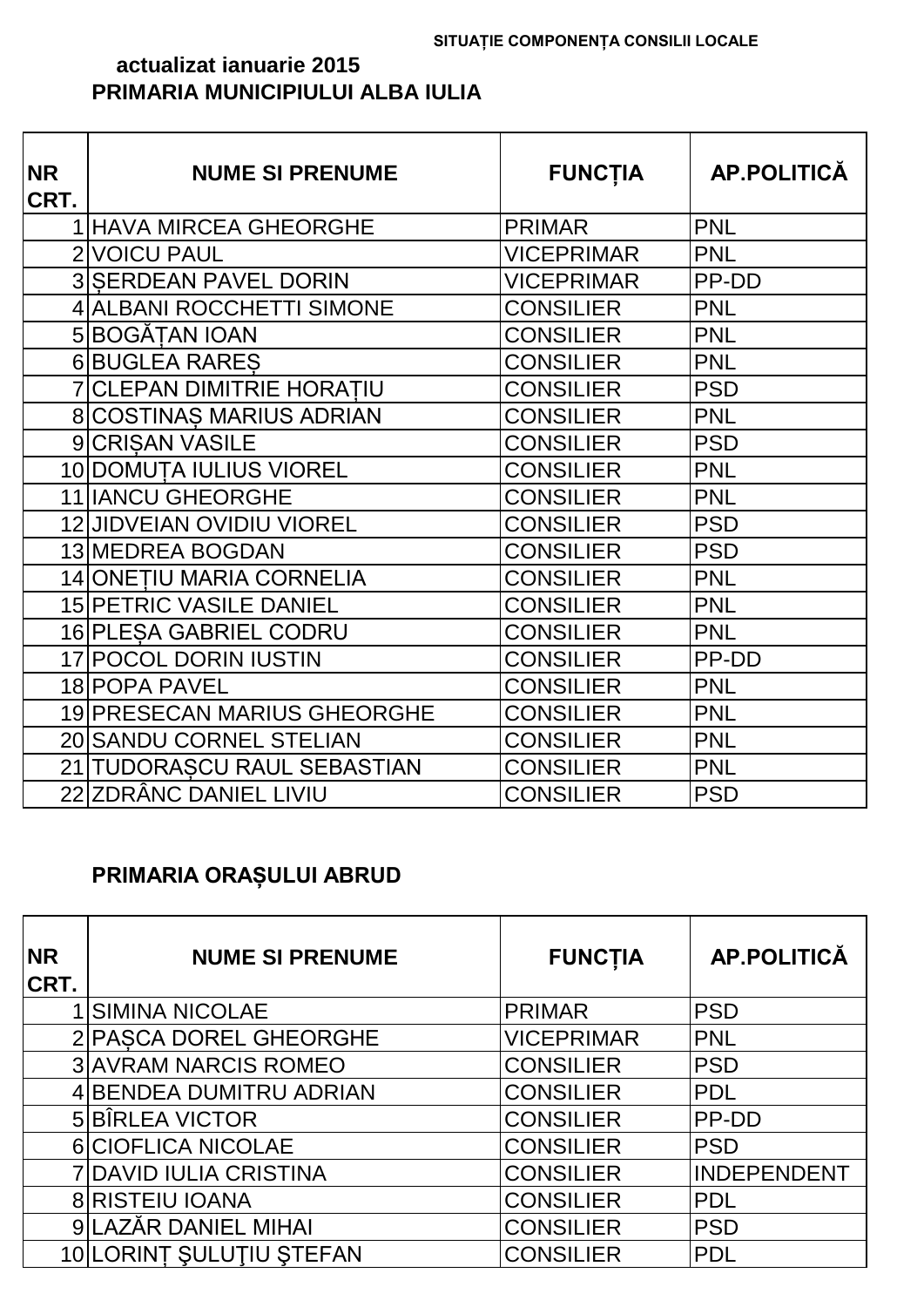| 11 MATEL IOAN               | <b>ICONSILIER</b> | <b>IPSD</b> |
|-----------------------------|-------------------|-------------|
| 12 NARITA ADRIAN PETRU      | <b>ICONSILIER</b> | <b>IPSD</b> |
| 13 NEMES DAN IOAN           | <b>ICONSILIER</b> | <b>PNM</b>  |
| 14 ONET CAMELIA             | <b>CONSILIER</b>  | <b>IPNM</b> |
| <b>15 SIMINA SERGIU DAN</b> | <b>CONSILIER</b>  | IPDL        |
| <b>16 SCROB EMILIA</b>      | <b>ICONSILIER</b> | IPDL        |

#### **PRIMARIA MUNICIPIULUI AIUD**

| <b>NR</b><br>CRT. | <b>NUME SI PRENUME</b>         | <b>FUNCTIA</b>    | AP.POLITICĂ |
|-------------------|--------------------------------|-------------------|-------------|
|                   | 1 JOSAN MIHAI HORATIU          | <b>PRIMAR</b>     | <b>PNL</b>  |
|                   | 2 RUSU LIVIU OCTAVIAN          | <b>VICEPRIMAR</b> | <b>PSD</b>  |
|                   | <b>3 FLOREA MARTIN</b>         | <b>CONSILIER</b>  | <b>PNL</b>  |
|                   | 4 TĂTAR IOAN VIOREL            | <b>CONSILIER</b>  | <b>PSD</b>  |
|                   | <b>5 BOGDAN MIRCEA CIPRIAN</b> | <b>CONSILIER</b>  | <b>PNL</b>  |
|                   | 6 GRUITA IOAN                  | <b>CONSILIER</b>  | <b>PSD</b>  |
|                   | 7 OPRITA FLORIAN               | <b>CONSILIER</b>  | <b>PNL</b>  |
|                   | <b>8 KOCIS PAVEL</b>           | <b>CONSILIER</b>  | <b>PNL</b>  |
|                   | 9 LAZĂR SIMONA MARIA HORTENSIA | <b>CONSILIER</b>  | <b>PSD</b>  |
|                   | 10 BADEA IULIA ADRIANA OANA    | <b>CONSILIER</b>  | <b>PDL</b>  |
|                   | 11 VULTUR VASILE               | <b>CONSILIER</b>  | <b>PDL</b>  |
|                   | 12 FLESER AUREL                | <b>CONSILIER</b>  | <b>PDL</b>  |
|                   | <b>13 BRADEA CRISTEA IOSIF</b> | <b>CONSILIER</b>  | <b>PDL</b>  |
|                   | 14 GÎLEA ANA MARIA             | <b>CONSILIER</b>  | <b>PDL</b>  |
|                   | 15 BUDUŞAN TIBERIU             | <b>CONSILIER</b>  | <b>PDL</b>  |
|                   | 16 KOVATS KRISZTIAN            | <b>CONSILIER</b>  | <b>UDMR</b> |
|                   | 17 KSIKI IULIU STEFAN          | <b>CONSILIER</b>  | <b>UDMR</b> |
|                   | 18 KOBLE CSABA                 | <b>CONSILIER</b>  | <b>UDMR</b> |
|                   | 19 RADU CĂLIN                  | <b>CONSILIER</b>  | <b>PSD</b>  |
|                   | 20 MOLDOVAN IOAN               | <b>CONSILIER</b>  | PP-DD       |

### **PRIMARIA ORAȘULUI BAIA DE ARIEȘ**

| <b>NR</b><br>CRT. | <b>NUME SI PRENUME</b>    | <b>FUNCTIA</b>    | AP.POLITICĂ  |
|-------------------|---------------------------|-------------------|--------------|
|                   | 1 PANDOR TRAIAN           | <b>PRIMAR</b>     | <b>PNL</b>   |
|                   | 2 MÂRZAN SILVIU           | <b>VICEPRIMAR</b> | <b>PSD</b>   |
|                   | <b>3 BAIC MĂRIOARA</b>    | <b>CONSILIER</b>  | <b>PP-DD</b> |
|                   | 4BÎRLEA SILVIU            | <b>CONSILIER</b>  | PC           |
|                   | <b>5 BOGHIAN GHEORGHE</b> | <b>CONSILIER</b>  | <b>PDL</b>   |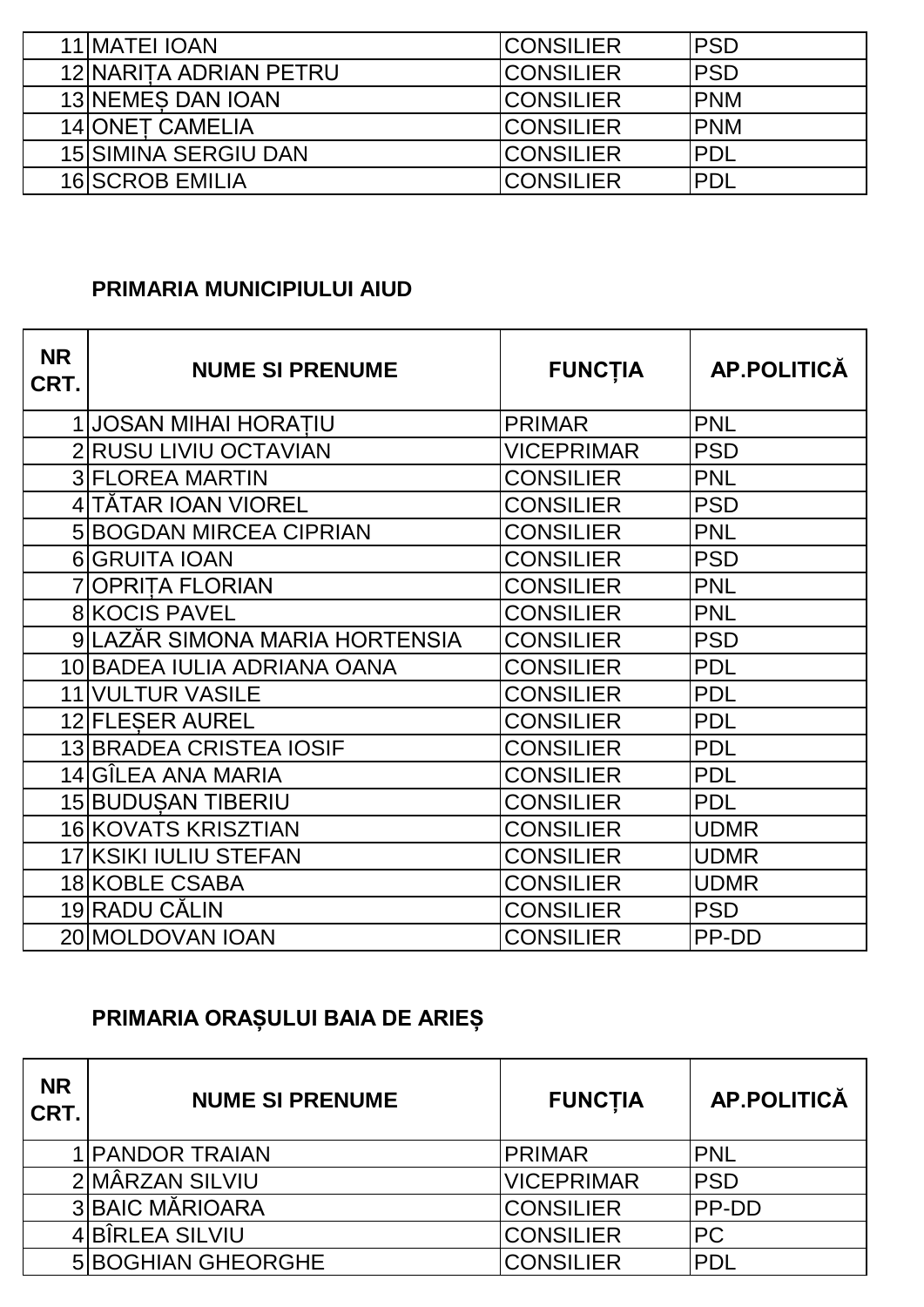| 6 BORA GHEORGHE        |                                  | <b>CONSILIER</b> | <b>PDL</b>  |
|------------------------|----------------------------------|------------------|-------------|
| <b>7 CULDA TRAIAN</b>  |                                  | <b>CONSILIER</b> | PDL         |
|                        | <b>8 DRAGHICIU DUMITRU DORIN</b> | <b>CONSILIER</b> | <b>PSD</b>  |
| 9 GOIA EMIL            |                                  | <b>CONSILIER</b> | <b>PDL</b>  |
|                        | 10 JOLDES IOAN CRISTIAN          | <b>CONSILIER</b> | INDEPENDENT |
| 11 MOCAN IOAN          |                                  | <b>CONSILIER</b> | <b>PNL</b>  |
| <b>12 PITEA VASILE</b> |                                  | <b>CONSILIER</b> | <b>PSD</b>  |
|                        | 13 TOADER CRISTIAN STEFAN        | <b>CONSILIER</b> | <b>PSD</b>  |

#### **PRIMARIA MUNICIPIULUI BLAJ**

| <b>NR</b><br>CRT. | <b>NUME SI PRENUME</b>    | <b>FUNCTIA</b>    | AP.POLITICĂ |
|-------------------|---------------------------|-------------------|-------------|
|                   | 1 ROTAR GHEORGHE VALENTIN | <b>PRIMAR</b>     | <b>PDL</b>  |
|                   | 2 BASARABA LIVIU CORNELIU | <b>VICEPRIMAR</b> | <b>PDL</b>  |
|                   | <b>3 DUMA IOAN</b>        | <b>CONSILIER</b>  | <b>PDL</b>  |
|                   | 4 BALU DAN                | <b>CONSILIER</b>  | <b>PDL</b>  |
|                   | 5 FRATILĂ IOAN BOGDAN     | <b>CONSILIER</b>  | <b>PDL</b>  |
|                   | 6 ROTARU EUGEN            | <b>CONSILIER</b>  | <b>PDL</b>  |
|                   | 7 TODEASĂ VIRGIL          | <b>CONSILIER</b>  | <b>PDL</b>  |
|                   | <b>8 BALAU ADELA</b>      | <b>CONSILIER</b>  | <b>PDL</b>  |
|                   | 9 POPOVICI VASILE         | <b>CONSILIER</b>  | <b>PDL</b>  |
|                   | 10 DAMIAN AUGUSTIN AUROL  | <b>CONSILIER</b>  | <b>PDL</b>  |
|                   | 11 SINEA SILVIU           | <b>CONSILIER</b>  | <b>PDL</b>  |
|                   | 12 MURESAN LIVIA          | <b>CONSILIER</b>  | <b>PDL</b>  |
|                   | 13 CLEJA IOAN             | <b>CONSILIER</b>  | <b>PDL</b>  |
|                   | 14 NICUSAN CLAUDIU ŞTEFAN | <b>CONSILIER</b>  | <b>PNL</b>  |
|                   | 15 MOLDOVEANU PUIU VASILE | <b>CONSILIER</b>  | <b>PNL</b>  |
|                   | 16 PETRI CONSTANTIN       | <b>CONSILIER</b>  | <b>PNL</b>  |
|                   | 17 SAVA IOAN              | <b>CONSILIER</b>  | <b>PSD</b>  |
|                   | <b>18 TOMOIAGA IOAN</b>   | <b>CONSILIER</b>  | <b>PSD</b>  |
|                   | <b>19 TARCO MIHAIL</b>    | <b>CONSILIER</b>  | <b>UDMR</b> |
|                   | 20 BARBAT TEODOR          | <b>CONSILIER</b>  | PP-DD       |

# **PRIMARIA ORAȘULUI CÎMPENI**

| <b>NR</b><br>CRT. | <b>NUME SI PRENUME</b>       | <b>FUNCTIA</b>    | AP.POLITICĂ |
|-------------------|------------------------------|-------------------|-------------|
|                   | 1 ANDRES IOAN CĂLIN          | <b>PRIMAR</b>     | <b>IPSD</b> |
|                   | <b>2 TRIFA MIHAIL</b>        | <b>VICEPRIMAR</b> | <b>IPSD</b> |
|                   | <b>3 OPREA JOAN VALENTIN</b> | <b>CONSILIER</b>  | <b>IPNL</b> |
|                   | 4 BORTES DAN GABRIEL         | CONSILIER         | <b>IPNL</b> |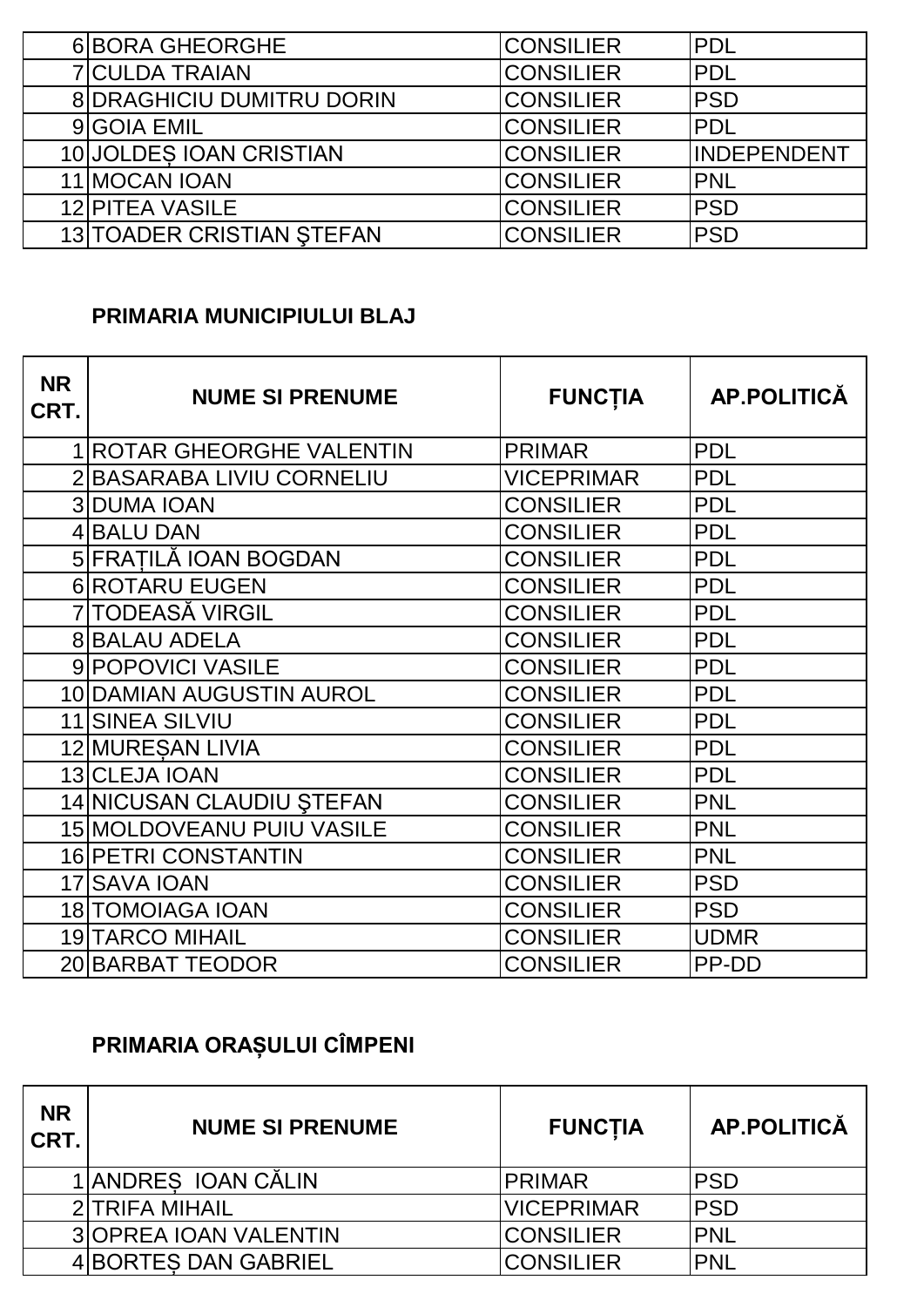| 5 GIURGIU MARCEL OLIMPIU       | <b>CONSILIER</b> | <b>PNL</b>   |
|--------------------------------|------------------|--------------|
| 6 ACHIMET CONSTANTIN           | <b>CONSILIER</b> | <b>PNL</b>   |
| 7 CHIRILĂ MIRCEA               | <b>CONSILIER</b> | <b>PSD</b>   |
| <b>8 GRIGORE FANI</b>          | <b>CONSILIER</b> | <b>PSD</b>   |
| 9 DONEA TRAIAN                 | <b>CONSILIER</b> | <b>PNL</b>   |
| 10 CORCHES DOREL VALER         | <b>CONSILIER</b> | <b>PDL</b>   |
| 11 BONCUȚ LAZĂR IOAN           | <b>CONSILIER</b> | <b>PDL</b>   |
| 12 SICOE VIOREL IOAN           | <b>CONSILIER</b> | <b>PDL</b>   |
| <b>13 BAR CONSTANTIN</b>       | <b>CONSILIER</b> | <b>PSD</b>   |
| <b>14 GAITA VIRGIL LUCIAN</b>  | <b>CONSILIER</b> | <b>PNTCD</b> |
| <b>15 FORTUNA NICOLAIE ION</b> | <b>CONSILIER</b> | <b>PNM</b>   |
| 16 MORCAN DRAGOMIR             | <b>CONSILIER</b> | <b>PSD</b>   |

# **PRIMĂRIA ORAȘULUI CUGIR**

| <b>NR</b><br>CRT. | <b>NUME SI PRENUME</b>           | <b>FUNCTIA</b>    | AP.POLITICĂ |
|-------------------|----------------------------------|-------------------|-------------|
|                   | 1 TEBAN ADRIAN OVIDIU            | <b>PRIMAR</b>     | <b>PNL</b>  |
|                   | <b>ROTCHE HORIA</b>              | <b>VICEPRIMAR</b> | <b>PSD</b>  |
|                   | <b>3 CHERECHES IOAN DAN</b>      | CONSILIER         | <b>PNL</b>  |
|                   | 4 DUMITREAN CAMELIA              | <b>CONSILIER</b>  | <b>PDL</b>  |
|                   | <b>5 DUMITRU BOGDAN MIHAI</b>    | <b>CONSILIER</b>  | <b>PSD</b>  |
|                   | 6 FERCHIAN IOAN MIRCEA           | <b>CONSILIER</b>  | <b>PNL</b>  |
|                   | 7 MĂRGINEAN BOTA CLAUDIU         | <b>CONSILIER</b>  | <b>PNL</b>  |
|                   | <b>8 MORARIU MARIN</b>           | <b>CONSILIER</b>  | <b>PDL</b>  |
|                   | 9 MICU ROMULUS                   | <b>CONSILIER</b>  | <b>PNL</b>  |
|                   | 10 MUNTEAN EMIL NICOLAE          | <b>CONSILIER</b>  | <b>PNL</b>  |
|                   | 11 PĂSTINĂ AUREL CORNEL          | <b>CONSILIER</b>  | <b>PSD</b>  |
|                   | 12 PETRIC TATIANA MARIANA        | <b>CONSILIER</b>  | <b>PNL</b>  |
|                   | <b>13 POPESCU RAFAEL</b>         | <b>CONSILIER</b>  | <b>PNL</b>  |
|                   | 14 ROIBULEASA DUMITRU            | <b>CONSILIER</b>  | PP-DD       |
|                   | 15 ROSIAN RADU CĂLIN             | <b>CONSILIER</b>  | <b>PDL</b>  |
|                   | <b>16 SIMU MIRCEA</b>            | CONSILIER         | <b>PSD</b>  |
|                   | 17 STEFĂNIE LUCIAN TIBERIU       | <b>CONSILIER</b>  | PP-DD       |
|                   | 18 TODORESCU MIRCEA              | CONSILIER         | <b>PC</b>   |
|                   | <b>19 TRIFAN MIRCEA AUGUSTIN</b> | <b>CONSILIER</b>  | <b>PSD</b>  |
|                   | 20 VASILE SORIN                  | CONSILIER         | PP-DD       |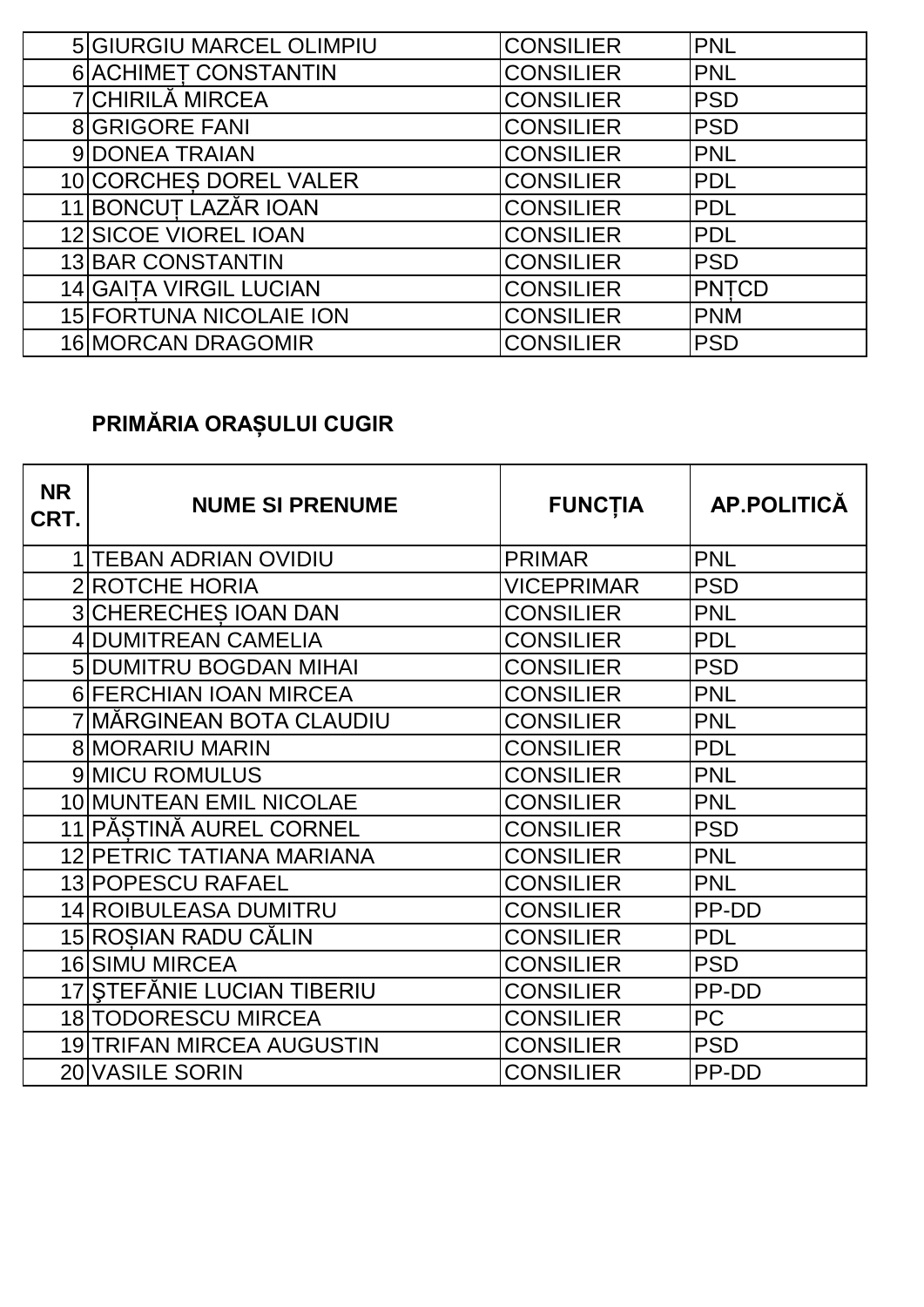# **PRIMĂRIA ORAȘULUI OCNA MUREȘ**

| <b>NR</b><br>CRT. | <b>NUME SI PRENUME</b>           | <b>FUNCTIA</b>    | AP.POLITICĂ   |
|-------------------|----------------------------------|-------------------|---------------|
|                   | <b>1 VINTELER SILVIU</b>         | <b>PRIMAR</b>     | <b>PDL</b>    |
|                   | 2 PODARIU PAVEL GLIGOR           | <b>VICEPRIMAR</b> | <b>PDL</b>    |
|                   | <b>3 ARON MARIN</b>              | <b>CONSILIER</b>  | <b>PNL</b>    |
|                   | 4 BACIU IOAN                     | <b>CONSILIER</b>  | <b>PDL</b>    |
|                   | <b>5 BARBU IOAN DANIEL</b>       | <b>CONSILIER</b>  | <b>PDL</b>    |
|                   | 6 DRĂGUT AUGUSTIN IOSIF          | <b>CONSILIER</b>  | <b>PNL</b>    |
|                   | <b>7 HERTEG HOREA</b>            | <b>CONSILIER</b>  | PP-DD         |
|                   | 8 ISPAS AUREL COSTICĂ            | <b>CONSILIER</b>  | <b>PC</b>     |
|                   | 9 JURJ CLAUDIA DACIANA           | <b>CONSILIER</b>  | PP-DD         |
|                   | 10 LEAHU IOAN MIRCEA             | <b>CONSILIER</b>  | <b>PSD</b>    |
|                   | 11 MAN FLORIN AUGUSTIN           | <b>CONSILIER</b>  | <b>PNL</b>    |
|                   | <b>12 MARELE ADRIAN CRISTIAN</b> | <b>CONSILIER</b>  | <b>PDL</b>    |
|                   | 13 NICOARA MARCELA ELENA         | <b>CONSILIER</b>  | <b>PDL</b>    |
|                   | <b>14 OLTEAN DAN GLIGOR</b>      | <b>CONSILIER</b>  | <b>PSD</b>    |
|                   | 15 STĂNESCU VASILE               | <b>CONSILIER</b>  | <b>PDL</b>    |
|                   | <b>16 STOICA ALIN SEBASTIAN</b>  | <b>CONSILIER</b>  | <b>PDL</b>    |
|                   | 17 COCIS DORIN                   | <b>CONSILIER</b>  | <b>PNT-CD</b> |
|                   | <b>18 VINTELER ION</b>           | <b>CONSILIER</b>  | <b>PDL</b>    |

## **PRIMĂRIA MUNICIPIULUI SEBEȘ**

| <b>NR</b><br>CRT. | <b>NUME SI PRENUME</b>           | <b>FUNCTIA</b>   | <b>AP.POLITICĂ</b> |
|-------------------|----------------------------------|------------------|--------------------|
|                   | DĂNCILĂ ADRIAN ALEXANDRU         | <b>PRIMAR</b>    | <b>PSD</b>         |
|                   | 2 BOGDAN ADRIAN                  | VICEPRIMAR       | <b>PDL</b>         |
|                   | <b>3 ALBU DORIN</b>              | <b>CONSILIER</b> | <b>PDL</b>         |
|                   | 4 BESOIU IOAN                    | <b>CONSILIER</b> | <b>PDL</b>         |
|                   | <b>5 DREGHICI POPA</b>           | <b>CONSILIER</b> | <b>PSD</b>         |
|                   | 6 FRĂTILĂ DAN SEBASTIAN          | <b>CONSILIER</b> | <b>INDEPENDENT</b> |
|                   | 7 HĂBEAN SOREL VIRGIL            | <b>CONSILIER</b> | PP-DD              |
|                   | <b>8 ISPIR CONSTANTIN</b>        | CONSILIER        | <b>PSDL</b>        |
|                   | 9 LUPSE IOAN GEORGE              | <b>CONSILIER</b> | <b>PDL</b>         |
|                   | 10 MUNTEANU IOAN                 | CONSILIER        | <b>PSD</b>         |
|                   | 11 NISTOR PARASCHIVA             | CONSILIER        | <b>PSDL</b>        |
|                   | 12 NISTOR DORIN GHEORGHE         | <b>CONSILIER</b> | <b>PDL</b>         |
|                   | <b>13 POPIUC MIRCEA GHEORGHE</b> | <b>CONSILIER</b> | <b>PDL</b>         |
|                   | <b>14 RADU CRISTIAN</b>          | CONSILIER        | <b>PNL</b>         |
|                   | <b>15 RODEAN IOAN</b>            | CONSILIER        | <b>PNL</b>         |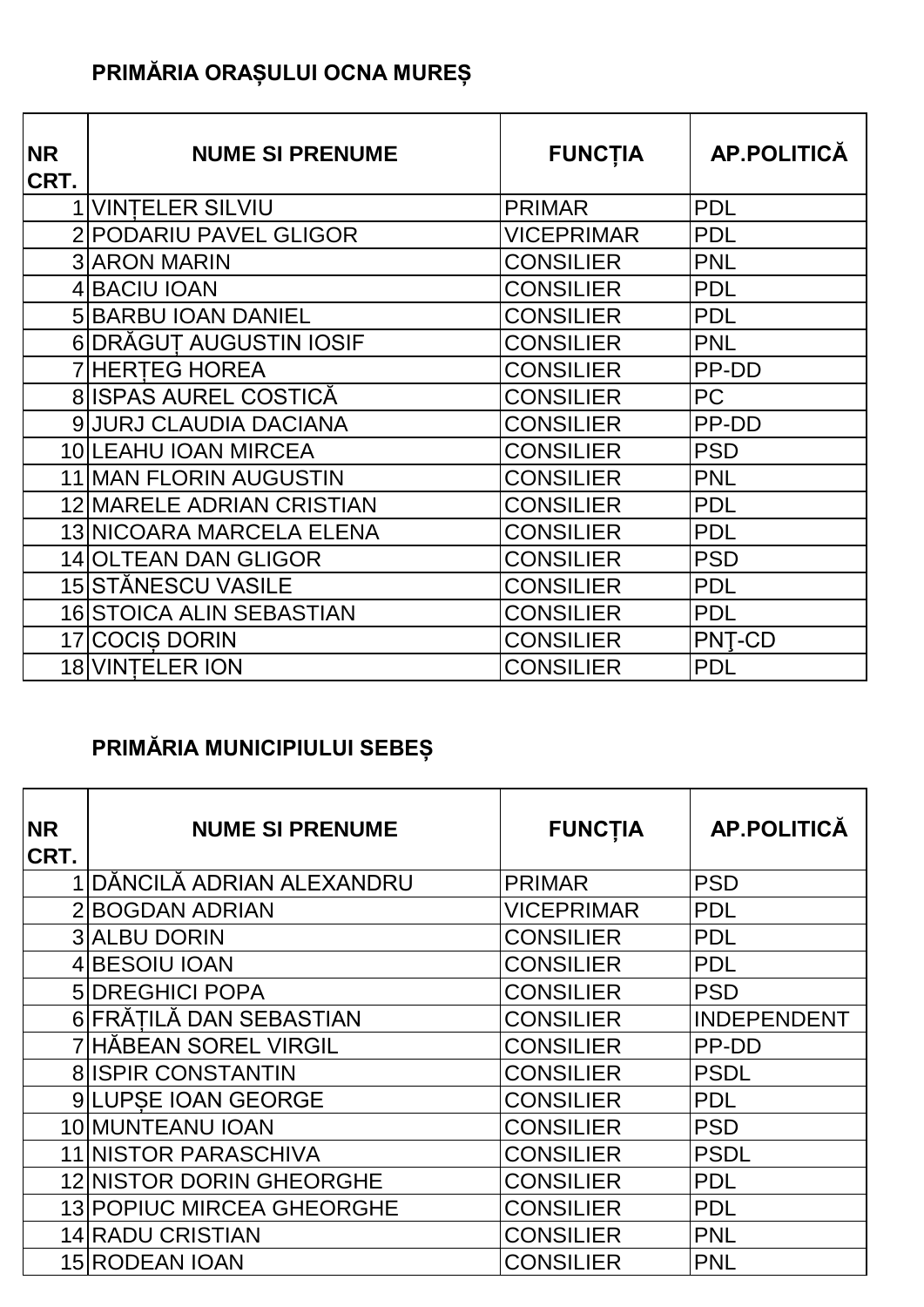| 16 RONCEA RADU                  | <b>ICONSILIER</b> | <b>IPP-DD</b> |
|---------------------------------|-------------------|---------------|
| <b>17 STANCU GLIGOR</b>         | <b>ICONSILIER</b> | <b>IPNL</b>   |
| <b>18 STANCIU IOAN FELICIAN</b> | <b>ICONSILIER</b> | <b>IPDL</b>   |
| 19 SPĂTARIU VASILE              | <b>ICONSILIER</b> | <b>IPSD</b>   |
| 20 SERBĂNESCU RADU CĂLIN        | <b>ICONSILIER</b> | <b>PDL</b>    |

# **PRIMĂRIA ORAȘULUI TEIUȘ**

| <b>NR</b><br><b>CRT.</b> | <b>NUME SI PRENUME</b>        | <b>FUNCTIA</b>    | AP.POLITICĂ |
|--------------------------|-------------------------------|-------------------|-------------|
|                          | 1 HĂLĂLAI MIREL VASILE        | <b>PRIMAR</b>     | <b>PSD</b>  |
|                          | 2 GIURGIU-SÂRB ȘTEFAN COSMIN  | <b>VICEPRIMAR</b> | <b>PNL</b>  |
|                          | 3 BOCA IOAN                   | <b>CONSILIER</b>  | <b>PC</b>   |
|                          | 4 CRISTEA ADRIANA MARIANA     | <b>CONSILIER</b>  | <b>PNL</b>  |
|                          | <b>5 CRISAN CORNEL</b>        | <b>CONSILIER</b>  | <b>PDL</b>  |
|                          | 6 GORBAN DAN                  | <b>CONSILIER</b>  | <b>PNL</b>  |
|                          | 7 HĂLĂLAI CĂLIN CORNEL        | <b>CONSILIER</b>  | PP-DD       |
|                          | 8 LAZĂR OVIDIU MIHAI          | <b>CONSILIER</b>  | <b>PSD</b>  |
|                          | 9 MAN HOREA                   | <b>CONSILIER</b>  | <b>PDL</b>  |
|                          | 10 MATEICA IACOB DORIN CORNEL | <b>CONSILIER</b>  | <b>PDL</b>  |
|                          | <b>11 MILLES TEODOR</b>       | <b>CONSILIER</b>  | <b>PNL</b>  |
|                          | 12 ONITĂ HORATIU IOAN         | <b>CONSILIER</b>  | <b>PDL</b>  |
|                          | 13 PETRUSE ADAM               | <b>CONSILIER</b>  | <b>PC</b>   |
|                          | 14 POPA CORNEL                | <b>CONSILIER</b>  | <b>PSD</b>  |
|                          | <b>15 RUSU OCTAVIAN MIHAI</b> | <b>CONSILIER</b>  | <b>PDL</b>  |
|                          | <b>16 UNGUR MIHAI</b>         | <b>CONSILIER</b>  | <b>PSD</b>  |

# **PRIMĂRIA ORAȘULUI ZLATNA**

| <b>NR</b><br>CRT. | <b>NUME SI PRENUME</b>        | <b>FUNCTIA</b>    | <b>AP.POLITICĂ</b> |
|-------------------|-------------------------------|-------------------|--------------------|
|                   | <b>PONORAN SILVIU</b>         | <b>PRIMAR</b>     | <b>PDL</b>         |
|                   | 2 CLONTA NICOLAE              | <b>VICEPRIMAR</b> | <b>PNTCD</b>       |
|                   | <b>3DONCUT PETRU MARIUS</b>   | <b>CONSILIER</b>  | <b>PDL</b>         |
|                   | 4 HUMACIU IOANA PAULA         | <b>CONSILIER</b>  | <b>PDL</b>         |
|                   | <b>5 PUIULET ADRIAN</b>       | <b>CONSILIER</b>  | <b>PDL</b>         |
|                   | 6 ROMOSIAN VALENTIN           | <b>CONSILIER</b>  | <b>PDL</b>         |
|                   | 7 TEISAN SORIN CONSTANTIN     | <b>CONSILIER</b>  | <b>PDL</b>         |
|                   | <b>8 MEDREA IOAN</b>          | <b>CONSILIER</b>  | <b>PDL</b>         |
|                   | <b>9 BUCIUMAN EMIL VASILE</b> | <b>CONSILIER</b>  | PP-DD              |
|                   | 10 RACZ JENO                  | <b>CONSILIER</b>  | PP-DD              |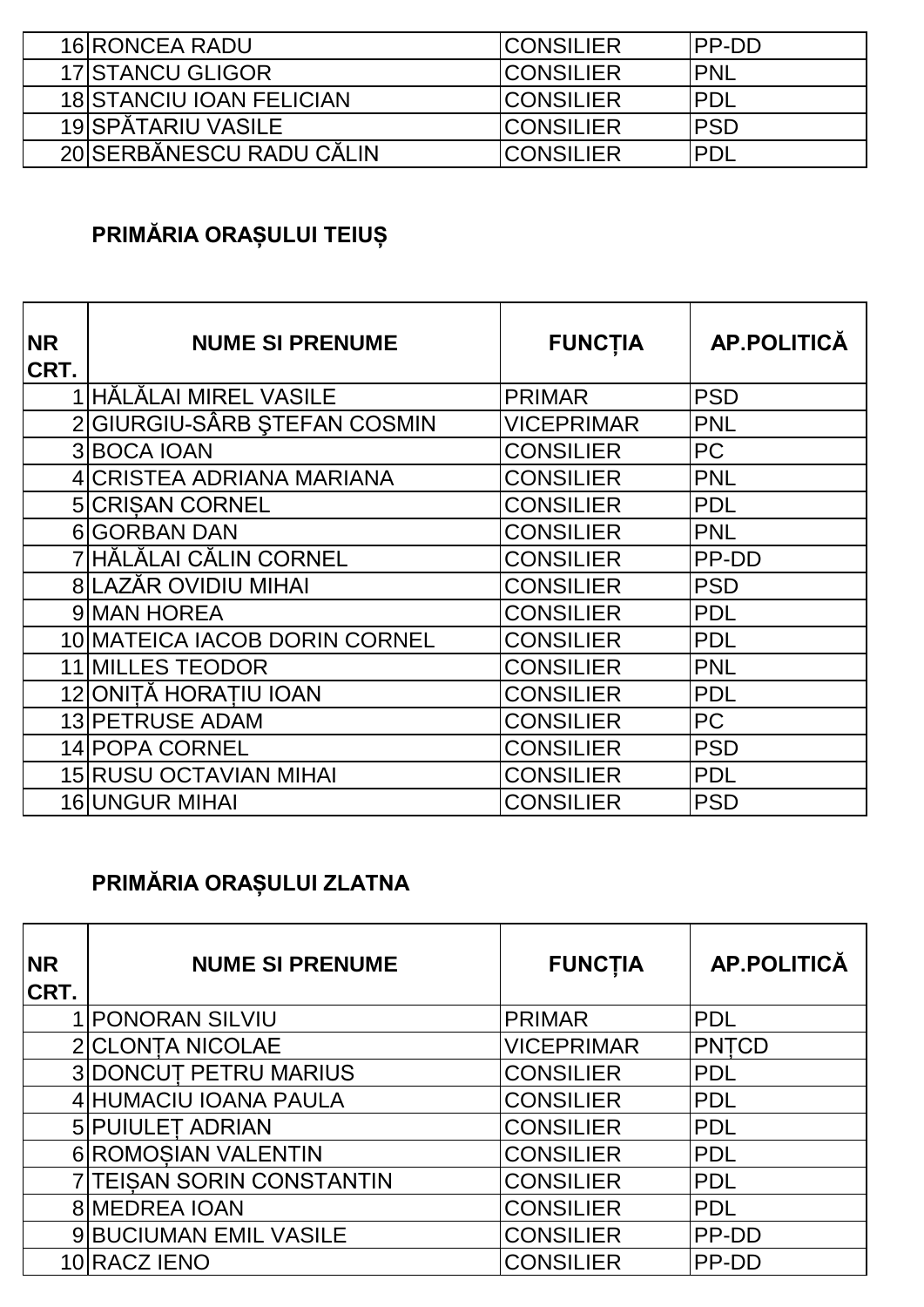| 11 BUNEA IOAN                    | <b>CONSILIER</b> | IPSD         |
|----------------------------------|------------------|--------------|
| <b>12 DEMENIC DANIEL</b>         | ICONSILIER       | <b>PCL</b>   |
| <b>13 NECHIFOR PETRU</b>         | <b>CONSILIER</b> | <b>IPNL</b>  |
| <b>14 MEDRUT CRISTINA</b>        | <b>CONSILIER</b> | <b>IPNL</b>  |
| <b>15 FLOREA FLORIN CORNELIU</b> | <b>CONSILIER</b> | <b>PCL</b>   |
| 16 BORZA IOSIF                   | <b>CONSILIER</b> | <b>PNTCD</b> |

#### **PRIMARIA COMUNEI ALBAC**

| <b>NR</b><br>CRT. | <b>NUME SI PRENUME</b>        | <b>FUNCTIA</b>    | <b>AP.POLITICĂ</b> |
|-------------------|-------------------------------|-------------------|--------------------|
|                   | <b>1 TODEA TIBERIU PETRU</b>  | <b>PRIMAR</b>     | <b>PDL</b>         |
|                   | 2 COSTEA NICOLAE              | <b>VICEPRIMAR</b> | <b>PDL</b>         |
|                   | <b>3 BUMB VASILE</b>          | <b>CONSILIER</b>  | <b>PDL</b>         |
|                   | 4 OARGA IOAN NICOLAE          | <b>CONSILIER</b>  | <b>PDL</b>         |
|                   | <b>5 OLAR IOAN</b>            | <b>CONSILIER</b>  | <b>PSD</b>         |
|                   | 6 PASCA GHEORGHE DUMITRU      | <b>CONSILIER</b>  | <b>PLR</b>         |
|                   | 7 PETREA IOSIF PETRISOR       | <b>CONSILIER</b>  | <b>PSD</b>         |
|                   | 8 PLESA IOAN HOREA            | <b>CONSILIER</b>  | <b>PSD</b>         |
|                   | 9 POPA IOAN                   | <b>CONSILIER</b>  | <b>PDL</b>         |
|                   | 10 SCROB GHEORGHE             | <b>CONSILIER</b>  | <b>PDL</b>         |
|                   | <b>11 TODEA LILIANA</b>       | <b>CONSILIER</b>  | <b>PDL</b>         |
|                   | <b>12 TODEA NICOLAE BARBU</b> | <b>CONSILIER</b>  | <b>PUER</b>        |

### **PRIMARIA COMUNEI ALMAȘU MARE**

| <b>NR</b><br>CRT. | <b>NUME SI PRENUME</b>     | <b>FUNCTIA</b>    | <b>AP.POLITICĂ</b> |
|-------------------|----------------------------|-------------------|--------------------|
|                   | <b>ZAHARIE ARON</b>        | <b>PRIMAR</b>     | <b>PDL</b>         |
|                   | 2 TRIF SMININA             | <b>VICEPRIMAR</b> | <b>IPDL</b>        |
|                   | 3BECA PETRU                | <b>CONSILIER</b>  | <b>PDL</b>         |
|                   | 4 CODRIN NICOLAE           | <b>CONSILIER</b>  | <b>PDL</b>         |
|                   | <b>5 OLEA OVIDIU PETRU</b> | <b>CONSILIER</b>  | <b>PDL</b>         |
|                   | 6 MARC GHEORGHE            | <b>CONSILIER</b>  | <b>PSD</b>         |
|                   | 7 TÄRZIU DORIN             | <b>CONSILIER</b>  | <b>PSD</b>         |
|                   | 8 FLOREA IOAN MARIAN       | <b>CONSILIER</b>  | <b>PRM</b>         |
|                   | 9 IANCĂU GH. COSMIN        | <b>CONSILIER</b>  | PP-DD              |
|                   | 10 CROAMPA IOSIF           | <b>CONSILIER</b>  | <b>UNPR</b>        |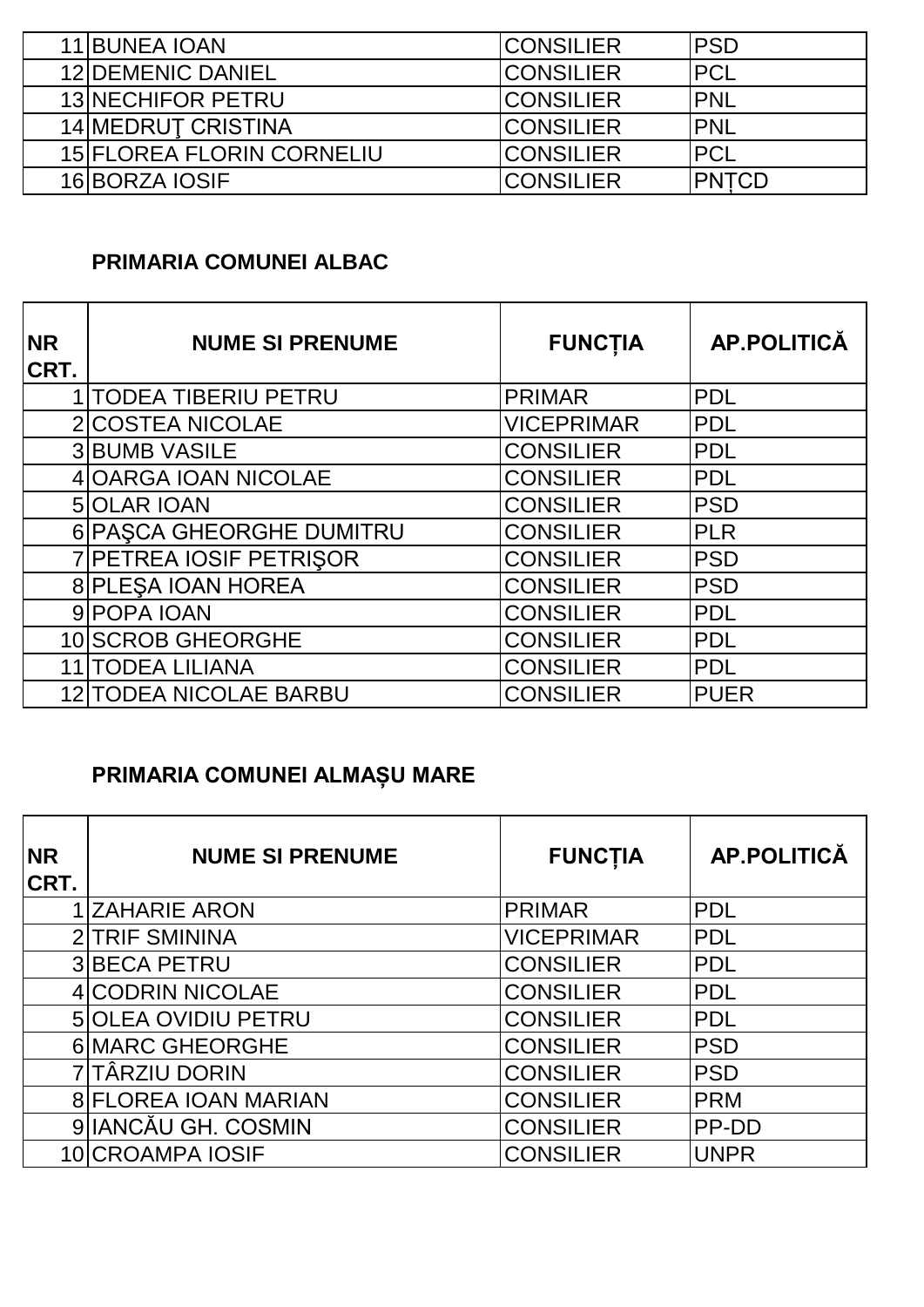### **PRIMARIA COMUNEI ARIEȘENI**

| <b>NR</b><br>CRT. | <b>NUME SI PRENUME</b>        | <b>FUNCTIA</b>    | <b>AP.POLITICĂ</b> |
|-------------------|-------------------------------|-------------------|--------------------|
|                   | <b>1 JURJ VASILE MARIN</b>    | <b>PRIMAR</b>     | <b>PSD</b>         |
|                   | 2 PASCA DIOMID MIHAI          | <b>VICEPRIMAR</b> | <b>PSD</b>         |
|                   | <b>3 AVRAM IOAN CRACIUNEL</b> | <b>CONSILIER</b>  | <b>PSD</b>         |
|                   | 4 PANTEA GHEORGHE             | <b>CONSILIER</b>  | PDL                |
|                   | <b>5 MOCAN MARIA MIRELA</b>   | <b>CONSILIER</b>  | <b>PDL</b>         |
|                   | 6 DAVID CARMEN DANA           | <b>CONSILIER</b>  | <b>PSD</b>         |
|                   | <b>7 GLIGOR CALIN MIHAI</b>   | <b>CONSILIER</b>  | <b>PSD</b>         |
|                   | <b>8 PETRUSE ADINA MARIA</b>  | <b>CONSILIER</b>  | <b>PSD</b>         |
|                   | 9 BELEI DANIEL                | <b>CONSILIER</b>  | <b>PSD</b>         |
|                   | 10 DOBRA LUCIAN               | <b>CONSILIER</b>  | <b>PSD</b>         |
|                   | 11 AVRAM IOAN                 | <b>CONSILIER</b>  | <b>PSD</b>         |
|                   | <b>12 MATEI VOICU</b>         | <b>CONSILIER</b>  | <b>PSD</b>         |

#### **PRIMARIA COMUNEI AVRAM IANCU**

| <b>NR</b><br>CRT. | <b>NUME SI PRENUME</b>       | <b>FUNCTIA</b>    | AP.POLITICĂ       |
|-------------------|------------------------------|-------------------|-------------------|
|                   | 1 HALER SANDU                | <b>PRIMAR</b>     | <b>PDL</b>        |
|                   | 2 CRISTEA CRISTIAN TRAIAN    | <b>VICEPRIMAR</b> | <b>PRM</b>        |
|                   | <b>3 COROIU VIRGIL VOICU</b> | <b>CONSILIER</b>  | PDL               |
|                   | 4 TAPLAS TRAIAN              | <b>CONSILIER</b>  | PDL               |
|                   | <b>5 TRIF TAVICA</b>         | <b>CONSILIER</b>  | PDL               |
|                   | <b>6 GOJEIU VIORICA</b>      | <b>CONSILIER</b>  | <b>PDL</b>        |
|                   | <b>7 CUDUR FANICA</b>        | <b>CONSILIER</b>  | <b>PDL</b>        |
|                   | <b>8 LEAHU TRAIAN</b>        | <b>CONSILIER</b>  | <b>PRM</b>        |
|                   | <b>9 CHIRA DOREL IOSIF</b>   | <b>CONSILIER</b>  | <b>PPDD</b>       |
|                   | 10 TRIF CORNEL VASILE        | <b>CONSILIER</b>  | <b>UNPR</b>       |
| 11                | <b>ACHIMET IONEL</b>         | <b>CONSILIER</b>  | P <sub>0</sub> C  |
|                   | 12 COLTOSAN GHEORGHE         | <b>CONSILIER</b>  | <b>PRO EUROPA</b> |

#### **PRIMARIA COMUNEI BERGHIN**

| <b>NR</b><br><b>CRT.</b> | <b>NUME SI PRENUME</b>      | <b>FUNCTIA</b>    | AP.POLITICĂ |
|--------------------------|-----------------------------|-------------------|-------------|
|                          | <b>1 BICA VASILE</b>        | IPRIMAR           | IPDL        |
|                          | 2 CÂMPEAN LIVIU             | <b>VICEPRIMAR</b> | IPDL        |
|                          | <b>3 ARION CORNEL MARIN</b> | <b>CONSILIER</b>  | <b>IPDL</b> |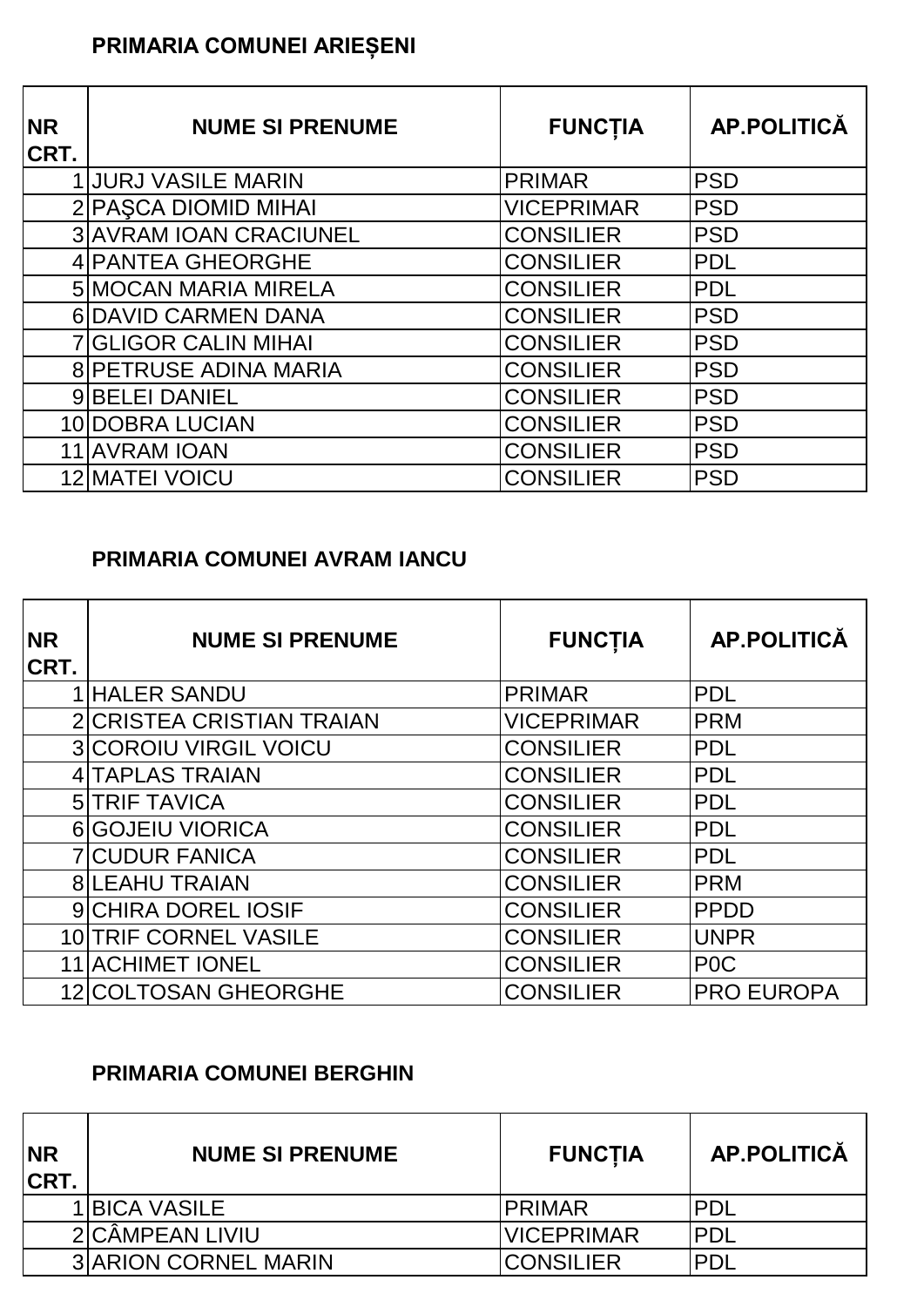| <b>4 COMAN EMILIA</b>           | <b>CONSILIER</b> | PDL        |
|---------------------------------|------------------|------------|
| <b>5 GHENESCU IOAN</b>          | <b>CONSILIER</b> | <b>PDL</b> |
| <b>6 GRUIAN STEFAN</b>          | <b>CONSILIER</b> | <b>PDL</b> |
| 7 HATEGAN NICOLAE               | <b>CONSILIER</b> | <b>PSD</b> |
| <b>8 PATACHI GABRIEL</b>        | <b>CONSILIER</b> | <b>PDL</b> |
| 9 PETRESCU IOAN                 | <b>CONSILIER</b> | <b>PDL</b> |
| 10 PETRESCU VASILE              | <b>CONSILIER</b> | <b>PNL</b> |
| 11 POPESCU CORNEL               | <b>CONSILIER</b> | <b>PSD</b> |
| <b>12 TODOR GHEORGHE VIOREL</b> | <b>CONSILIER</b> | <b>PDL</b> |

#### **PRIMARIA COMUNEI BISTRA**

| <b>NR</b><br>CRT. | <b>NUME SI PRENUME</b>     | <b>FUNCTIA</b>    | <b>AP.POLITICĂ</b> |
|-------------------|----------------------------|-------------------|--------------------|
|                   | <b>GLIGOR TRAIAN</b>       | <b>PRIMAR</b>     | <b>PNL</b>         |
|                   | 2BÎRLA IOAN                | <b>VICEPRIMAR</b> | <b>PSD</b>         |
|                   | <b>3 BALEA ELENA</b>       | <b>CONSILIER</b>  | <b>PDL</b>         |
|                   | 4 BERINDEI CONSTANTIN      | <b>CONSILIER</b>  | <b>PNG-CD</b>      |
|                   | 5 BÎRLA CONSTANTIN         | <b>CONSILIER</b>  | <b>PNL</b>         |
|                   | 6 BÎRLA DORIN              | <b>CONSILIER</b>  | <b>PDL</b>         |
|                   | 7 BONCEA FĂNEL-BUCUREL     | <b>CONSILIER</b>  | PP-DD              |
|                   | <b>8 BUSTAN CONSTANTIN</b> | <b>CONSILIER</b>  | <b>PSD</b>         |
|                   | 9 CRETIU EMIL              | <b>CONSILIER</b>  | <b>PSD</b>         |
|                   | 10 FURDUI CORNEL           | <b>CONSILIER</b>  | <b>PDL</b>         |
| 11                | <b>GOIA AUGUSTIN</b>       | <b>CONSILIER</b>  | <b>PDL</b>         |
|                   | 12 PASCA IOAN              | <b>CONSILIER</b>  | <b>PNL</b>         |
|                   | 13 RÎSTEIU PETRU DAN       | <b>CONSILIER</b>  | <b>PNL</b>         |
|                   | 14 VODĂ CONSTANTIN         | <b>CONSILIER</b>  | PP-DD              |

#### **PRIMARIA COMUNEI BLANDIANA**

| <b>NR</b><br>CRT. | <b>NUME SI PRENUME</b>   | <b>FUNCTIA</b>    | <b>AP.POLITICĂ</b> |
|-------------------|--------------------------|-------------------|--------------------|
|                   | <b>GHERMAN NICOLAE</b>   | <b>PRIMAR</b>     | PNL                |
|                   | 2 ISPAS IOAN             | <b>VICEPRIMAR</b> | <b>PNL</b>         |
|                   | <b>3 ARMEANA MARIA</b>   | <b>CONSILIER</b>  | <b>PNL</b>         |
|                   | 4 HĂLĂLAE DAN ALEXANDRU  | <b>CONSILIER</b>  | <b>PSD</b>         |
|                   | <b>5 IUHOS ALEXANDRU</b> | <b>CONSILIER</b>  | <b>PC</b>          |
|                   | 6 <b>ISPAS EMIL</b>      | <b>CONSILIER</b>  | <b>PDL</b>         |
|                   | <b>TENDEA MIRELA</b>     | <b>CONSILIER</b>  | <b>PDL</b>         |
|                   | <b>8 SAVU IRIMIE</b>     | <b>CONSILIER</b>  | <b>PDL</b>         |
|                   | 9 GHERBEA TOMA IOAN      | <b>CONSILIER</b>  | <b>PNL</b>         |
|                   | 10 SUCIU DAN             | <b>CONSILIER</b>  | <b>PSD</b>         |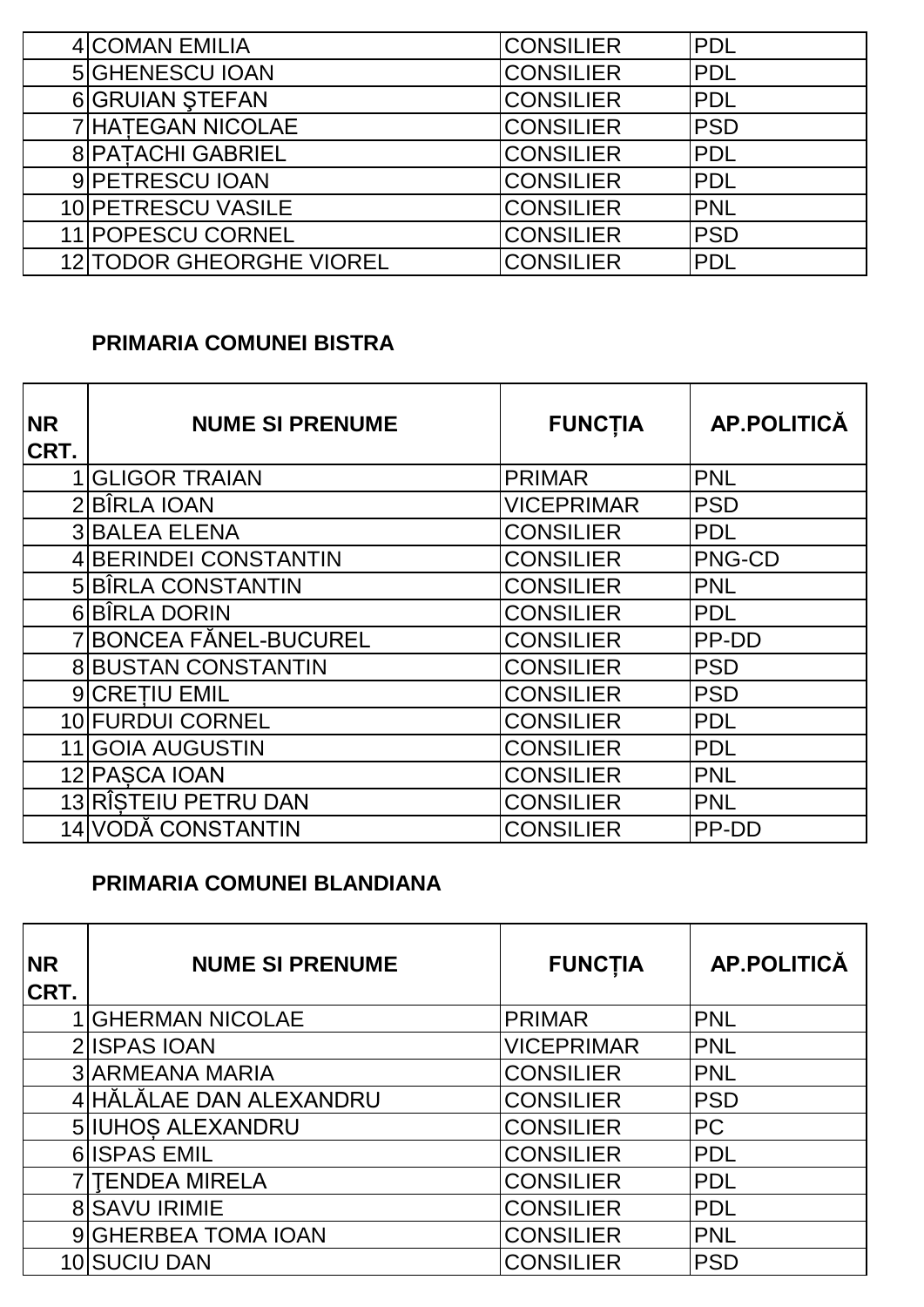### **PRIMARIA COMUNEI BUCERDEA GRÎNOASĂ**

| <b>NR</b><br>CRT. | <b>NUME SI PRENUME</b>     | <b>FUNCTIA</b>    | AP.POLITICĂ        |
|-------------------|----------------------------|-------------------|--------------------|
|                   | 1 IOAN ALDEA               | <b>PRIMAR</b>     | <b>PNL</b>         |
|                   | 2 ARPAD GABOR              | <b>VICEPRIMAR</b> | <b>UDMR</b>        |
|                   | <b>3 CISTEIAN GHEORGHE</b> | <b>CONSILIER</b>  | <b>PNL</b>         |
|                   | 4 FLOREA MONICA            | <b>CONSILIER</b>  | <b>INDEPENDENT</b> |
|                   | 5 GAZSI MIHAI              | <b>CONSILIER</b>  | <b>INDEPENDENT</b> |
|                   | <b>6 HEBIAN GHEORGHE</b>   | <b>CONSILIER</b>  | <b>PDL</b>         |
|                   | 7 MONDOC ILIE              | <b>CONSILIER</b>  | <b>PSD</b>         |
|                   | <b>8 MASA ILISIE</b>       | <b>CONSILIER</b>  | <b>PLR</b>         |
|                   | 9 POLGAR STEFAN            | <b>CONSILIER</b>  | <b>UDMR</b>        |
|                   | 10 SEVESTEAN VASILE        | <b>CONSILIER</b>  | <b>PDL</b>         |
|                   | <b>TRIF NICOLAE</b>        | <b>CONSILIER</b>  | <b>PSD</b>         |

#### **PRIMĂRIA COMUNEI BUCIUM**

| <b>NR</b><br>CRT. | <b>NUME SI PRENUME</b>   | <b>FUNCTIA</b>    | <b>AP.POLITICĂ</b> |
|-------------------|--------------------------|-------------------|--------------------|
|                   | 1 NAPĂU CORNEL           | <b>PRIMAR</b>     | <b>PSD</b>         |
|                   | <b>2 JURCA GHEORGHE</b>  | <b>VICEPRIMAR</b> | <b>PNL</b>         |
|                   | 3 BOLUNDUT OVIDIU ȘTEFAN | <b>CONSILIER</b>  | <b>PDL</b>         |
|                   | 4 DAVID CENARIU MARIANA  | <b>CONSILIER</b>  | <b>PRM</b>         |
|                   | 5 DAVID MARCELA ANGELA   | <b>CONSILIER</b>  | <b>PDL</b>         |
|                   | 6 DAVID NICOLETA SIMONA  | <b>CONSILIER</b>  | PP-DD              |
|                   | <b>7 DUMITRAS IOAN</b>   | <b>CONSILIER</b>  | <b>PSD</b>         |
|                   | <b>8 GIURGIU CANDIN</b>  | <b>CONSILIER</b>  | <b>PSD</b>         |
|                   | 9 MARIAN ISPAS NICOLAE   | <b>CONSILIER</b>  | <b>PSD</b>         |
|                   | 10 TURDEAN FLAVIU MIHAI  | <b>CONSILIER</b>  | <b>PNL</b>         |
|                   | 11 COLDA DANIEL DIMITRU  | <b>CONSILIER</b>  | <b>PNL</b>         |
|                   | 12 NARITA MARCEL IOAN    | <b>CONSILIER</b>  | <b>PRM</b>         |

#### **PRIMARIA COMUNEI CENADE**

| <b>INR</b><br><b>CRT.</b> | <b>NUME SI PRENUME</b> | <b>FUNCTIA</b>    | <b>AP.POLITICĂ</b> |
|---------------------------|------------------------|-------------------|--------------------|
|                           | 1 <b>NEAMTU ILIE</b>   | <b>IPRIMAR</b>    | PDI                |
|                           | 2 NISTOR IOAN          | <b>VICEPRIMAR</b> | PDI                |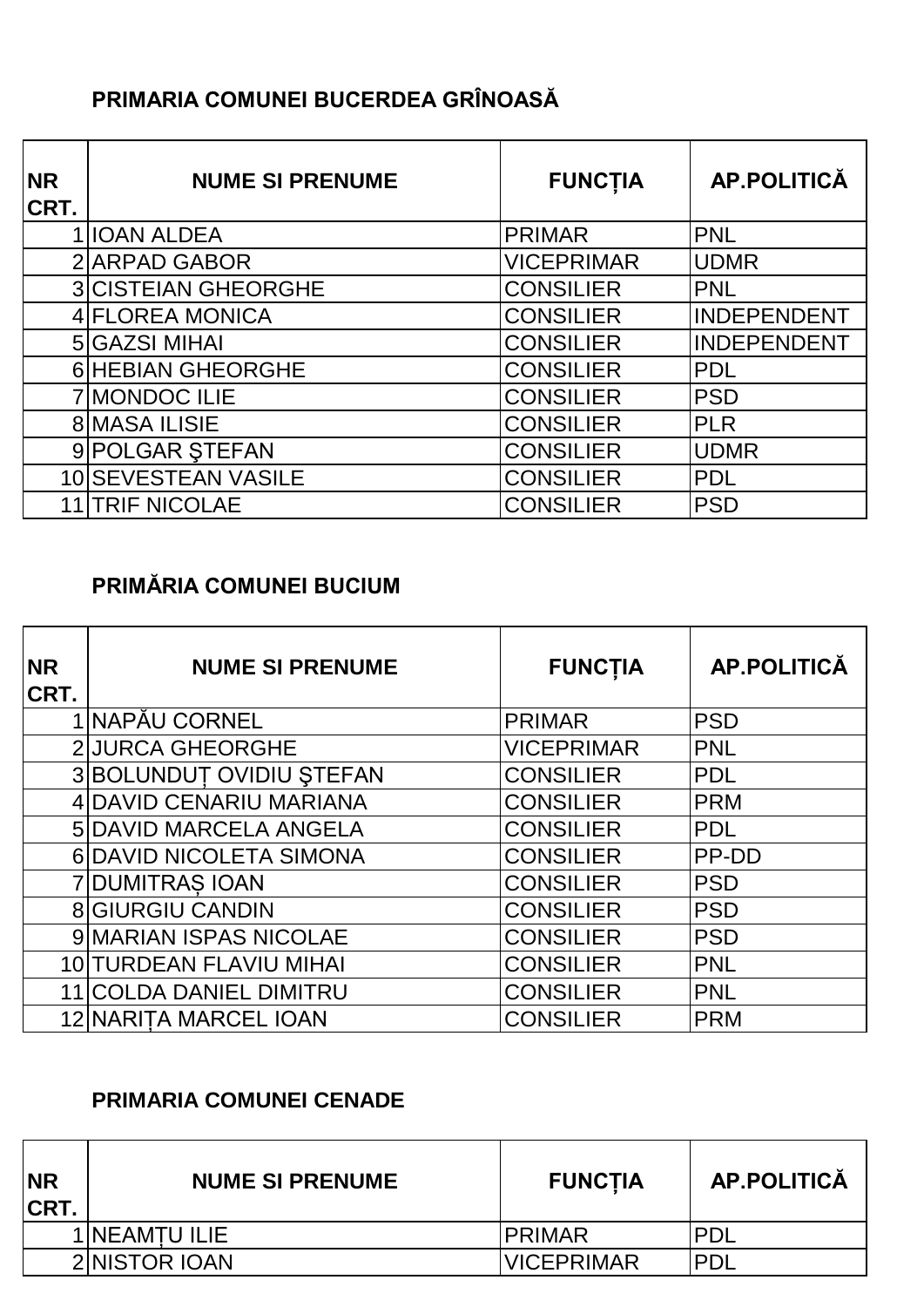| <b>3 PARASCHIV FLORIN</b>  | <b>CONSILIER</b> | IPDL        |
|----------------------------|------------------|-------------|
| 4 MARA IOAN                | <b>CONSILIER</b> | <b>PDL</b>  |
| 5 FLESERU OLIMPIU          | <b>CONSILIER</b> | <b>PDL</b>  |
| 6 PRECUP NICOLAE           | <b>CONSILIER</b> | <b>PDL</b>  |
| 7 MOLDOVAN DANA            | ICONSILIER       | <b>IPDL</b> |
| <b>8 BANCIU MIHAI</b>      | <b>CONSILIER</b> | IPDL        |
| 9 BANCIU AUREL             | <b>CONSILIER</b> | <b>PNL</b>  |
| 10 MĂRGINEAN DANIEL FLORIN | <b>CONSILIER</b> | <b>PNL</b>  |

### **PRIMĂRIA COMUNEI CERGĂU**

| <b>NR</b><br><b>CRT.</b> | <b>NUME SI PRENUME</b>        | <b>FUNCTIA</b>    | <b>AP.POLITICĂ</b> |
|--------------------------|-------------------------------|-------------------|--------------------|
|                          | 1 ALDEA LENUTA                | <b>PRIMAR</b>     | <b>PDL</b>         |
|                          | 2 MĂRGINEAN IOAN              | <b>VICEPRIMAR</b> | <b>PDL</b>         |
|                          | <b>3 BENCHEA VASILE</b>       | <b>CONSILIER</b>  | <b>PRM</b>         |
|                          | 4 BOZOSAN IOAN LUCIAN         | <b>CONSILIER</b>  | <b>PC</b>          |
|                          | <b>5 FOLEA FILARET ADRIAN</b> | <b>CONSILIER</b>  | <b>PDL</b>         |
|                          | 6 ISAILA VASILE               | <b>CONSILIER</b>  | <b>PDL</b>         |
|                          | <b>7 MUNTEAN RODICA</b>       | <b>CONSILIER</b>  | <b>PDL</b>         |
|                          | 8 MĂRGINEAN ȘTEFANIA          | <b>CONSILIER</b>  | <b>PDL</b>         |
|                          | 9 PINCA NICULITA              | <b>CONSILIER</b>  | <b>PDL</b>         |
|                          | 10 SPĂTĂCEAN GHEORGHE         | <b>CONSILIER</b>  | <b>PNL</b>         |
|                          | 11 SPĂTĂCEAN IOAN             | <b>CONSILIER</b>  | <b>PC</b>          |
|                          | <b>12 VOINA NICULAE</b>       | <b>CONSILIER</b>  | <b>PUER</b>        |

# **PRIMĂRIA COMUNEI CERU BĂCĂINȚI**

| <b>NR</b><br>CRT. | <b>NUME SI PRENUME</b>        | <b>FUNCTIA</b>    | <b>AP.POLITICĂ</b> |
|-------------------|-------------------------------|-------------------|--------------------|
|                   | <b>GIURGIU REMUS FLORIN</b>   | <b>PRIMAR</b>     | <b>PC</b>          |
|                   | 2 CRISAN CLAUDIU MIRCEA       | <b>VICEPRIMAR</b> | <b>PDL</b>         |
|                   | <b>3 TRIF IOAN</b>            | <b>CONSILIER</b>  | <b>PDL</b>         |
|                   | 4 CRISAN VLADU                | <b>CONSILIER</b>  | <b>PDL</b>         |
|                   | <b>5 BOTA VIOREL</b>          | <b>CONSILIER</b>  | <b>PDL</b>         |
|                   | <b>6 GIURGIU AUREL</b>        | <b>CONSILIER</b>  | <b>PSD</b>         |
|                   | <b>7 OLTEAN IOAN</b>          | <b>CONSILIER</b>  | <b>PNL</b>         |
|                   | <b>8 ANDREICA DORINA</b>      | <b>CONSILIER</b>  | <b>UNPR</b>        |
|                   | <b>9 BARDAN ADRIAN VASILE</b> | <b>CONSILIER</b>  | <b>PSD</b>         |
|                   | 10 NOJA TRAIAN                | <b>CONSILIER</b>  | <b>PC</b>          |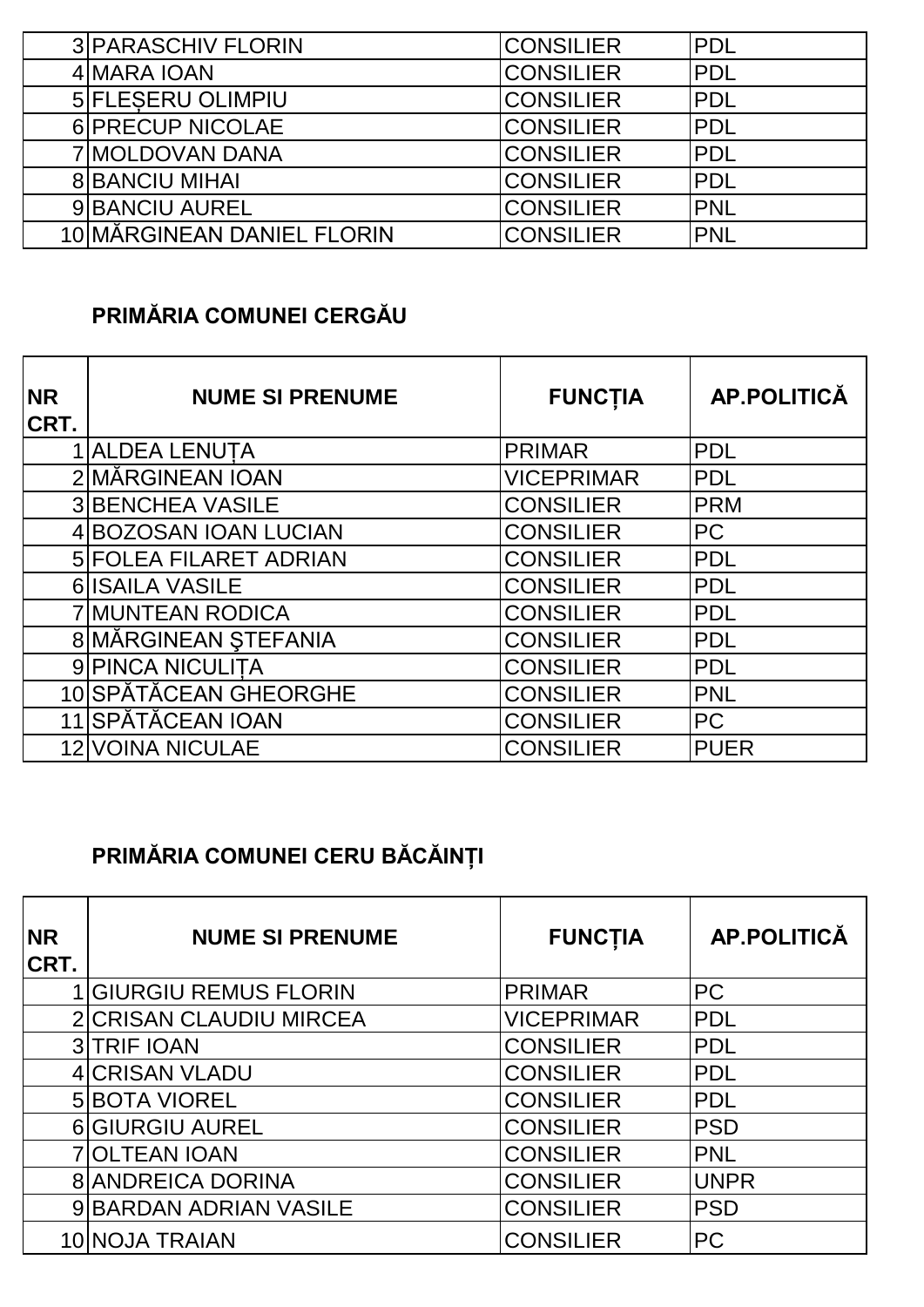### **PRIMĂRIA CETATEA DE BALTĂ**

| <b>NR</b><br>CRT. | <b>NUME SI PRENUME</b>         | <b>FUNCTIA</b>    | AP.POLITICĂ |
|-------------------|--------------------------------|-------------------|-------------|
|                   | 1   CUCUI MIHĂILĂ              | <b>PRIMAR</b>     | <b>PDL</b>  |
|                   | 2 COMANDARU CONSTANTIN         | <b>VICEPRIMAR</b> | <b>PDL</b>  |
|                   | <b>3 BANDI FRANCISC</b>        | <b>CONSILIER</b>  | <b>UDMR</b> |
|                   | 4 DASCĂL MIRCEA                | <b>CONSILIER</b>  | <b>PNL</b>  |
|                   | <b>5 DUMITRU MARIUS VASILE</b> | <b>CONSILIER</b>  | <b>PNL</b>  |
|                   | 6 GÎDIU DANIEL                 | <b>CONSILIER</b>  | <b>PDL</b>  |
|                   | <b>7 MOLDOVAN VASILE</b>       | <b>CONSILIER</b>  | <b>PDL</b>  |
|                   | 8 NAGY STEFAN                  | <b>CONSILIER</b>  | <b>UDMR</b> |
|                   | 9 NISTOR DUMITRU TIBERIU       | <b>CONSILIER</b>  | <b>PSD</b>  |
|                   | 10 PĂRĂU NICOLAE               | <b>CONSILIER</b>  | INDEPENDENT |
|                   | 11 SĂLCUDEAN GHEORGHE COSMIN   | <b>CONSILIER</b>  | <b>PSD</b>  |
|                   | <b>12 SPINEAN VASILE</b>       | <b>CONSILIER</b>  | <b>PDL</b>  |
|                   | <b>13 SCHIAU MIHAI</b>         | <b>CONSILIER</b>  | <b>PDL</b>  |
|                   | 14 TĂTAR AUREL CORNEL          | <b>CONSILIER</b>  | <b>PDL</b>  |

### **PRIMĂRIA COMUNEI CÎLNIC**

| <b>NR</b><br>CRT. | <b>NUME SI PRENUME</b>       | <b>FUNCTIA</b>    | <b>AP.POLITICĂ</b> |
|-------------------|------------------------------|-------------------|--------------------|
|                   | 1 OANCEA IOAN                | <b>PRIMAR</b>     | <b>PDL</b>         |
|                   | 2 BĂDILĂ DUMITRU             | <b>VICEPRIMAR</b> | <b>PDL</b>         |
|                   | 3 BĂDILĂ IOAN                | <b>CONSILIER</b>  | <b>PNL</b>         |
|                   | <b>4 BOGDAN EMILIAN</b>      | <b>CONSILIER</b>  | <b>PSD</b>         |
|                   | 5 CUNTAN IOAN                | <b>CONSILIER</b>  | <b>PSD</b>         |
|                   | 6 MIAN ION                   | <b>CONSILIER</b>  | <b>PRO EUROPA</b>  |
|                   | <b>7 MIHU ZAHARIE</b>        | <b>CONSILIER</b>  | <b>PDL</b>         |
|                   | <b>8 NICULUT STEFAN</b>      | <b>CONSILIER</b>  | <b>PDL</b>         |
|                   | 9 PATRU MARCEL               | <b>CONSILIER</b>  | <b>PDL</b>         |
|                   | 10 DUSA IOAN                 | <b>CONSILIER</b>  | <b>PDL</b>         |
|                   | <b>URBAN ADRIAN AUGUSTIN</b> | <b>CONSILIER</b>  | <b>PSD</b>         |

#### **PRIMĂRIA COMUNEI CIUGUD**

| <b>NR</b><br>ICRT. | <b>NUME SI PRENUME</b>   | <b>FUNCTIA</b> | <b>AP.POLITICĂ</b> |
|--------------------|--------------------------|----------------|--------------------|
|                    | <b>1 DAMIAN GHEORGHE</b> | <b>PRIMAR</b>  | <b>PSD</b>         |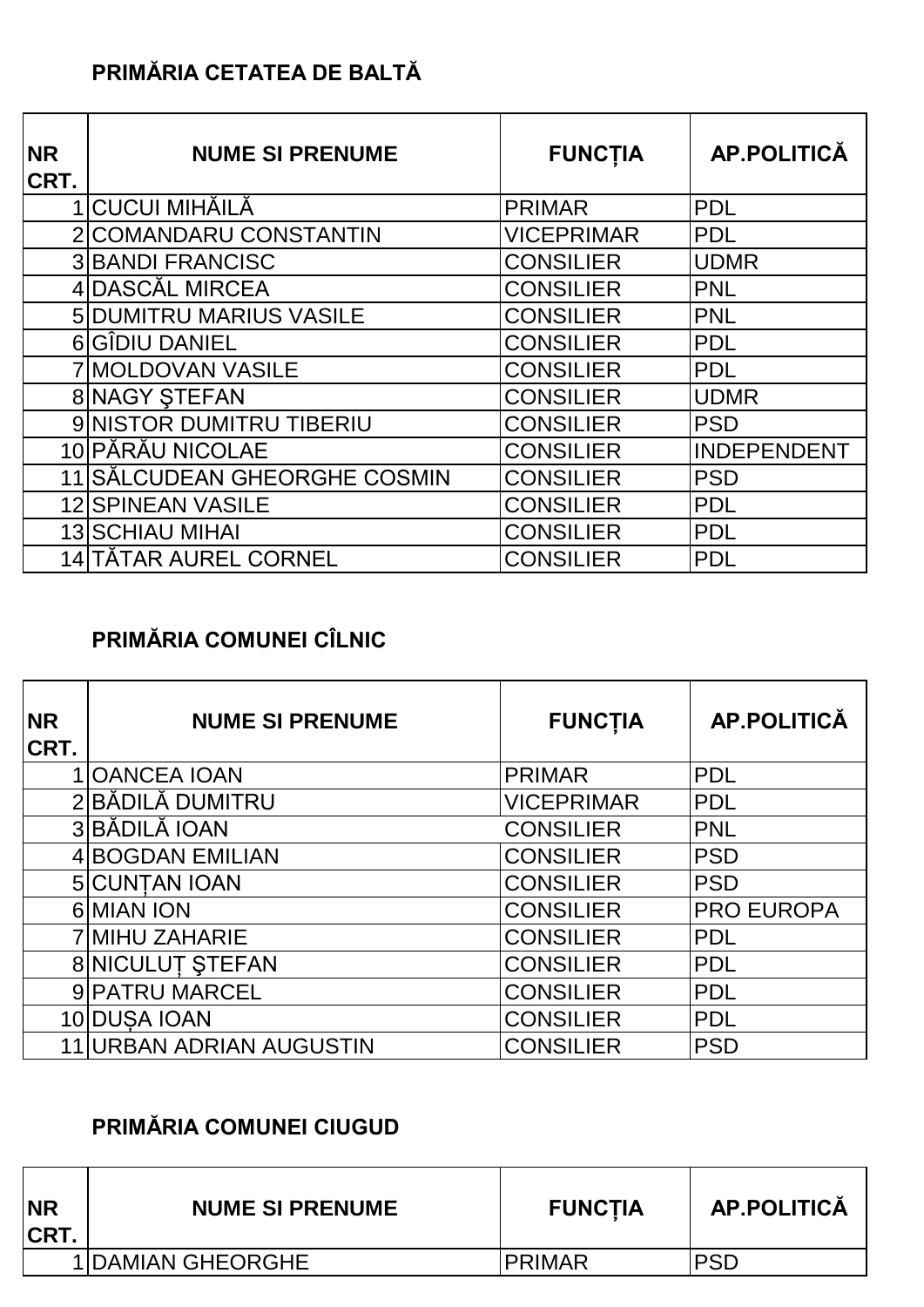| 2 CEUCA CORNEL            | <b>VICEPRIMAR</b> | <b>PSD</b>   |
|---------------------------|-------------------|--------------|
| 3 CIOBOTĂ GHEORGHE IOAN   | <b>CONSILIER</b>  | <b>PSD</b>   |
| 4 COSMA ACHIM             | <b>CONSILIER</b>  | <b>PSD</b>   |
| 5 DAN JOAN                | <b>CONSILIER</b>  | <b>PSD</b>   |
| 6 GOTA FLORIN RĂZVAN      | <b>CONSILIER</b>  | <b>PDL</b>   |
| 7 HATEGAN NICOLAE GABRIEL | <b>CONSILIER</b>  | <b>PSD</b>   |
| <b>8 OPREAN PETRU</b>     | <b>CONSILIER</b>  | <b>PP-DD</b> |
| 9 PLUTĂ NICOLAE           | <b>CONSILIER</b>  | <b>PSD</b>   |
| 10 ROMCEA IOAN            | <b>CONSILIER</b>  | <b>PSD</b>   |
| 11 STĂNILĂ NICOLAE        | <b>CONSILIER</b>  | <b>PNL</b>   |
| 12 STURZA ADINA GABRIELA  | <b>CONSILIER</b>  | <b>PSD</b>   |

### **PRIMĂRIA COMUNEI CIURULEASA**

| <b>NR</b><br>CRT. | <b>NUME SI PRENUME</b>         | <b>FUNCTIA</b>    | <b>AP.POLITICĂ</b> |
|-------------------|--------------------------------|-------------------|--------------------|
|                   | 1 TUHUT RADU MARCEL            | <b>PRIMAR</b>     | <b>PSD</b>         |
|                   | 2 CIOARA IOAN MARIUS           | <b>VICEPRIMAR</b> | <b>PSD</b>         |
|                   | 3 CÂRA IOAN CRISTIAN           | <b>CONSILIER</b>  | <b>PSD</b>         |
|                   | 4 FELEA FELICIAN               | <b>CONSILIER</b>  | <b>PNL</b>         |
|                   | <b>5 SICOE NICOLAE RUSALIN</b> | <b>CONSILIER</b>  | <b>PSD</b>         |
|                   | <b>6 CIOARA ILIE DAN</b>       | <b>CONSILIER</b>  | <b>PSD</b>         |
|                   | <b>7 BÅBUT GHEORGHE</b>        | <b>CONSILIER</b>  | <b>PNL</b>         |
|                   | <b>8 SIMINA DAN FLOREAN</b>    | <b>CONSILIER</b>  | <b>PRM</b>         |
|                   | 9 SIMINA NICOLAE               | <b>CONSILIER</b>  | <b>PDL</b>         |
|                   | 10 LAZĂR IOAN                  | <b>CONSILIER</b>  | <b>PNL</b>         |

### **PRIMĂRIA COMUNEI CRĂCIUNELU DE JOS**

| <b>NR</b><br>CRT. | <b>NUME SI PRENUME</b>           | <b>FUNCTIA</b>    | <b>AP.POLITICĂ</b> |
|-------------------|----------------------------------|-------------------|--------------------|
|                   | <b>BUBUR LENUTA</b>              | <b>PRIMAR</b>     | <b>PDL</b>         |
|                   | <b>BOLDEA GABRIEL CRISTIAN</b>   | <b>VICEPRIMAR</b> | <b>PDL</b>         |
|                   | <b>3 BABA EUGEN</b>              | <b>CONSILIER</b>  | <b>PDL</b>         |
|                   | <b>BĂRBULEȚ IOAN</b>             | <b>CONSILIER</b>  | <b>PP-DD</b>       |
|                   | 5 BLEZA IOAN                     | <b>CONSILIER</b>  | PNL                |
|                   | 6 COMSA MELANIA                  | <b>CONSILIER</b>  | <b>PDL</b>         |
|                   | <b>7 CRISTIAN EMILIA ADRIANA</b> | <b>CONSILIER</b>  | <b>PDL</b>         |
|                   | <b>8 LUNCA NICUTA</b>            | <b>CONSILIER</b>  | <b>PDL</b>         |
|                   | 9 ROSA IOAN                      | <b>CONSILIER</b>  | <b>PNL</b>         |
|                   | 10 MIHU GHEORGHE                 | <b>CONSILIER</b>  | <b>PDL</b>         |
|                   | 11 SARLEA IULIANA                | <b>CONSILIER</b>  | PNL                |
| 12                | <b>VESTEMEAN GHEORGHE</b>        | <b>CONSILIER</b>  | <b>PDL</b>         |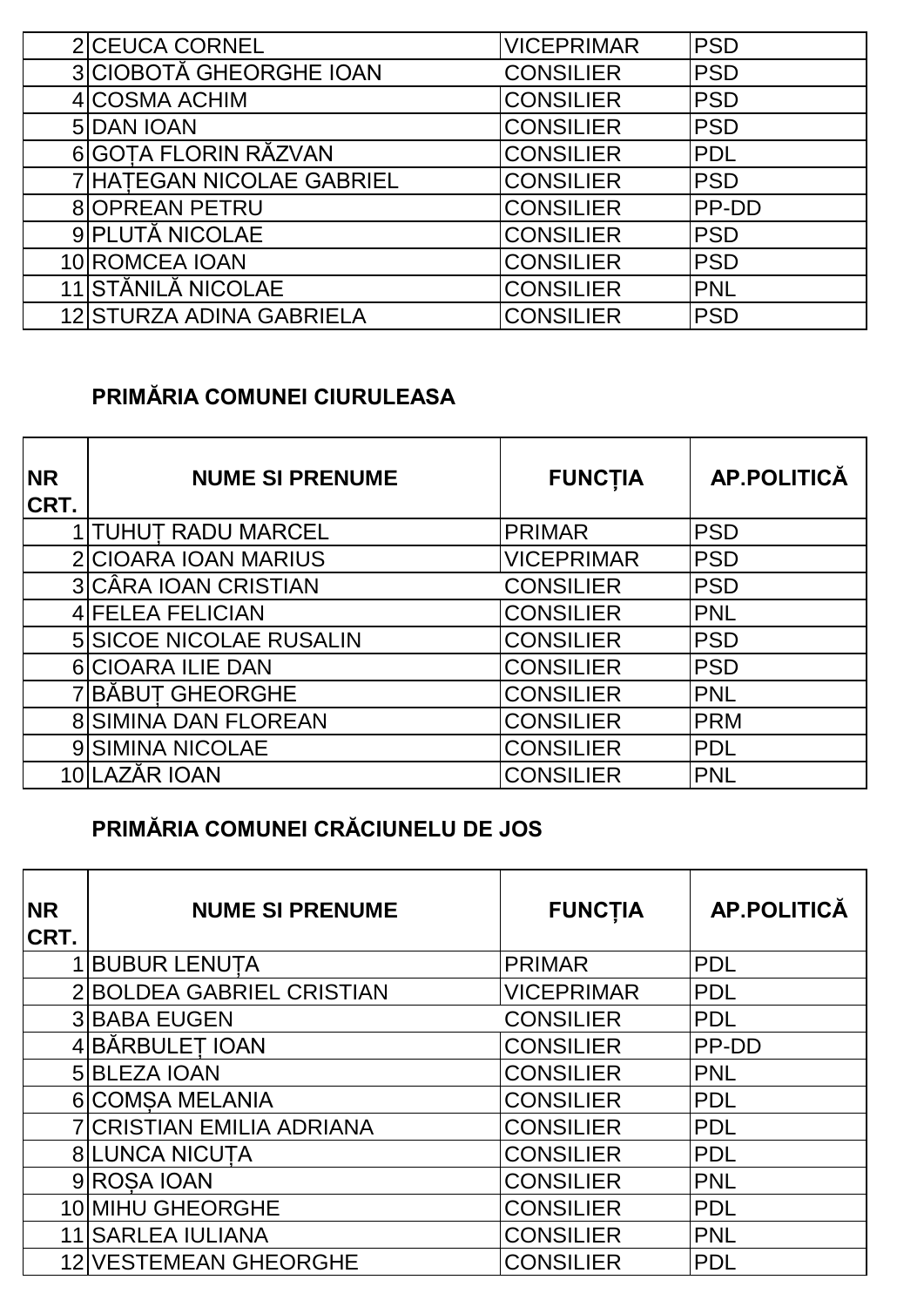#### **PRIMARIA COMUNEI CRICĂU**

| <b>NR</b><br>CRT. | <b>NUME SI PRENUME</b>       | <b>FUNCTIA</b>    | <b>AP.POLITICĂ</b> |
|-------------------|------------------------------|-------------------|--------------------|
|                   | 1 LUPSAN EMIL                | <b>PRIMAR</b>     | <b>PNL</b>         |
|                   | 2 SUTEU LIVIU                | <b>VICEPRIMAR</b> | <b>PNL</b>         |
|                   | 3 IACSA IOAN                 | <b>CONSILIER</b>  | <b>PSD</b>         |
|                   | 4 IACSA NICOLAE              | <b>CONSILIER</b>  | <b>PNL</b>         |
|                   | <b>5 IACSA STEFAN</b>        | <b>CONSILIER</b>  | <b>PNL</b>         |
|                   | 6 POPA MIRCEA                | <b>CONSILIER</b>  | <b>PNL</b>         |
|                   | <b>7 PRECUP FLORIAN</b>      | <b>CONSILIER</b>  | <b>PDL</b>         |
|                   | <b>8 RUS EMIL</b>            | <b>CONSILIER</b>  | <b>PNL</b>         |
|                   | 9 RUS GHEORGHE               | <b>CONSILIER</b>  | <b>PDL</b>         |
|                   | 10 CUPSAN LACRIMIOARA        | <b>CONSILIER</b>  | <b>PDL</b>         |
| 11                | <b>TAT VASILE</b>            | <b>CONSILIER</b>  | <b>PDL</b>         |
|                   | <b>12 VLAD PETRU NICOLAE</b> | <b>CONSILIER</b>  | <b>PDL</b>         |

### **PRIMĂRIA COMUNEI CUT**

| <b>NR</b><br>CRT. | <b>NUME SI PRENUME</b> | <b>FUNCTIA</b>    | AP.POLITICĂ  |
|-------------------|------------------------|-------------------|--------------|
|                   | 1 MUTU VASILE          | <b>PRIMAR</b>     | <b>PSD</b>   |
|                   | 2BÂSCĂ SORIN GHEORGHE  | <b>VICEPRIMAR</b> | PNL          |
|                   | 3 DĂIAN ILIE           | <b>CONSILIER</b>  | <b>PP-DD</b> |
|                   | 4 DINEA IOAN           | <b>CONSILIER</b>  | <b>PSD</b>   |
|                   | 5 GALATĂ VASILE        | <b>CONSILIER</b>  | <b>PSD</b>   |
|                   | 6 GANGA CLAUDIU SĂNDEL | <b>CONSILIER</b>  | PC           |
|                   | 7 POPA IOAN            | <b>CONSILIER</b>  | <b>PNTCD</b> |
|                   | <b>8 RECHE IOAN</b>    | <b>CONSILIER</b>  | <b>PDL</b>   |
|                   | 9 VASIU VASILE         | <b>CONSILIER</b>  | <b>UNPR</b>  |
|                   | 10 VLAD LIVIU          | <b>CONSILIER</b>  | <b>PNL</b>   |

### **PRIMĂRIA COMUNEI DAIA ROMÂNĂ**

| <b>NR</b><br><b>CRT.</b> | <b>NUME SI PRENUME</b>    | <b>FUNCTIA</b>    | AP.POLITICĂ |
|--------------------------|---------------------------|-------------------|-------------|
|                          | 1 HĂRIAN VISARION         | <b>PRIMAR</b>     | <b>PNL</b>  |
|                          | 2 PUTAN IOAN              | <b>VICEPRIMAR</b> | <b>IPNL</b> |
|                          | <b>3</b> CIUCĂ CONSTANTIN | <b>CONSILIER</b>  | <b>PSD</b>  |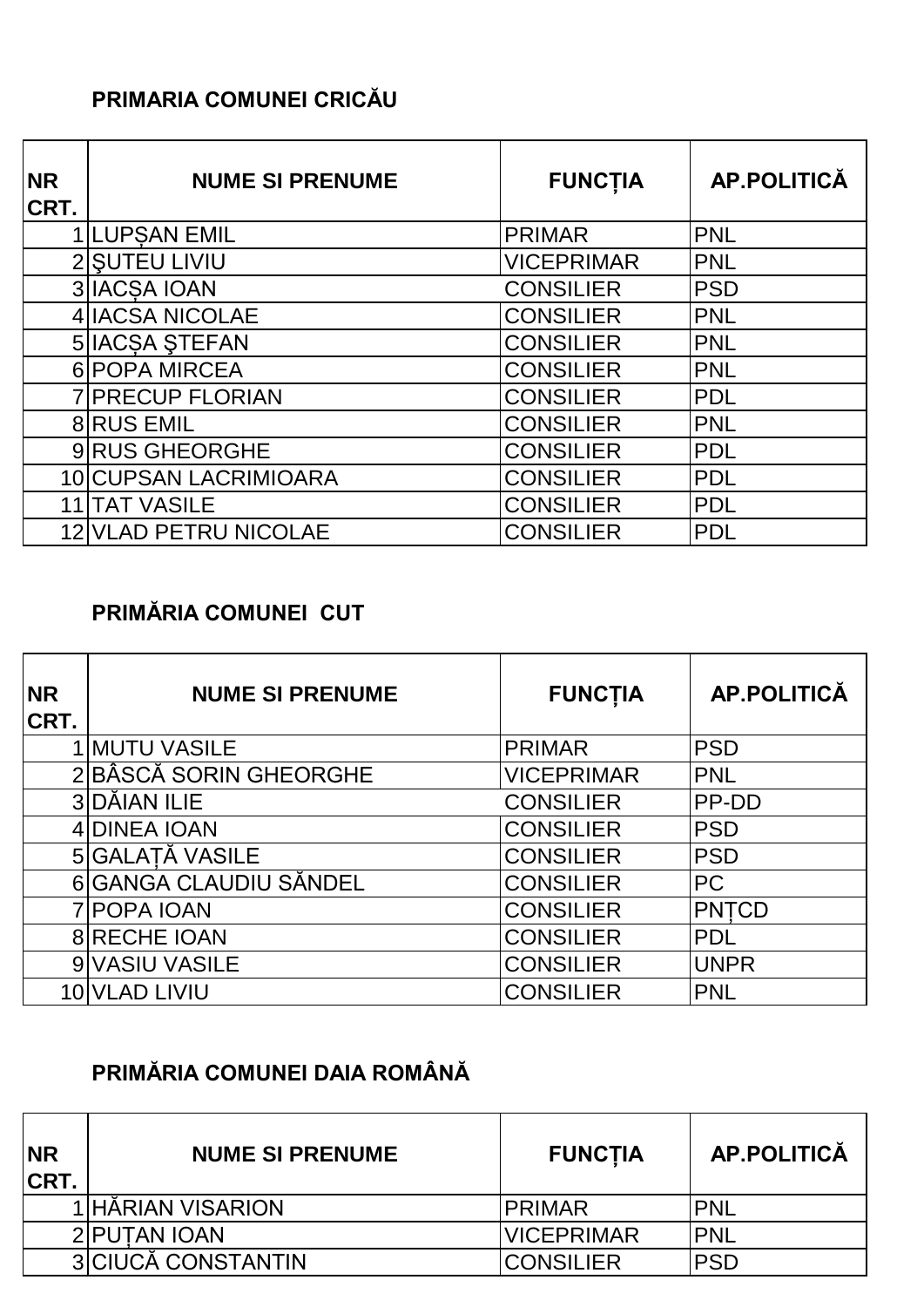| 4 DAMIAN NICOLAE        | <b>CONSILIER</b> | <b>PNL</b>   |
|-------------------------|------------------|--------------|
| <b>5 CORNEA DUMITRU</b> | <b>CONSILIER</b> | <b>PC</b>    |
| 6 CIBU VASILE           | <b>CONSILIER</b> | <b>PSD</b>   |
| <b>7 STOIA GHEORGHE</b> | <b>CONSILIER</b> | <b>PNL</b>   |
| <b>8 VOINA MARIUS</b>   | <b>CONSILIER</b> | <b>PNL</b>   |
| 9 SCHEAU ANDREI         | <b>CONSILIER</b> | <b>PNL</b>   |
| 10 CIBU ADRIAN          | <b>CONSILIER</b> | <b>PDL</b>   |
| <b>11 VOINA NICOLAE</b> | <b>CONSILIER</b> | <b>PDL</b>   |
| 12 CIBU GHEORGHE        | <b>CONSILIER</b> | <b>PP-DD</b> |
| 13 GROZA IOSIF          | <b>CONSILIER</b> | <b>PP-DD</b> |
| <b>14 SCHEAU TEODOR</b> | <b>CONSILIER</b> | <b>UNPR</b>  |

## **PRIMĂRIA COMUNEI DOȘTAT**

| <b>NR</b><br>CRT. | <b>NUME SI PRENUME</b>     | <b>FUNCTIA</b>    | <b>AP.POLITICĂ</b> |
|-------------------|----------------------------|-------------------|--------------------|
|                   | 1 CINDEA EMILIA LIVIA      | <b>PRIMAR</b>     | <b>PDL</b>         |
|                   | 2 HASEGAN MĂRIOARA         | <b>VICEPRIMAR</b> | <b>PDL</b>         |
|                   | <b>3 AVRAM ELENA</b>       | <b>CONSILIER</b>  | PP-DD              |
|                   | 4 AVRAM FLORIN             | <b>CONSILIER</b>  | <b>PNL</b>         |
|                   | 5 ALBU VASILE              | <b>CONSILIER</b>  | <b>PSD</b>         |
|                   | 6 BABA CORNEL              | <b>CONSILIER</b>  | <b>PDL</b>         |
|                   | <b>7 BLAGUTIU AURICA</b>   | <b>CONSILIER</b>  | <b>PSD</b>         |
|                   | <b>8 FALAMAS ELISABETA</b> | <b>CONSILIER</b>  | <b>PDL</b>         |
|                   | 9 GEOAGES NICOLAE          | <b>CONSILIER</b>  | <b>PDL</b>         |
|                   | 10 PAUCEAN IOAN            | <b>CONSILIER</b>  | <b>UNPR</b>        |

### **PRIMĂRIA COMUNEI FĂRĂU**

| <b>NR</b><br>CRT. | <b>NUME SI PRENUME</b>   | <b>FUNCTIA</b>    | AP.POLITICĂ |
|-------------------|--------------------------|-------------------|-------------|
|                   | <b>BARABAS GLIGOR</b>    | <b>PRIMAR</b>     | <b>PDL</b>  |
|                   | 2 STOIA IOAN             | <b>VICEPRIMAR</b> | <b>PDL</b>  |
|                   | <b>3 OLTEAN AUGUSTIN</b> | <b>CONSILIER</b>  | <b>PDL</b>  |
|                   | 4 CHIRILĂ IOSIF          | <b>CONSILIER</b>  | <b>PDL</b>  |
|                   | <b>5 RUS NICOLAE</b>     | <b>CONSILIER</b>  | <b>PDL</b>  |
|                   | 6 POPA VIOREL            | <b>CONSILIER</b>  | <b>PSD</b>  |
|                   | <b>7 CÂMPEAN SORIN</b>   | <b>CONSILIER</b>  | <b>PDL</b>  |
|                   | <b>8 LUCA FILON</b>      | <b>CONSILIER</b>  | <b>PDL</b>  |
|                   | 9 TRIF IOAN              | <b>CONSILIER</b>  | <b>PDL</b>  |
|                   | 10 SZEKELY STEFAN        | <b>CONSILIER</b>  | <b>UDMR</b> |
|                   | 11 STĂVAR AUGUSTIN       | <b>CONSILIER</b>  | <b>PSD</b>  |
|                   | 12 INDREI IOAN           | <b>CONSILIER</b>  | <b>UNPR</b> |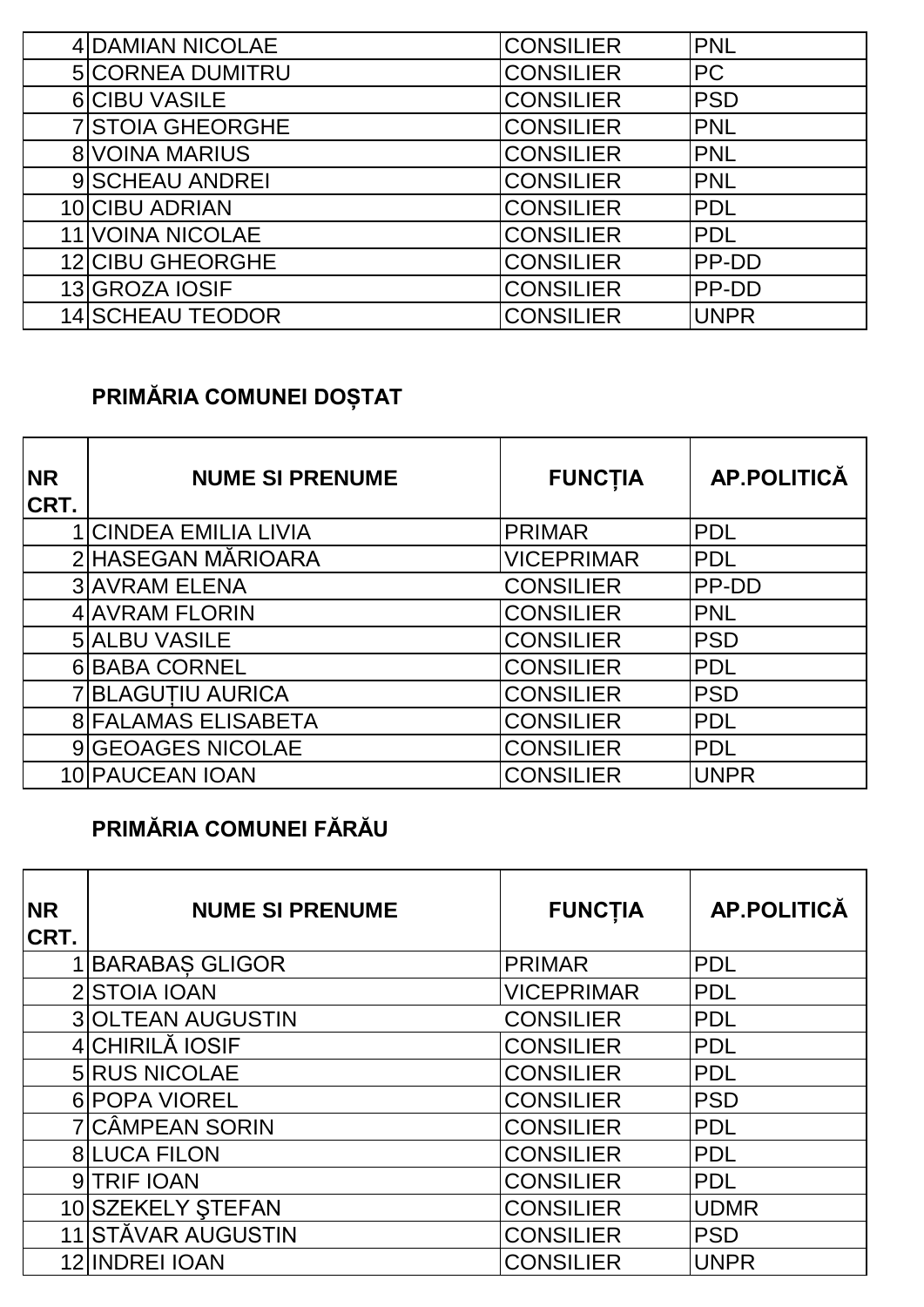#### **PRIMĂRIA COMUNEI GALDA DE JOS**

| <b>NR</b><br>CRT. | <b>NUME SI PRENUME</b>     | <b>FUNCTIA</b>    | <b>AP.POLITICĂ</b> |
|-------------------|----------------------------|-------------------|--------------------|
|                   | <b>1 RAICA ROMULUS</b>     | <b>PRIMAR</b>     | <b>PNL</b>         |
|                   | 2 PASTRAV TUDOR            | <b>VICEPRIMAR</b> | <b>PSD</b>         |
|                   | <b>3 BORZA FLORIAN</b>     | <b>CONSILIER</b>  | <b>PNL</b>         |
|                   | 4 CUTEAN CĂTĂLIN NICOLAE   | <b>CONSILIER</b>  | <b>PNL</b>         |
|                   | 5 FARKAS ATTILA GYULA      | <b>CONSILIER</b>  | <b>UER</b>         |
|                   | 6 FRANCU SEVER SABIN       | <b>CONSILIER</b>  | <b>PNL</b>         |
|                   | <b>7 FRINCU HOREA AMOS</b> | <b>CONSILIER</b>  | PP-DD              |
|                   | <b>8 FRINCU EMIL</b>       | <b>CONSILIER</b>  | <b>PNL</b>         |
|                   | 9 GIORGIU LIVIU            | <b>CONSILIER</b>  | <b>PSD</b>         |
|                   | 10 GOIA ANA NICOLETA       | <b>CONSILIER</b>  | <b>PSD</b>         |
|                   | 11 GOIA TRAIAN             | <b>CONSILIER</b>  | <b>PNL</b>         |
|                   | 12 GORONEA SPIRIDON        | <b>CONSILIER</b>  | <b>PNL</b>         |
|                   | 13 NEAG IOAN               | <b>CONSILIER</b>  | <b>PN</b>          |
|                   | 14 VALEA IOAN              | <b>CONSILIER</b>  | <b>PNL</b>         |

### **PRIMĂRIA COMUNEI GÎRBOBA**

| <b>NR</b><br>CRT. | <b>NUME SI PRENUME</b>     | <b>FUNCTIA</b>    | <b>AP.POLITICĂ</b> |
|-------------------|----------------------------|-------------------|--------------------|
|                   | <b>1 NEDELA IOAN</b>       | <b>PRIMAR</b>     | <b>PDL</b>         |
|                   | 2 POPA VASILE              | <b>VICEPRIMAR</b> | <b>PDL</b>         |
|                   | <b>3 MANIU IOAN</b>        | <b>CONSILIER</b>  | <b>UNPR</b>        |
|                   | 4 GAJA ARON                | <b>CONSILIER</b>  | <b>PDL</b>         |
|                   | <b>5 PLITEA ILIE</b>       | <b>CONSILIER</b>  | <b>PDL</b>         |
|                   | 6 ISTRATE AURELIAN DECEBAL | <b>CONSILIER</b>  | <b>PDL</b>         |
|                   | <b>7 MOGA DUMITRU</b>      | <b>CONSILIER</b>  | <b>PDL</b>         |
|                   | <b>8 MORAR VASILE</b>      | <b>CONSILIER</b>  | <b>PDL</b>         |
|                   | <b>9 CIOCA MARIUS ILEI</b> | <b>CONSILIER</b>  | <b>PDL</b>         |
|                   | 10 FULEA IOAN              | <b>CONSILIER</b>  | <b>PLR</b>         |
|                   | 11 CILNICEAN PETRU         | <b>CONSILIER</b>  | <b>PSD</b>         |
|                   | 12 URSA MIHAI              | <b>CONSILIER</b>  | <b>PMP</b>         |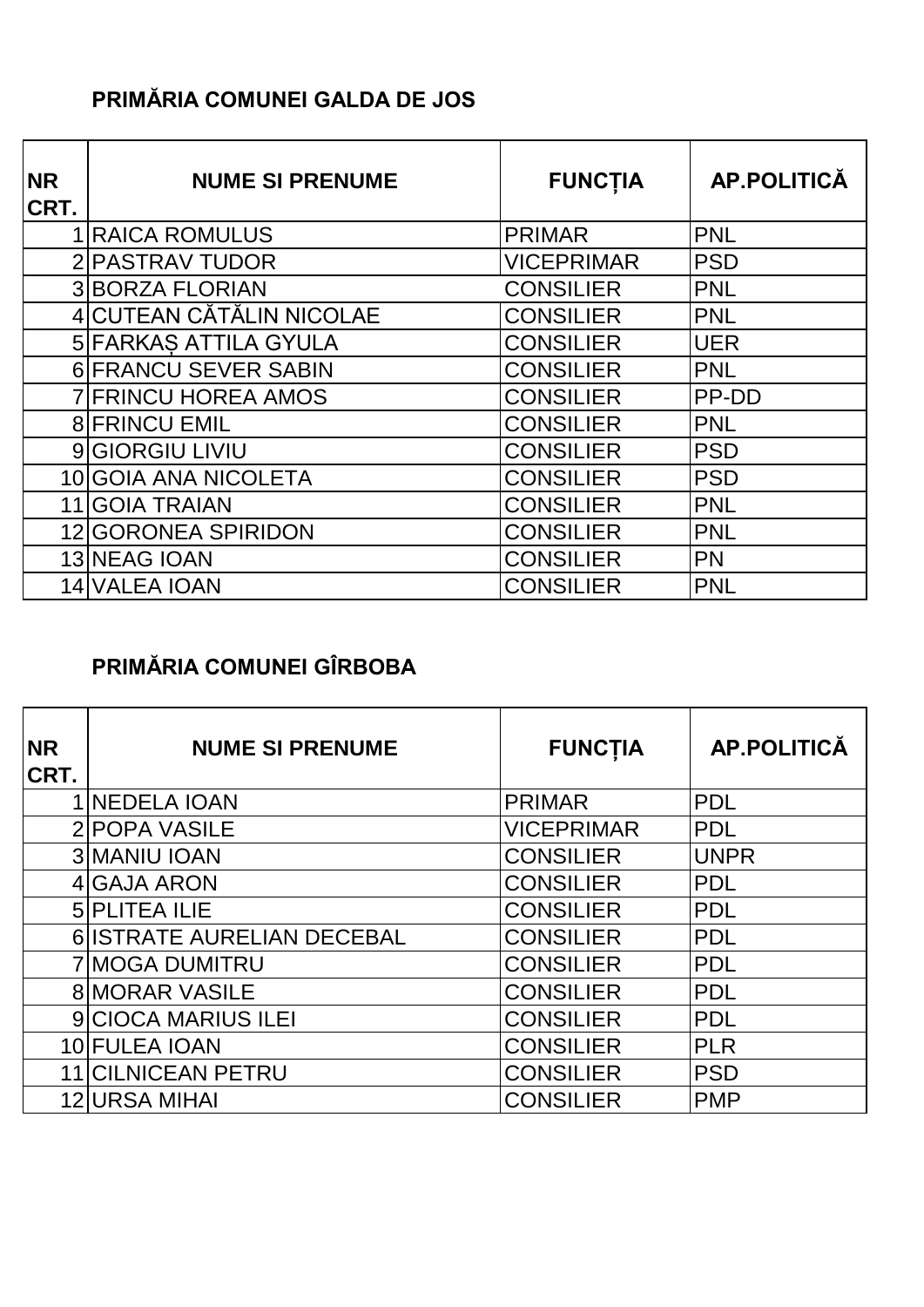### **PRIMĂRIA COMUNEI GÎRDA DE SUS**

| <b>NR</b><br>CRT. | <b>NUME SI PRENUME</b>     | <b>FUNCTIA</b>    | AP.POLITICĂ |
|-------------------|----------------------------|-------------------|-------------|
|                   | VÎRCIU MARIN               | <b>PRIMAR</b>     | <b>PDL</b>  |
|                   | 2 SUCIU GRATIAN            | <b>VICEPRIMAR</b> | <b>PRM</b>  |
|                   | 3 BÎTE DUMITRU SORIN       | <b>CONSILIER</b>  | <b>PDL</b>  |
|                   | 4 DOBRA AUREL              | <b>CONSILIER</b>  | <b>PDL</b>  |
|                   | <b>5 LAZEA ELENA</b>       | <b>CONSILIER</b>  | <b>PSD</b>  |
|                   | 6 NEGREA ADRIAN NICUSOR    | <b>CONSILIER</b>  | <b>PDL</b>  |
|                   | <b>7 NEGREA MARIN</b>      | <b>CONSILIER</b>  | <b>UNPR</b> |
|                   | 8 NICOARĂ CĂLIN IOAN       | <b>CONSILIER</b>  | <b>PLR</b>  |
|                   | 9 NEGREA MIRCEA            | <b>CONSILIER</b>  | <b>PLR</b>  |
|                   | 10 PASCA NICODIM           | <b>CONSILIER</b>  | <b>UNPR</b> |
|                   | <b>11 STAN DORIN MIHAI</b> | <b>CONSILIER</b>  | <b>PSD</b>  |
|                   | 12 SUCIU IOAN CRISTIAN     | <b>CONSILIER</b>  | <b>PLR</b>  |

### **PRIMĂRIA COMUNEI HOPÂRTA**

| <b>NR</b><br>CRT. | <b>NUME SI PRENUME</b>          | <b>FUNCTIA</b>    | <b>AP.POLITICĂ</b> |
|-------------------|---------------------------------|-------------------|--------------------|
|                   | <b>POPA AUGUSTIN</b>            | <b>PRIMAR</b>     | <b>PDL</b>         |
|                   | 2 OLTEAN VASILE                 | <b>VICEPRIMAR</b> | <b>PDL</b>         |
|                   | <b>3 CIORBEA POMPEIU VICTOR</b> | <b>CONSILIER</b>  | <b>PDL</b>         |
|                   | 4 SAVU AUREL                    | <b>CONSILIER</b>  | <b>PDL</b>         |
|                   | 5 VASÎNC EMIL                   | <b>CONSILIER</b>  | <b>PDL</b>         |
|                   | <b>6DAN GHEORGHE</b>            | <b>CONSILIER</b>  | <b>PDL</b>         |
|                   | <b>7 CORDEA IOAN</b>            | <b>CONSILIER</b>  | <b>PDL</b>         |
|                   | 8 NĂNDREAN GHEORGHE NICUSOR     | <b>CONSILIER</b>  | <b>PSD</b>         |
|                   | 9 MAXA VALENTIN                 | <b>CONSILIER</b>  | <b>PDL</b>         |
|                   | 10 ROSIAN VASILE                | <b>CONSILIER</b>  | <b>PSD</b>         |

### **PRIMĂRIA COMUNEI HOREA**

| <b>NR</b><br><b>CRT.</b> | <b>NUME SI PRENUME</b>       | <b>FUNCTIA</b>    | AP.POLITICĂ |
|--------------------------|------------------------------|-------------------|-------------|
|                          | 1 NICOLA MARIN               | <b>PRIMAR</b>     | <b>PDL</b>  |
|                          | 2 TRIF IOAN                  | <b>VICEPRIMAR</b> | <b>IPDL</b> |
|                          | <b>3 ONETIU NICOLAE</b>      | <b>CONSILIER</b>  | <b>PDL</b>  |
|                          | <b>4 HAN VIRGIL SORIN</b>    | <b>CONSILIER</b>  | <b>PDL</b>  |
|                          | <b>5 ONET PETRU DINIAMIN</b> | <b>CONSILIER</b>  | <b>PDL</b>  |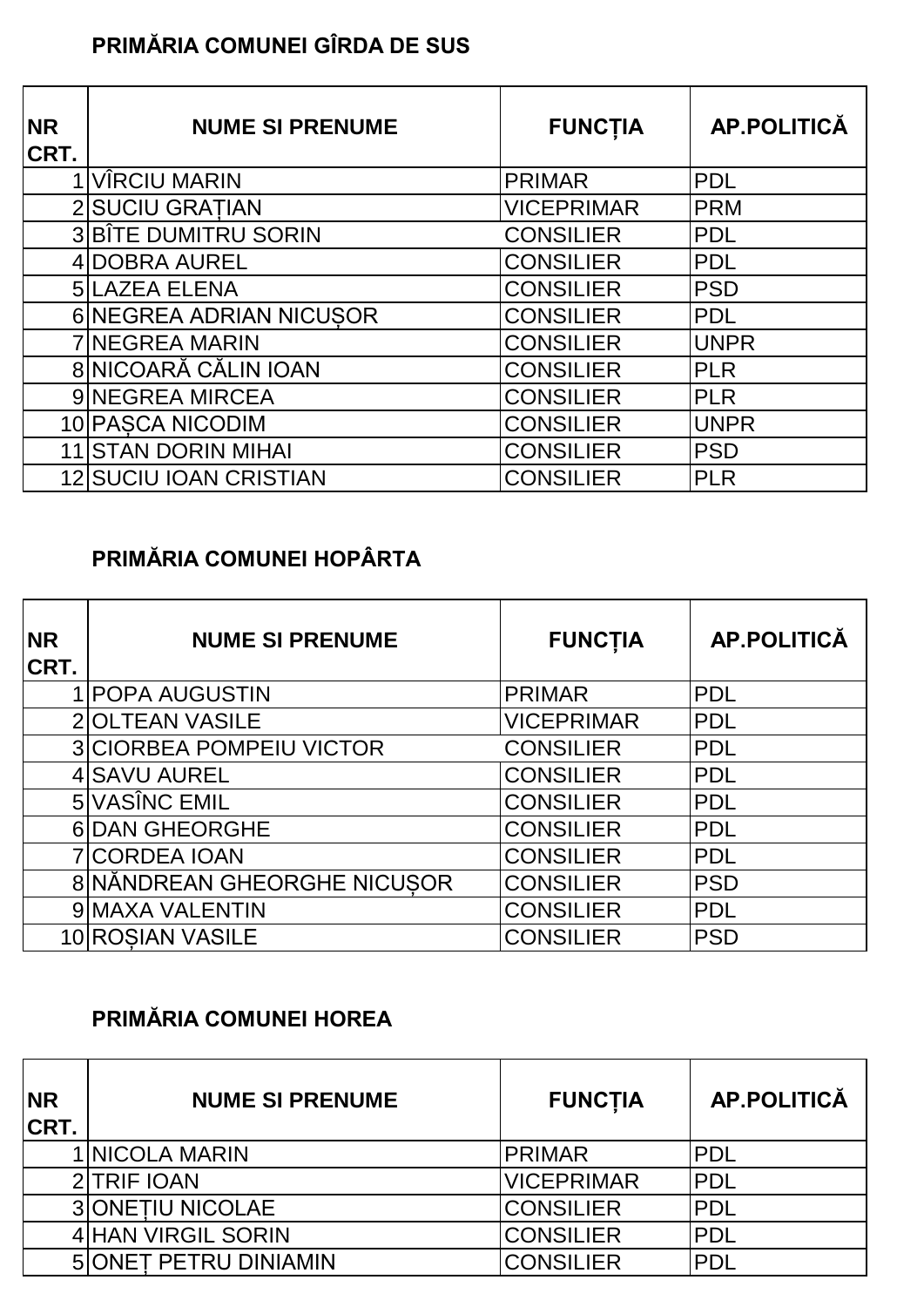| 6 NEAG I. IOAN             | <b>CONSILIER</b> | IPNL          |
|----------------------------|------------------|---------------|
| <b>7 ONETIU MIRCEA</b>     | <b>CONSILIER</b> | IPDL          |
| <b>8 NICOLA N. NICOLAE</b> | <b>CONSILIER</b> | <b>IPNTCD</b> |
| 9 RĂDAC VASILE             | <b>CONSILIER</b> | IPDL          |
| 10 OLAR DANIEL IONUT       | <b>CONSILIER</b> | <b>IPSD</b>   |
| <b>11 MATES AURELIA</b>    | <b>CONSILIER</b> | IPDL          |

#### **PRIMĂRIA COMUNEI IGHIU**

| <b>NR</b><br>CRT. | <b>NUME SI PRENUME</b>             | <b>FUNCTIA</b>    | AP.POLITICĂ |
|-------------------|------------------------------------|-------------------|-------------|
|                   | <b>1 RUSU TRAIAN</b>               | <b>PRIMAR</b>     | <b>PDL</b>  |
|                   | <b>2 NANA TRAIAN</b>               | <b>VICEPRIMAR</b> | <b>PDL</b>  |
|                   | <b>3 BISTRIAN TRAIAN</b>           | <b>CONSILIER</b>  | <b>PSD</b>  |
|                   | <b>4 BOLEA NICOLAE</b>             | <b>CONSILIER</b>  | <b>PDL</b>  |
|                   | <b>5 COSTEA FLORIN</b>             | <b>CONSILIER</b>  | <b>PDL</b>  |
|                   | 6 DĂNILĂ IOAN DANIEL               | <b>CONSILIER</b>  | <b>PNL</b>  |
|                   | <b>7 FLOREA MARCEL GHEORGHE</b>    | <b>CONSILIER</b>  | <b>PNL</b>  |
|                   | <b>8 GIURGIU CANDIN CONSTANTIN</b> | <b>CONSILIER</b>  | <b>PDL</b>  |
|                   | 9 HEIUS CRISTIAN IOAN              | <b>CONSILIER</b>  | <b>PDL</b>  |
|                   | 10 MIHĂILĂ OCTAVIAN VASILE         | <b>CONSILIER</b>  | <b>PDL</b>  |
|                   | <b>11 MACARIE VALER</b>            | <b>CONSILIER</b>  | <b>PDL</b>  |
|                   | 12 NEMES ANGHEL                    | <b>CONSILIER</b>  | <b>PDL</b>  |
|                   | 13 PĂCURAR ȘTEFAN                  | <b>CONSILIER</b>  | <b>PSD</b>  |
|                   | 14 POP NICOLAE TRAIAN              | <b>CONSILIER</b>  | <b>PDL</b>  |
|                   | 15 TÂRLEA GLIGOR                   | <b>CONSILIER</b>  | <b>PDL</b>  |
|                   | 16 VOINA CĂTĂLIN PETRU             | <b>CONSILIER</b>  | <b>PDL</b>  |

## **PRIMĂRIA COMUNEI ÎNTREGALDE**

| <b>NR</b><br>CRT. | <b>NUME SI PRENUME</b>  | <b>FUNCTIA</b>    | <b>AP.POLITICĂ</b> |
|-------------------|-------------------------|-------------------|--------------------|
|                   | 1 FLOREA TEODOR         | PRIMAR            | <b>PNL</b>         |
|                   | 2 FLOREA ADRIAN ELISEI  | <b>VICEPRIMAR</b> | <b>PDL</b>         |
|                   | <b>3 BOIAN SABIN</b>    | <b>CONSILIER</b>  | <b>PDL</b>         |
|                   | 4 NITĂ VASILE           | <b>CONSILIER</b>  | <b>PDL</b>         |
|                   | <b>5 CRISTEA SILVIU</b> | <b>CONSILIER</b>  | <b>PRM</b>         |
|                   | 6 LICIU TIBERIU DOREL   | <b>CONSILIER</b>  | <b>PNL</b>         |
|                   | <b>7 MARIAN VIOREL</b>  | <b>CONSILIER</b>  | <b>PNL</b>         |
|                   | 8 NECREALĂ NICOLAE      | <b>CONSILIER</b>  | <b>PNL</b>         |
|                   | 9 NISTOR ELENA MARIA    | <b>CONSILIER</b>  | <b>PSD</b>         |
|                   | 10 PAVEL IOAN           | <b>CONSILIER</b>  | <b>PSD</b>         |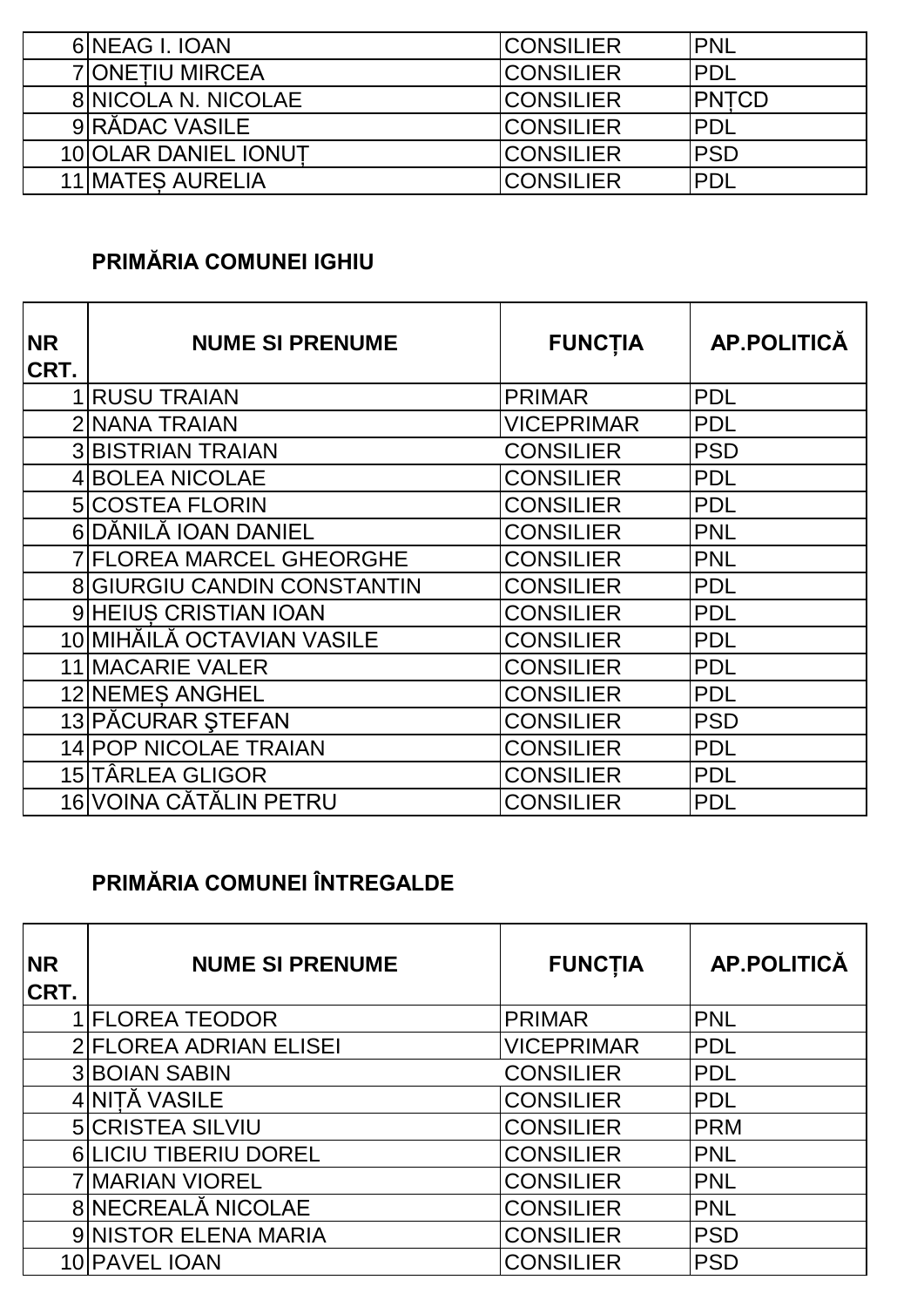#### **PRIMĂRIA COMUNEI JIDVEI**

| <b>NR</b><br>CRT. | <b>NUME SI PRENUME</b>    | <b>FUNCTIA</b>    | AP.POLITICĂ        |
|-------------------|---------------------------|-------------------|--------------------|
|                   | <b>ITRIF ALIN</b>         | <b>PRIMAR</b>     | <b>PDL</b>         |
|                   | 2 FAGETAN VASILE          | <b>VICEPRIMAR</b> | <b>PDL</b>         |
|                   | <b>3 BORCEA ALEXANDRU</b> | <b>CONSILIER</b>  | <b>INDEPENDENT</b> |
|                   | 4 BUCUR VALER SORIN       | <b>CONSILIER</b>  | <b>PSD</b>         |
|                   | 5 DECEAN OLIMPIU IULIU    | <b>CONSILIER</b>  | <b>PSD</b>         |
|                   | 6 FODOR MIRCEA            | <b>CONSILIER</b>  | <b>PDL</b>         |
|                   | <b>7 IIGNAT VASILE</b>    | <b>CONSILIER</b>  | <b>PNL</b>         |
|                   | <b>8 MUNTEAN DANIEL</b>   | <b>CONSILIER</b>  | <b>PDL</b>         |
|                   | <b>9 HORVAT VASILE</b>    | <b>CONSILIER</b>  | <b>PSD</b>         |
|                   | 10 OPRICEAN VASILE        | <b>CONSILIER</b>  | <b>PDL</b>         |
|                   | 11 POPA VASILE            | <b>CONSILIER</b>  | <b>PDL</b>         |
|                   | 12 POSA CALIN TEODOR      | <b>CONSILIER</b>  | <b>PNL</b>         |
|                   | 13 ROSU IOAN              | <b>CONSILIER</b>  | <b>PDL</b>         |
|                   | 14 ROZNOV RADU            | <b>CONSILIER</b>  | <b>PDL</b>         |
|                   | <b>15 VELICIU NICOLAE</b> | <b>CONSILIER</b>  | <b>PDL</b>         |
|                   | 16 ZUDOR IOAN             | <b>CONSILIER</b>  | <b>PDL</b>         |

### **PRIMĂRIA COMUNEI LIVEZILE**

| <b>NR</b><br>CRT. | <b>NUME SI PRENUME</b>         | <b>FUNCTIA</b>    | <b>AP.POLITICĂ</b> |
|-------------------|--------------------------------|-------------------|--------------------|
|                   | <b>1 IRIMIE OCTAVIU DANIEL</b> | <b>PRIMAR</b>     | <b>PNL</b>         |
|                   | 2 ONIGA IOAN                   | <b>VICEPRIMAR</b> | <b>PNL</b>         |
|                   | <b>3 COSTAN RADU</b>           | <b>CONSILIER</b>  | <b>PNL</b>         |
|                   | 4 HAN TRAIAN                   | <b>CONSILIER</b>  | <b>PC</b>          |
|                   | <b>5 IRIMIE IUONAS</b>         | <b>CONSILIER</b>  | <b>PP-DD</b>       |
|                   | 6 MIHACEA SIMION               | <b>CONSILIER</b>  | <b>PNL</b>         |
|                   | <b>7 POPA DANA</b>             | <b>CONSILIER</b>  | <b>PNL</b>         |
|                   | 8 MULEA PETRU SEBASTIAN        | <b>CONSILIER</b>  | <b>PDL</b>         |
|                   | 9 SIMON TEODOR                 | <b>CONSILIER</b>  | <b>PNL</b>         |
|                   | 10 SOSA EMANOIL                | <b>CONSILIER</b>  | <b>PSD</b>         |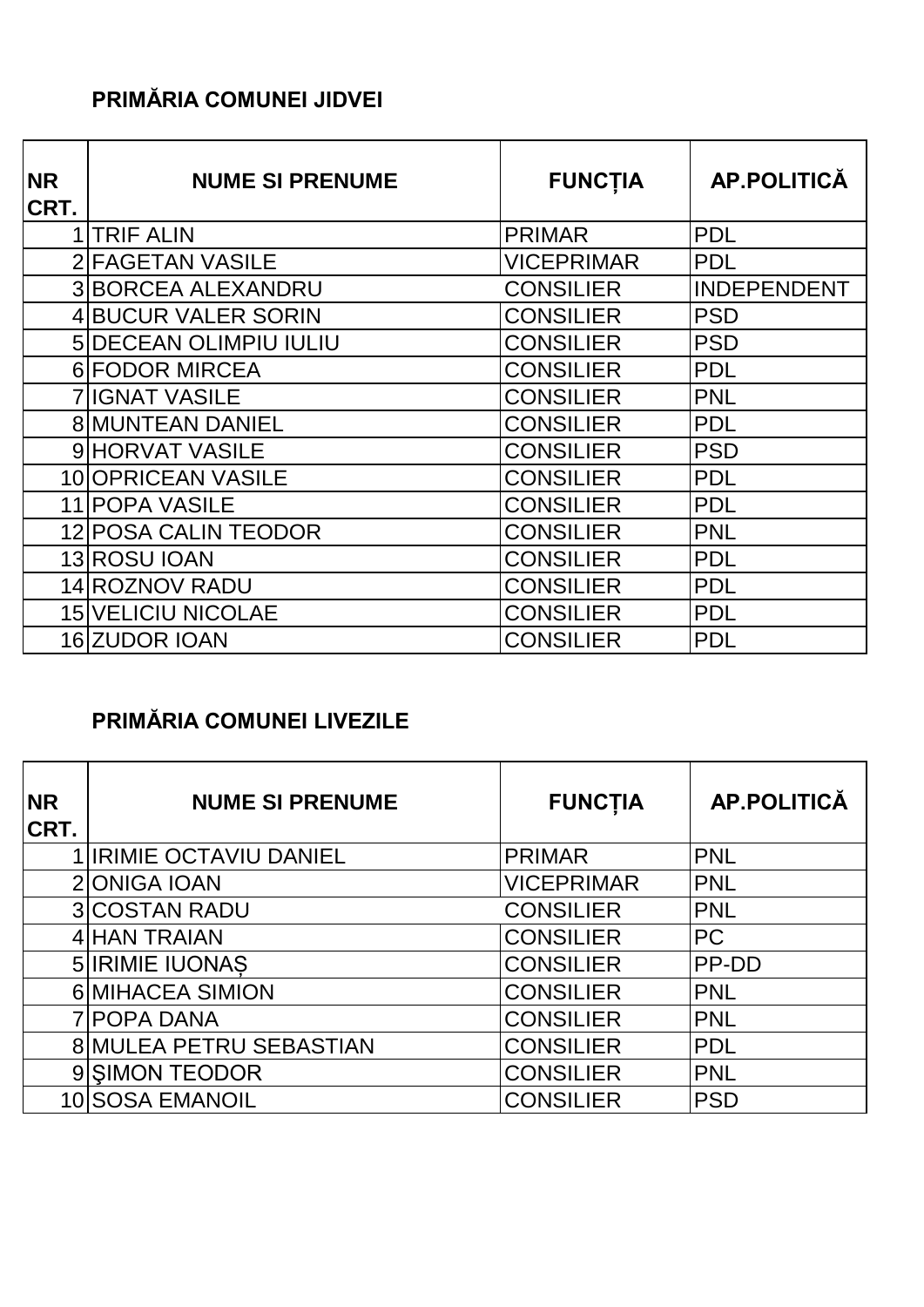## **PRIMĂRIA LUNCA MUREȘULUI**

| <b>NR</b><br>CRT. | <b>NUME SI PRENUME</b>    | <b>FUNCTIA</b>    | <b>AP.POLITICĂ</b> |
|-------------------|---------------------------|-------------------|--------------------|
|                   | 1 RUSU IOAN               | <b>PRIMAR</b>     | <b>PSD</b>         |
|                   | 2 NEGREA CORNEL DANIEL    | <b>VICEPRIMAR</b> | <b>PSD</b>         |
|                   | 3 BLAJAN GHEORGHE         | <b>CONSILIER</b>  | <b>PNL</b>         |
|                   | 4 MOLDOVAN IOAN MARCEL    | <b>CONSILIER</b>  | <b>PSD</b>         |
|                   | <b>5 GEORGIU GHEORGHE</b> | <b>CONSILIER</b>  | <b>PNL</b>         |
|                   | 6 PETRUT IOAN             | <b>CONSILIER</b>  | <b>PSD</b>         |
|                   | 7 BRADESCU EUGEN          | <b>CONSILIER</b>  | <b>PDL</b>         |
|                   | 8 HÂRCEAGĂ AUREL          | <b>CONSILIER</b>  | <b>PDL</b>         |
|                   | <b>9 CHIRICA VALER</b>    | <b>CONSILIER</b>  | <b>PDL</b>         |
|                   | 10 ZOLTAN VASILE          | <b>CONSILIER</b>  | <b>PSD</b>         |
|                   | 11 UIJFOLUSI ZSUZSANNA    | <b>CONSILIER</b>  | <b>UDMR</b>        |
|                   | 12 ALBERT FERENCZ         | <b>CONSILIER</b>  | <b>UDMR</b>        |

### **PRIMĂRIA COMUNEI LOPADEA NOUĂ**

| <b>NR</b><br>CRT. | <b>NUME SI PRENUME</b>   | <b>FUNCTIA</b>    | AP.POLITICĂ |
|-------------------|--------------------------|-------------------|-------------|
|                   | 1 INDREIU MARIAN CĂTĂLIN | <b>PRIMAR</b>     | <b>PDL</b>  |
|                   | 2 KISS ARPAD             | <b>VICEPRIMAR</b> | PDL         |
|                   | <b>3 CORPODEAN IOAN</b>  | <b>CONSILIER</b>  | <b>PNL</b>  |
|                   | 4 GILYEN CSABA LAURENTIU | <b>CONSILIER</b>  | <b>UDMR</b> |
|                   | <b>5 GYULAI STEFAN</b>   | <b>CONSILIER</b>  | <b>PDL</b>  |
|                   | 6 GROZAV SORIN           | <b>CONSILIER</b>  | <b>PDL</b>  |
|                   | 7 KISS STEFAN            | <b>CONSILIER</b>  | <b>UDMR</b> |
|                   | 8 MOLDOVAN DANIEL        | <b>CONSILIER</b>  | <b>PDL</b>  |
|                   | 9 POJAR MIRCEA           | <b>CONSILIER</b>  | <b>PDL</b>  |
|                   | 10 SZABO DANIEL          | <b>CONSILIER</b>  | <b>UDMR</b> |
|                   | 11 SZABO FRANCISC        | <b>CONSILIER</b>  | <b>UDMR</b> |
|                   | 12 TURI ZSOLT            | <b>CONSILIER</b>  | <b>UDMR</b> |

# **PRIMĂRIA COMUNEI LUPȘA**

| <b>NR</b><br><b>CRT.</b> | <b>NUME SI PRENUME</b>   | <b>FUNCTIA</b>    | <b>AP.POLITICĂ</b> |
|--------------------------|--------------------------|-------------------|--------------------|
|                          | 1 BÂRZAN DĂNUȚ VASILE    | <b>PRIMAR</b>     | <b>PSD</b>         |
|                          | 2 SPAN FLORIN IOAN       | <b>VICEPRIMAR</b> | <b>IPNL</b>        |
|                          | <b>3 ANDRES CRISTINA</b> | <b>CONSILIER</b>  | <b>PSD</b>         |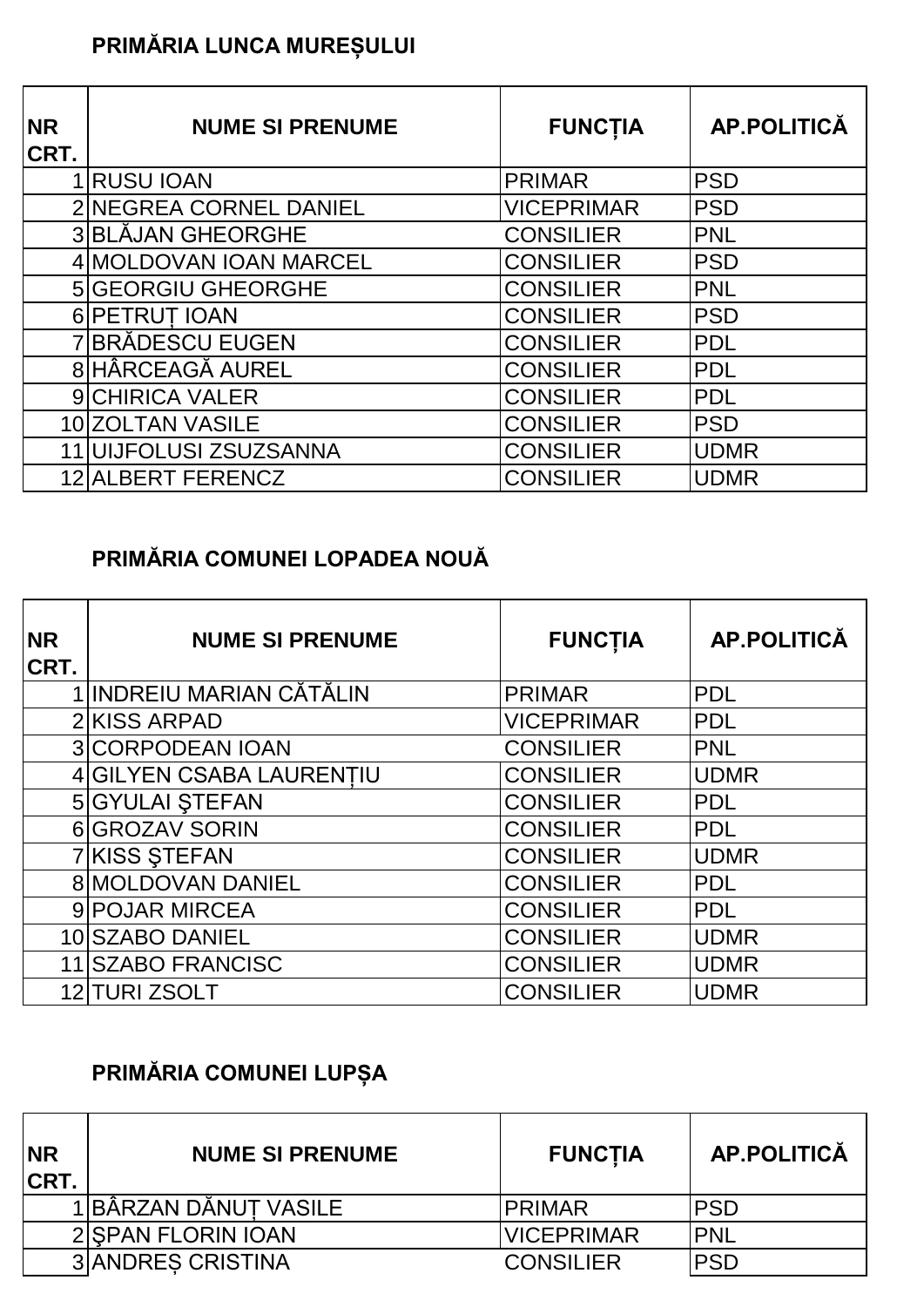| 4 DAVID ION LUCIAN         | <b>CONSILIER</b> | <b>PSD</b> |
|----------------------------|------------------|------------|
| <b>5 POPA VASILE</b>       | <b>CONSILIER</b> | <b>PSD</b> |
| 6LAZĂR IOAN                | <b>CONSILIER</b> | <b>PSD</b> |
| 7 INOCAN GAVRILĂ ADRIAN    | <b>CONSILIER</b> | <b>PNL</b> |
| <b>8 CRISAN DANIELA</b>    | <b>CONSILIER</b> | <b>PDL</b> |
| 9 MĂCĂIEȚ ALEXANDRU        | <b>CONSILIER</b> | <b>PDL</b> |
| 10 TOADER GHEORGHE NICOLAE | <b>CONSILIER</b> | <b>PDL</b> |
| 11 ALB EMIL                | <b>CONSILIER</b> | PP-DD      |
| 12 TÎRĂU IOAN ŞERBAN       | <b>CONSILIER</b> | PP-DD      |
| 13 GIURGIU GHEORGHE        | <b>CONSILIER</b> | <b>PRM</b> |
| 14 GOSA PETRU              | <b>CONSILIER</b> | <b>PRM</b> |

### **PRIMĂRIA COMUNEI METEȘ**

| <b>NR</b><br>CRT. | <b>NUME SI PRENUME</b>          | <b>FUNCTIA</b>    | AP.POLITICĂ |
|-------------------|---------------------------------|-------------------|-------------|
|                   | <b>1 URSALES TRAIAN NICOLAE</b> | <b>PRIMAR</b>     | <b>PDL</b>  |
|                   | 2 HĂRĂGUS NICOLAE               | <b>VICEPRIMAR</b> | <b>PSD</b>  |
|                   | <b>3 MAN IOAN</b>               | <b>CONSILIER</b>  | <b>PDL</b>  |
|                   | 4 SANZAIANA DANIEL              | <b>CONSILIER</b>  | <b>IPDL</b> |
|                   | 5 BĂCILĂ PETRU                  | <b>CONSILIER</b>  | <b>PDL</b>  |
|                   | 6 GAVRILĂ NICOLAE TRAIAN        | <b>CONSILIER</b>  | <b>PDL</b>  |
|                   | 7 HĂRĂGUS CORNEL                | <b>CONSILIER</b>  | <b>PSD</b>  |
|                   | <b>8 ROMAN CONSTANTIN</b>       | <b>CONSILIER</b>  | <b>PC</b>   |
|                   | 9 PASCU GLIGOR                  | <b>CONSILIER</b>  | <b>PSD</b>  |
|                   | 10 TODEA MARIN                  | <b>CONSILIER</b>  | <b>PNL</b>  |
|                   | 11 MARINCAS SILVIA              | <b>CONSILIER</b>  | PNL         |
|                   | <b>12 MIRON GABRIEL VASILE</b>  | <b>CONSILIER</b>  | <b>UNPR</b> |

## **PRIMĂRIA COMUNEI MIHALȚ**

| <b>NR</b><br><b>CRT.</b> | <b>NUME SI PRENUME</b>    | <b>FUNCTIA</b>    | <b>AP.POLITICĂ</b> |
|--------------------------|---------------------------|-------------------|--------------------|
|                          | <b>BREAZ FLAVIUS</b>      | <b>PRIMAR</b>     | <b>PDL</b>         |
|                          | 2 MUNTEAN VIRGIL MIHAI    | <b>VICEPRIMAR</b> | <b>PDL</b>         |
|                          | <b>3 CÂRNAT TOMA IOAN</b> | <b>CONSILIER</b>  | <b>PSD</b>         |
|                          | 4 DOBARTA CRISTIAN        | <b>CONSILIER</b>  | <b>PSD</b>         |
|                          | <b>5 STANEA GHEORGHE</b>  | <b>CONSILIER</b>  | <b>PSD</b>         |
|                          | 6 MUNTEAN VIRGIL MIHAI    | <b>CONSILIER</b>  | <b>PDL</b>         |
|                          | <b>7 BREAZU DORIN</b>     | <b>CONSILIER</b>  | <b>PDL</b>         |
|                          | <b>8 SALCAU IOAN</b>      | <b>CONSILIER</b>  | <b>PDL</b>         |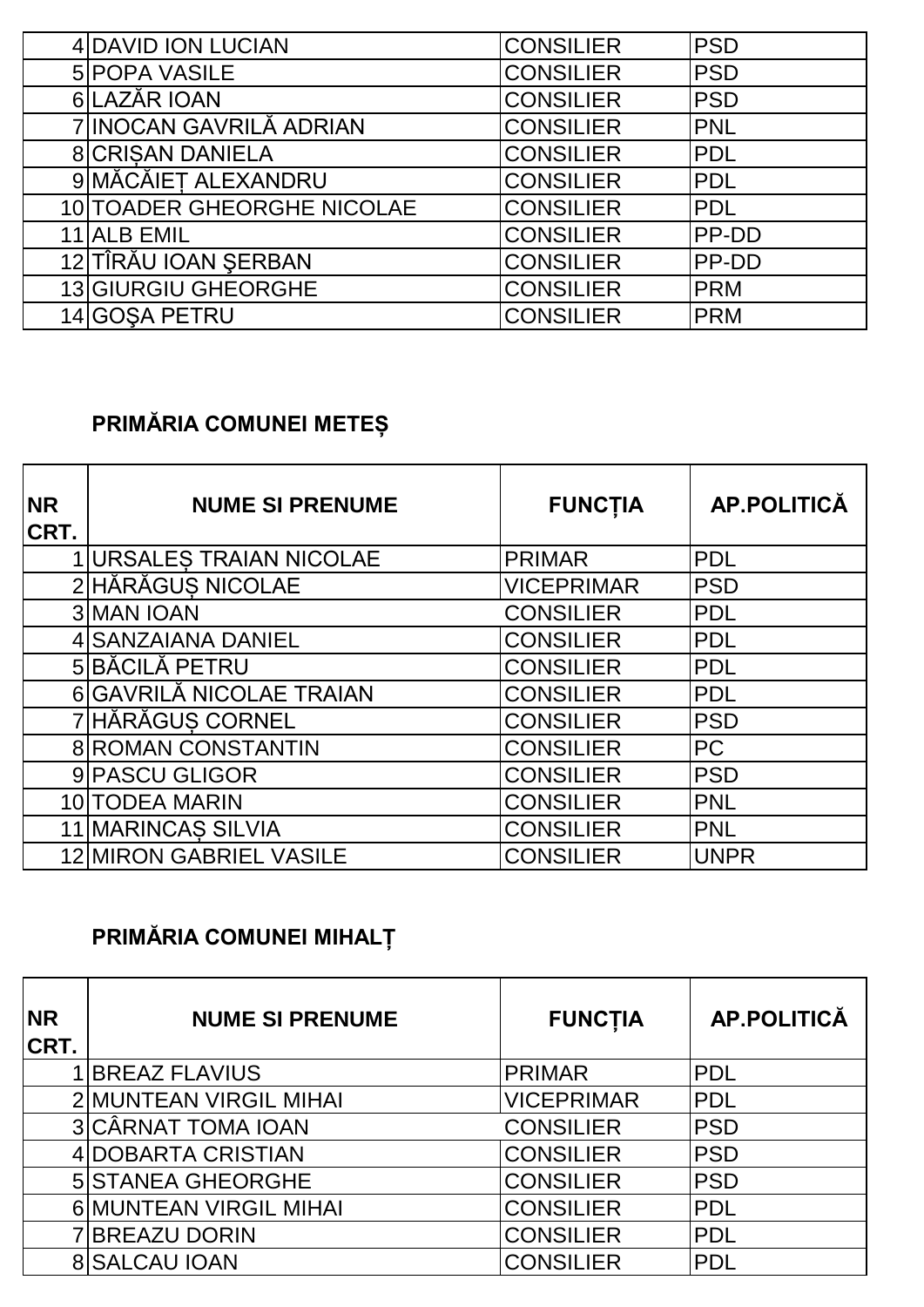| <b>9 COMSA OVIDIU FLORIN</b>   | <b>CONSILIER</b>  | IPDL          |
|--------------------------------|-------------------|---------------|
| 10 COMSA MARIA FLORINA         | <b>CONSILIER</b>  | IPDL          |
| 11 LASLO LIVIU                 | <b>ICONSILIER</b> | IPDL          |
| 12 COMSA PETRU                 | <b>ICONSILIER</b> | <b>PDL</b>    |
| <b>13 ALDEA NICOLAE</b>        | <b>CONSILIER</b>  | <b>PNL</b>    |
| <b>14 STANEA ALIN OCTAVIAN</b> | <b>CONSILIER</b>  | <b>IPNTCD</b> |

### **PRIMĂRIA COMUNEI MIRASLĂU**

| <b>NR</b><br><b>CRT.</b> | <b>NUME SI PRENUME</b>       | <b>FUNCTIA</b>    | <b>AP.POLITICĂ</b> |
|--------------------------|------------------------------|-------------------|--------------------|
|                          | <b>ALEXANDRU LIVIU GIGEL</b> | <b>PRIMAR</b>     | <b>PDL</b>         |
|                          | 2 CSEP TOMA                  | <b>VICEPRIMAR</b> | <b>UDMR</b>        |
|                          | <b>3 PORCA MARIAN</b>        | <b>CONSILIER</b>  | <b>PSD</b>         |
|                          | 4 ISPAS IOAN                 | <b>CONSILIER</b>  | <b>PDL</b>         |
|                          | <b>5 PORCA AURELIA</b>       | <b>CONSILIER</b>  | <b>PDL</b>         |
|                          | 6 GAVRAS EUSEBIU MIRCEA      | <b>CONSILIER</b>  | <b>PDL</b>         |
|                          | 7 ISPAS IOAN                 | <b>CONSILIER</b>  | <b>PDL</b>         |
|                          | 8 MÄRGINEAN AUREL            | <b>CONSILIER</b>  | <b>PNL</b>         |
|                          | 9 ISPAS DAMASCHIN LIVIU      | <b>CONSILIER</b>  | PSD                |
|                          | 10 FELEA IOAN                | <b>CONSILIER</b>  | <b>PNL</b>         |
|                          | 11 SZEKELY HONORETA IRINA    | <b>CONSILIER</b>  | <b>UDMR</b>        |

# **PRIMĂRIA COMUNEI MOGOȘ**

| <b>NR</b><br>CRT. | <b>NUME SI PRENUME</b> | <b>FUNCTIA</b>    | <b>AP.POLITICĂ</b> |
|-------------------|------------------------|-------------------|--------------------|
|                   | 1 MACAVEI MIRCEA LIVIU | <b>PRIMAR</b>     | <b>IPDL</b>        |
|                   | 2 BOBAR VIOREL NICOLAE | <b>VICEPRIMAR</b> | <b>PNL</b>         |
|                   | 3BÎRLA COSTEA          | <b>CONSILIER</b>  | <b>PDL</b>         |
|                   | 4 DEAC IOAN CRISTIAN   | <b>CONSILIER</b>  | <b>PLR</b>         |
|                   | <b>5 MACARIE ROMUL</b> | <b>CONSILIER</b>  | <b>IPDL</b>        |
| 6I                | <b>MEDREA FLORIAN</b>  | <b>CONSILIER</b>  | <b>PDL</b>         |
|                   | 7 NEGRU VALENTIN       | <b>CONSILIER</b>  | <b>PRM</b>         |
|                   | 8 PRATIA IOAN          | <b>CONSILIER</b>  | <b>PDL</b>         |
|                   | 9 SULAREA VASILE IOAN  | <b>CONSILIER</b>  | <b>PSD</b>         |
|                   | 10 TIMA AUREL          | <b>CONSILIER</b>  | <b>PSD</b>         |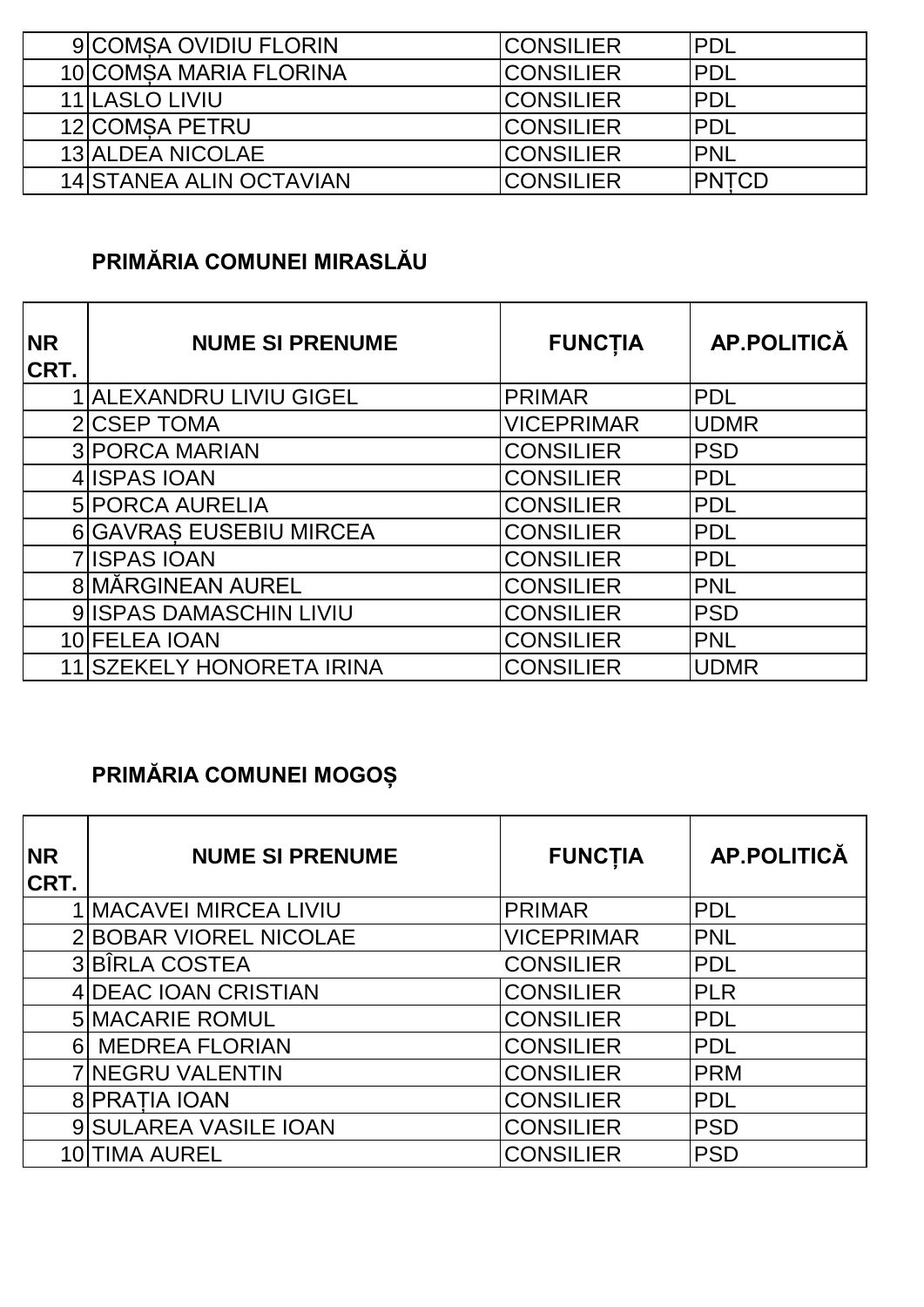## **PRIMĂRIA COMUNEI NOȘLAC**

| <b>NR</b><br>CRT. | <b>NUME SI PRENUME</b>     | <b>FUNCTIA</b>    | AP.POLITICĂ |
|-------------------|----------------------------|-------------------|-------------|
|                   | <b>1 POP DUMITRU</b>       | <b>PRIMAR</b>     | <b>PDL</b>  |
|                   | 2 SZILAGY ARPAD OTILA      | <b>VICEPRIMAR</b> | <b>UDMR</b> |
|                   | <b>3 FEHER ALEXANDRU</b>   | <b>CONSILIER</b>  | <b>UDMR</b> |
|                   | 4 ONISOR OCTAVIAN          | <b>CONSILIER</b>  | <b>PDL</b>  |
|                   | 5 COPÂNDEAN CLAUDIU DORIN  | <b>CONSILIER</b>  | <b>PDL</b>  |
|                   | 6 HATEGAN ION              | <b>CONSILIER</b>  | <b>PDL</b>  |
|                   | 7 CIOCA VISARION           | <b>CONSILIER</b>  | <b>PC</b>   |
|                   | 8 HARASTASAN ADELA FLORINA | <b>CONSILIER</b>  | <b>PSD</b>  |
|                   | 9 CADAR DANIEL             | <b>CONSILIER</b>  | PNG-CD      |
|                   | 10 VAIDASIGAN PAMFIL       | <b>CONSILIER</b>  | <b>PSD</b>  |
|                   | 11 CRISAN EMIL             | <b>CONSILIER</b>  | <b>PSD</b>  |
|                   | 12 HATEGAN VALER           | <b>CONSILIER</b>  | <b>PSD</b>  |

## **PRIMĂRIA COMUNEI OCOLIȘ**

| <b>NR</b><br>CRT. | <b>NUME SI PRENUME</b>      | <b>FUNCTIA</b>    | <b>AP.POLITICĂ</b> |
|-------------------|-----------------------------|-------------------|--------------------|
|                   | <b>JUCAN ALIN ALEXANDRU</b> | <b>PRIMAR</b>     | <b>PDL</b>         |
|                   | 2 GIURGESCU VICTOR          | <b>VICEPRIMAR</b> | <b>PC</b>          |
|                   | <b>3 GIURGIU AUREL</b>      | <b>CONSILIER</b>  | PDL                |
|                   | 4 BRATA RADU                | <b>CONSILIER</b>  | <b>PSD</b>         |
|                   | <b>5 COCIAN SIMION</b>      | <b>CONSILIER</b>  | <b>PDL</b>         |
|                   | 6 COSMA VASILE              | <b>CONSILIER</b>  | <b>PNL</b>         |
|                   | <b>7 PUIU VALER</b>         | <b>CONSILIER</b>  | PP-DD              |
|                   | 8 VESA VASILE               | <b>CONSILIER</b>  | <b>PDL</b>         |
|                   | 9 VOICA ONISIM              | <b>CONSILIER</b>  | <b>PDL</b>         |
|                   | 10 ZVARIC SIMION            | <b>CONSILIER</b>  | <b>PRM</b>         |

### **PRIMĂRIA COMUNEI OHABA**

| <b>NR</b><br><b>CRT.</b> | <b>NUME SI PRENUME</b>    | <b>FUNCTIA</b>    | AP.POLITICĂ |
|--------------------------|---------------------------|-------------------|-------------|
|                          | 1 MIHĂLTAN NICOLAE        | <b>PRIMAR</b>     | <b>PDL</b>  |
|                          | 2 MIHĂLTAN ADRIAN NICOLAE | <b>VICEPRIMAR</b> | <b>PSD</b>  |
|                          | <b>3 MURESAN IOAN</b>     | <b>CONSILIER</b>  | <b>PDS</b>  |
|                          | 4 OLTEAN PARTENIE IOAN    | <b>CONSILIER</b>  | <b>PDL</b>  |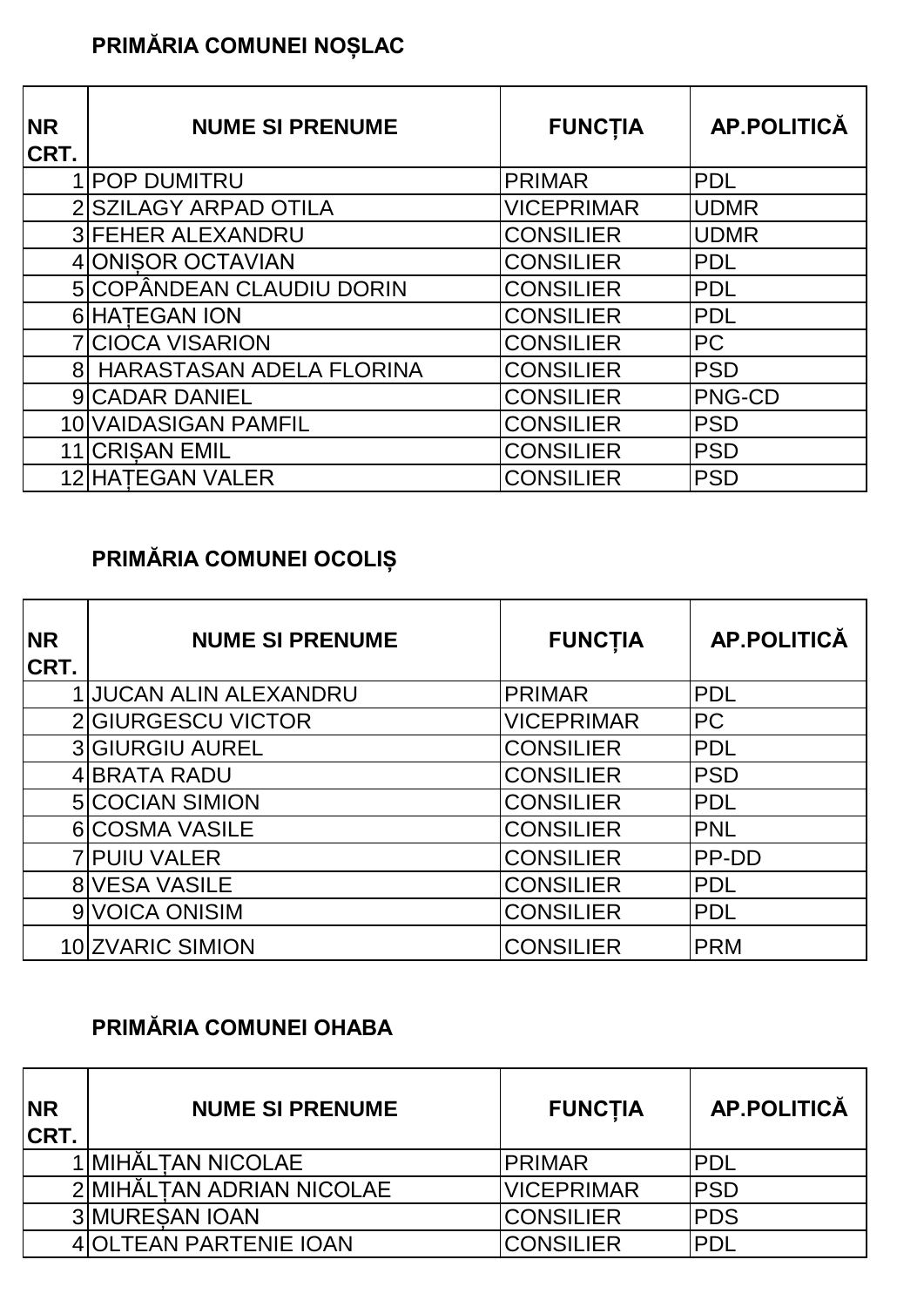| 5 POPA SILVIU                 | <b>CONSILIER</b> | IPDL          |
|-------------------------------|------------------|---------------|
| 6 STEF IOAN                   | <b>CONSILIER</b> | <b>IPNL</b>   |
| <b>7IDRAGOMIR IOAN SIMION</b> | <b>CONSILIER</b> | <b>IPP-DD</b> |
| 8 SĂLISTEAN DOMNICA           | <b>CONSILIER</b> | <b>IPP-DD</b> |
| 9 POPA CORNEL                 | <b>CONSILIER</b> | <b>IPNGCD</b> |
| 10 PASCU JOAN                 | <b>CONSILIER</b> | <b>UER</b>    |

#### **PRIMĂRIA COMUNEI PIANU**

| <b>NR</b><br>CRT. | <b>NUME SI PRENUME</b>           | <b>FUNCTIA</b>    | <b>AP.POLITICĂ</b> |
|-------------------|----------------------------------|-------------------|--------------------|
|                   | <b>1 PTRUSE MARIN IOAN</b>       | <b>PRIMAR</b>     | <b>PDL</b>         |
|                   | <b>2 ALION DUMITRU</b>           | <b>VICEPRIMAR</b> | <b>PDL</b>         |
|                   | <b>3 BUCURAN CRISTIAN IONEL</b>  | <b>CONSILIER</b>  | <b>PSD</b>         |
|                   | 4 CANDROIU ANA                   | <b>CONSILIER</b>  | <b>PDL</b>         |
|                   | <b>5 CIUCUR VIOREL</b>           | <b>CONSILIER</b>  | <b>PDL</b>         |
|                   | <b>6 CUJEREAN GHEORGHE PETRU</b> | <b>CONSILIER</b>  | <b>PDL</b>         |
|                   | <b>7 DOBRA MARIUS IOAN</b>       | <b>CONSILIER</b>  | <b>PNL</b>         |
|                   | <b>8 SAVU GHEORGHE</b>           | <b>CONSILIER</b>  | <b>UNPR</b>        |
|                   | 9 MUNTIU IOAN                    | <b>CONSILIER</b>  | <b>PDL</b>         |
|                   | 10 RUSU SIMION                   | <b>CONSILIER</b>  | <b>PNL</b>         |
|                   | <b>11 TOMUSCA IOAN</b>           | <b>CONSILIER</b>  | <b>PSD</b>         |
|                   | <b>12 TRIF FLORIN</b>            | <b>CONSILIER</b>  | <b>PDL</b>         |
|                   | 13 TRIFA IOAN                    | <b>CONSILIER</b>  | <b>PNL</b>         |
|                   | 14 VOISAN OVIDIU ADAM            | <b>CONSILIER</b>  | <b>PDL</b>         |

### **PRIMĂRIA COMUNEI PIANA VADULUI**

| <b>NR</b> |                                |                   |                    |
|-----------|--------------------------------|-------------------|--------------------|
| CRT.      | <b>NUME SI PRENUME</b>         | <b>FUNCTIA</b>    | <b>AP.POLITICĂ</b> |
|           | <b>AVRAM ILIE</b>              | <b>PRIMAR</b>     | <b>IPDL</b>        |
|           | 2 TOADER BENIAMIN              | <b>VICEPRIMAR</b> | <b>PNL</b>         |
|           | <b>3 STAN AURICA</b>           | <b>CONSILIER</b>  | <b>PDL</b>         |
|           | 4 HANES VLADIMIR GHEORGHE      | <b>CONSILIER</b>  | PDL                |
|           | 5 BELEIU RADU                  | <b>CONSILIER</b>  | <b>IPDL</b>        |
|           | <b>6 STAN AVRAM</b>            | <b>CONSILIER</b>  | <b>PSD</b>         |
|           | <b>7 BRICIU ROVIN</b>          | <b>CONSILIER</b>  | <b>PSD</b>         |
|           | <b>8 BUD DRAGOMIR GHEORGHE</b> | <b>CONSILIER</b>  | <b>PLR</b>         |
|           | 9 TOLOMEIU CLAUS COSMIN        | <b>CONSILIER</b>  | <b>PSD</b>         |
|           | <b>CÎRA IRIMIE</b>             | <b>CONSILIER</b>  | <b>UNPR</b>        |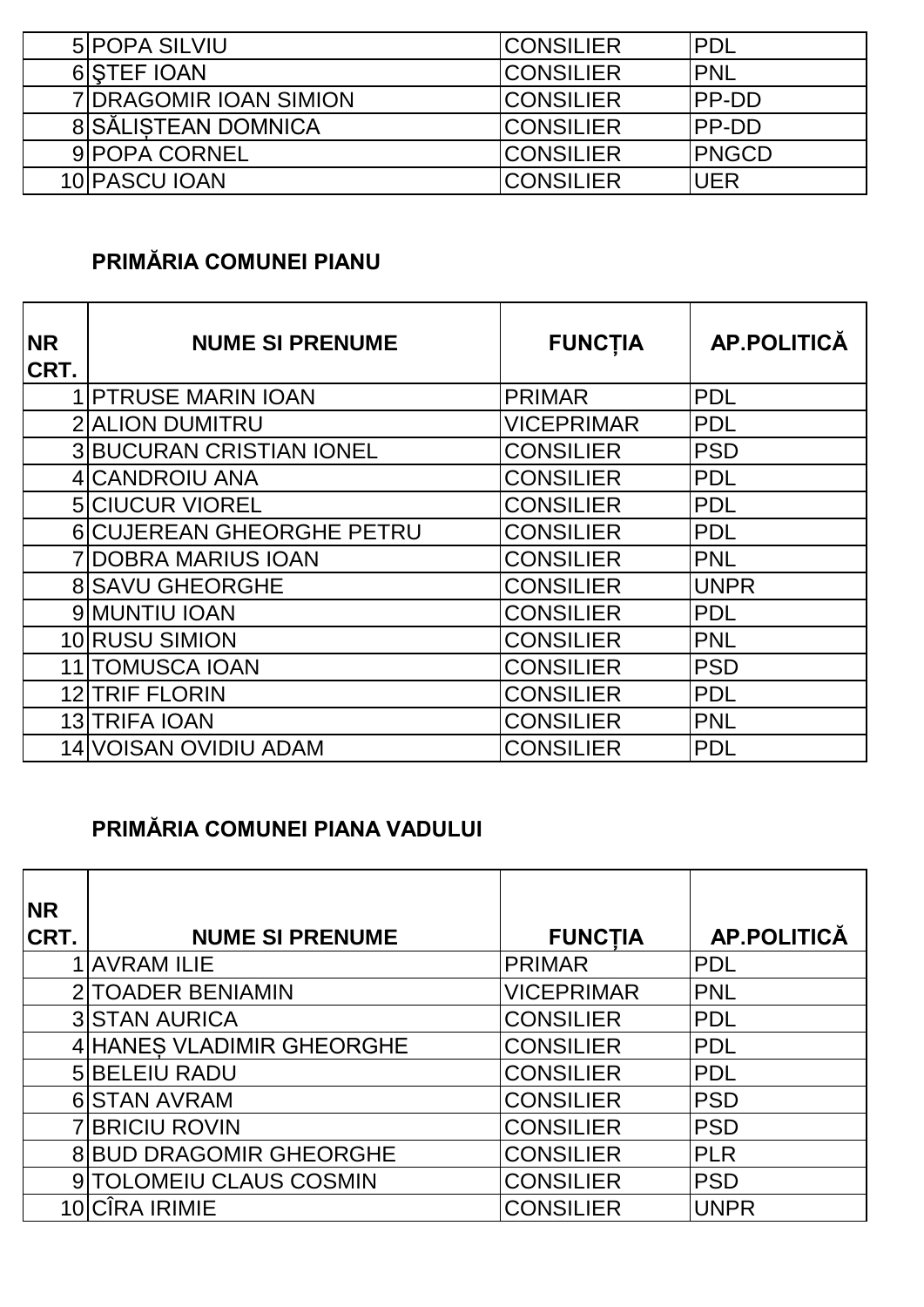### **PRIMĂRIA COMUNEI PONOR**

| <b>NR</b><br>CRT. | <b>NUME SI PRENUME</b>       | <b>FUNCTIA</b>    | <b>AP.POLITICĂ</b> |
|-------------------|------------------------------|-------------------|--------------------|
|                   | 1 STAN VASILE                | <b>PRIMAR</b>     | <b>PSD</b>         |
|                   | 2 PETRUT BUJOR               | <b>VICEPRIMAR</b> | <b>PNL</b>         |
|                   | 3 PETRUT IOAN                | <b>CONSILIER</b>  | <b>PSD</b>         |
|                   | 4 CORDEA VICTOR              | <b>CONSILIER</b>  | <b>PSD</b>         |
|                   | 5LAZĂR RUBIN                 | <b>CONSILIER</b>  | PP-DD              |
|                   | 6 BĂIESAN LIVIU              | <b>CONSILIER</b>  | PNL                |
|                   | <b>7 BERCEA IOAN</b>         | <b>CONSILIER</b>  | <b>PSD</b>         |
|                   | <b>8 CIORBEA ADREAN EMIL</b> | <b>CONSILIER</b>  | <b>PSD</b>         |
|                   | 9 LUCA CONSTANTIN            | <b>CONSILIER</b>  | <b>PSD</b>         |
|                   | 10 GROZA PAMFIL              | <b>CONSILIER</b>  | <b>PSD</b>         |

## **PRIMĂRIA COMUNEI POȘAGA**

| <b>NR</b><br>CRT. | <b>NUME SI PRENUME</b> | <b>FUNCTIA</b>    | AP.POLITICĂ  |
|-------------------|------------------------|-------------------|--------------|
|                   | <b>BULGĂRE IONEL</b>   | <b>PRIMAR</b>     | <b>PNL</b>   |
|                   | 2 BOZOIAN IANCU DAN    | <b>VICEPRIMAR</b> | <b>PUR</b>   |
|                   | <b>3 BETU PAVEL</b>    | <b>CONSILIER</b>  | <b>PDL</b>   |
|                   | 4 BLEANT GLIGOR        | <b>CONSILIER</b>  | <b>PP-DD</b> |
|                   | 5 BOTAS IOAN           | <b>CONSILIER</b>  | PSD          |
|                   | 6 COC BOBOIA DAN       | <b>CONSILIER</b>  | <b>PDL</b>   |
|                   | <b>7 CRAIU TEODOR</b>  | <b>CONSILIER</b>  | <b>PDL</b>   |
|                   | <b>8 CRAIU VIOREL</b>  | <b>CONSILIER</b>  | <b>PNL</b>   |
|                   | 9 OARA IOAN            | <b>CONSILIER</b>  | <b>PNL</b>   |
|                   | 10 ROSA STEFĂNICĂ      | <b>CONSILIER</b>  | <b>PDL</b>   |

# **PRIMĂRIA COMUNEI RĂDEȘTI**

| <b>NR</b><br>CRT. | <b>NUME SI PRENUME</b>   | <b>FUNCTIA</b>    | <b>AP.POLITICĂ</b> |
|-------------------|--------------------------|-------------------|--------------------|
|                   | 1 NICULA ALIN TEODOR     | <b>PRIMAR</b>     | <b>PDL</b>         |
|                   | 2 BUCUR NICOLAE AUGUSTIN | <b>VICEPRIMAR</b> | <b>PDL</b>         |
|                   | <b>3 BUCUR DUMITRU</b>   | <b>CONSILIER</b>  | <b>PNL</b>         |
|                   | 4 COZA EMIL DIMITRU      | <b>CONSILIER</b>  | <b>PDL</b>         |
|                   | 5 COZA IOAN              | <b>CONSILIER</b>  | <b>PSD</b>         |
|                   | 6 DOMSA IOAN RADU        | <b>CONSILIER</b>  | PDL                |
|                   | 7 HÎRCEAGĂ LUCREȚIA      | <b>CONSILIER</b>  | <b>PDL</b>         |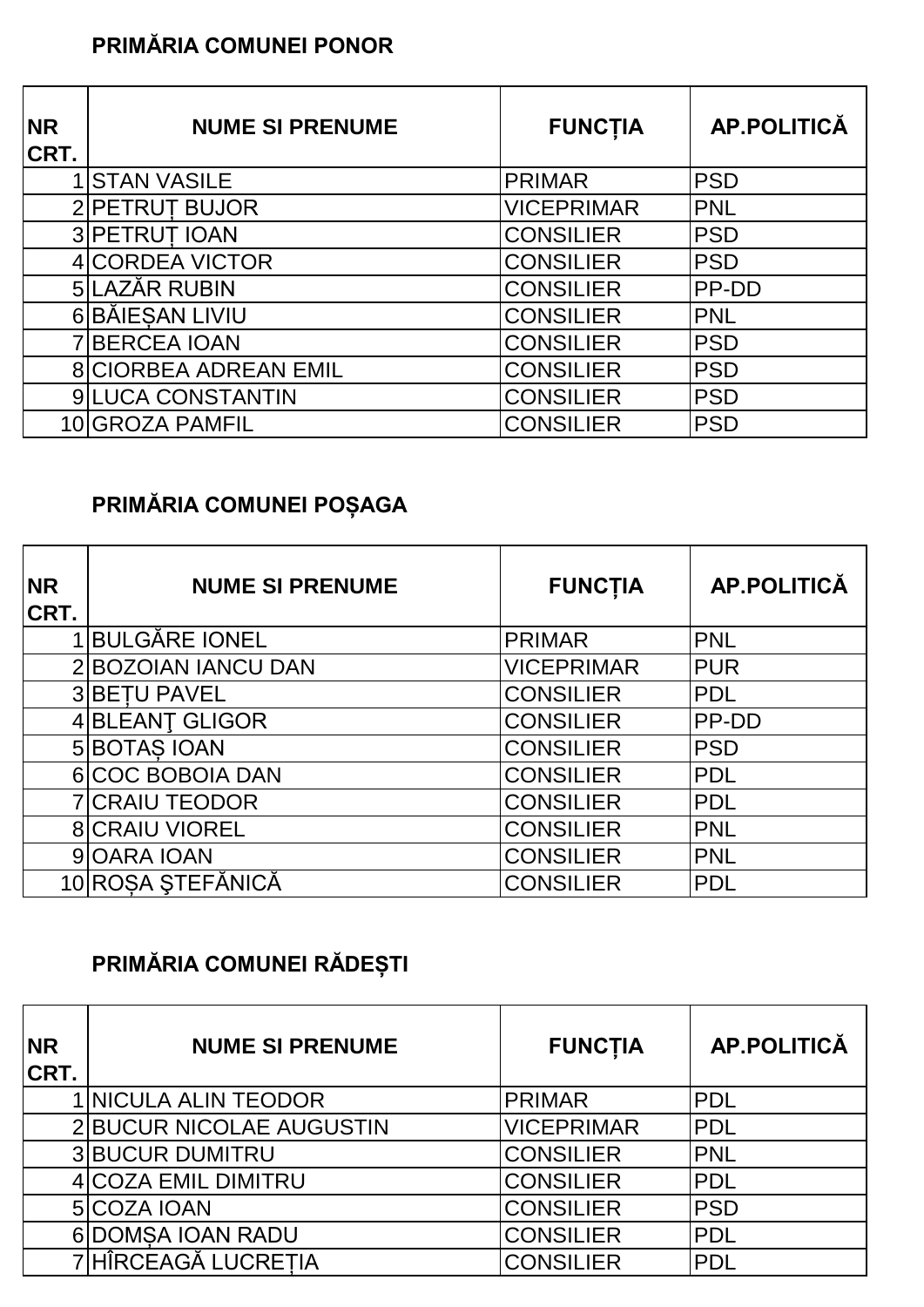| <b>TEAN IOAN</b><br>8IOL      | $\sim$ יי IFR<br>IN:<br>ISILIER     | <b>PD</b><br>◡└ |
|-------------------------------|-------------------------------------|-----------------|
| MARIA<br>91SAI<br>`N ı<br>ט ו | <b>IFR</b><br>UN⊱<br>UV.<br>יושושוט | 'PNL            |

## **PRIMĂRIA COMUNEI RÎMEȚ**

| <b>NR</b><br>CRT. | <b>NUME SI PRENUME</b>  | <b>FUNCTIA</b>    | <b>AP.POLITICĂ</b> |
|-------------------|-------------------------|-------------------|--------------------|
|                   | 1 RAICA VASILE          | <b>PRIMAR</b>     | <b>PSD</b>         |
|                   | 2 CORDEA IOAN           | <b>VICEPRIMAR</b> | <b>PDL</b>         |
|                   | <b>3 ALBA CORNEL</b>    | <b>CONSILIER</b>  | <b>PNL</b>         |
|                   | 4 ALOMAN FLOREAN        | <b>CONSILIER</b>  | <b>PDL</b>         |
|                   | <b>5 ALOMAN FLORIAN</b> | <b>CONSILIER</b>  | <b>PSD</b>         |
|                   | <b>6 BIC EUGEN</b>      | <b>CONSILIER</b>  | PNL                |
|                   | <b>7 BIC OLIVIU</b>     | <b>CONSILIER</b>  | <b>PNL</b>         |
|                   | <b>8 POPA VASILE</b>    | <b>CONSILIER</b>  | <b>PDL</b>         |
|                   | 9 BABAU FLORIAN EUGEN   | <b>CONSILIER</b>  | <b>PDL</b>         |
|                   | 10 SILEA VICTOR         | <b>CONSILIER</b>  | <b>PDL</b>         |

### **PRIMĂRIA COMUNEI RIMETEA**

| <b>NR</b><br>CRT. | <b>NUME SI PRENUME</b>  | <b>FUNCTIA</b>    | <b>AP.POLITICĂ</b> |
|-------------------|-------------------------|-------------------|--------------------|
|                   | <b>SZOCS FARNCIS</b>    | <b>PRIMAR</b>     | <b>UDMR</b>        |
|                   | 2 VERES RUDOLF          | <b>VICEPRIMAR</b> | <b>UDMR</b>        |
|                   | <b>3 BOTAR GHEORGHE</b> | <b>CONSILIER</b>  | <b>UDMR</b>        |
|                   | 4 KIRALY MELINDA        | <b>CONSILIER</b>  | <b>EMNP-PPMT</b>   |
|                   | 5 MORICZ CSABA BELA     | <b>CONSILIER</b>  | <b>UDMR</b>        |
|                   | 6 OANCEA ROBERT MIHAI   | <b>CONSILIER</b>  | PDL                |
|                   | 7 MORICZ IOAN           | <b>CONSILIER</b>  | <b>UDMR</b>        |
|                   | <b>8 CRISTEA VASILE</b> | <b>CONSILIER</b>  | <b>PSD</b>         |
|                   | 9 SIMANDI LEVENTE       | <b>CONSILIER</b>  | <b>EMNP-PPMT</b>   |
|                   | 10 SZOCS ANDREI         | <b>CONSILIER</b>  | <b>UDMR</b>        |

# **PRIMĂRIA COMUNEI ROȘIA DE SECAȘ**

| <b>INR</b><br>ICRT. | <b>NUME SI PRENUME</b>  | <b>FUNCTIA</b>    | <b>AP.POLITICA</b> |
|---------------------|-------------------------|-------------------|--------------------|
|                     | 1 BOGDAN VASILE NICOLAE | IPRIMAR           | PNL                |
|                     | 2 MUNTEAN ILIE          | <b>VICEPRIMAR</b> | 'PNL               |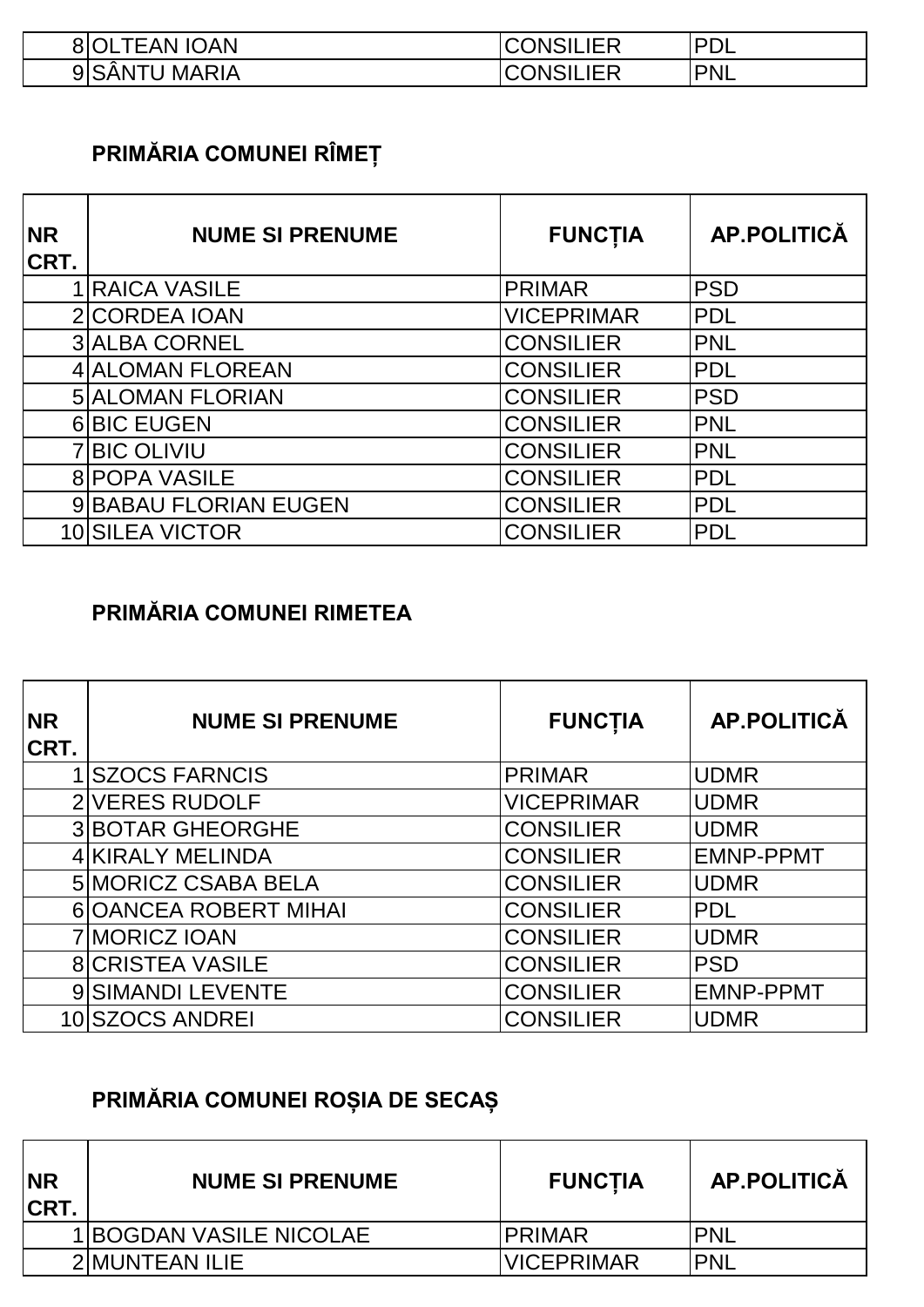| <b>3 OLTEAN EMILIA</b>       | <b>CONSILIER</b> | <b>PSD</b>   |
|------------------------------|------------------|--------------|
| 4 SÎRBU LĂCRĂMIOARA MARIA    | <b>CONSILIER</b> | <b>PNL</b>   |
| 5 BĂDITONIU MĂRIOARA FELICIA | <b>CONSILIER</b> | <b>IPSD</b>  |
| 6 DAMIAN ILIE                | <b>CONSILIER</b> | <b>PNL</b>   |
| <b>7 HASA NICOLAE</b>        | <b>CONSILIER</b> | <b>PNL</b>   |
| 8 SUFANĂ NICOLAE             | <b>CONSILIER</b> | <b>PNL</b>   |
| 9 MUNTEAN IOAN               | <b>CONSILIER</b> | <b>PNL</b>   |
| 10 LUPEAN NICOLAE            | <b>CONSILIER</b> | <b>PNL</b>   |
| 11 CIOBAN IOAN               | <b>CONSILIER</b> | <b>PNL</b>   |
| 12 MONDOC AVRAM              | <b>CONSILIER</b> | <b>PP-DD</b> |

# **PRIMĂRIA ROȘIA MONTANĂ**

| <b>NR</b><br>CRT. | <b>NUME SI PRENUME</b>             | <b>FUNCTIA</b>    | <b>AP.POLITICĂ</b> |
|-------------------|------------------------------------|-------------------|--------------------|
|                   | <b>1 FURDUI EUGEN</b>              | <b>PRIMAR</b>     | <b>PNL</b>         |
|                   | 2 FELEA OVIDIU                     | <b>VICEPRIMAR</b> | <b>UNPR</b>        |
|                   | <b>3 BOTAR VALENTIN IONEL</b>      | <b>CONSILIER</b>  | <b>UNPR</b>        |
|                   | 4 RUS VALENTIN                     | <b>CONSILIER</b>  | <b>PNL</b>         |
|                   | <b>5 IANCU IOAN MARIUS</b>         | <b>CONSILIER</b>  | <b>PNL</b>         |
|                   | <b>6 BARTHA LUCIAN</b>             | <b>CONSILIER</b>  | <b>PNL</b>         |
|                   | <b>7 BAR IOAN</b>                  | <b>CONSILIER</b>  | <b>PDL</b>         |
|                   | <b>8 BONCUTIU CRISTINEL FLORIN</b> | <b>CONSILIER</b>  | <b>PNL</b>         |
|                   | 9 BERINDEI IOAN                    | <b>CONSILIER</b>  | <b>PNL</b>         |
|                   | 10 MORARIU VASILE                  | <b>CONSILIER</b>  | PP-DD              |
|                   | <b>11 BURIAN TOMA</b>              | <b>CONSILIER</b>  | <b>PSD</b>         |
|                   | 12 NAPĂU AUREL IULIAN              | <b>CONSILIER</b>  | <b>PNL</b>         |

## **PRIMĂRIA COMUNEI SĂLCIUA**

| <b>NR</b><br><b>CRT.</b> | <b>NUME SI PRENUME</b>  | <b>FUNCTIA</b>    | <b>AP.POLITICĂ</b> |
|--------------------------|-------------------------|-------------------|--------------------|
|                          | <b>LOMBREA VASILE</b>   | <b>PRIMAR</b>     | <b>PDL</b>         |
|                          | 2 CÂRJA GHEORGHE        | <b>VICEPRIMAR</b> | <b>PSD</b>         |
|                          | 3 BUNEA BANICĂ AUREL    | <b>CONSILIER</b>  | <b>PDL</b>         |
|                          | 4 CÂMPEAN VASILE        | <b>CONSILIER</b>  | <b>PDL</b>         |
|                          | 5 GHERMAN TEODOR ADRIAN | <b>CONSILIER</b>  | <b>PDL</b>         |
|                          | 6 PLESA IOAN CRISTIAN   | <b>CONSILIER</b>  | <b>PDL</b>         |
|                          | 7 BORA DOREL            | <b>CONSILIER</b>  | <b>PDL</b>         |
|                          | <b>8</b> GOG VASILE     | <b>CONSILIER</b>  | <b>PSD</b>         |
|                          | 9BOLOG IONEL            | <b>CONSILIER</b>  | <b>PNL</b>         |
|                          | 10 BOLOG VASILE         | <b>CONSILIER</b>  | PP-DD              |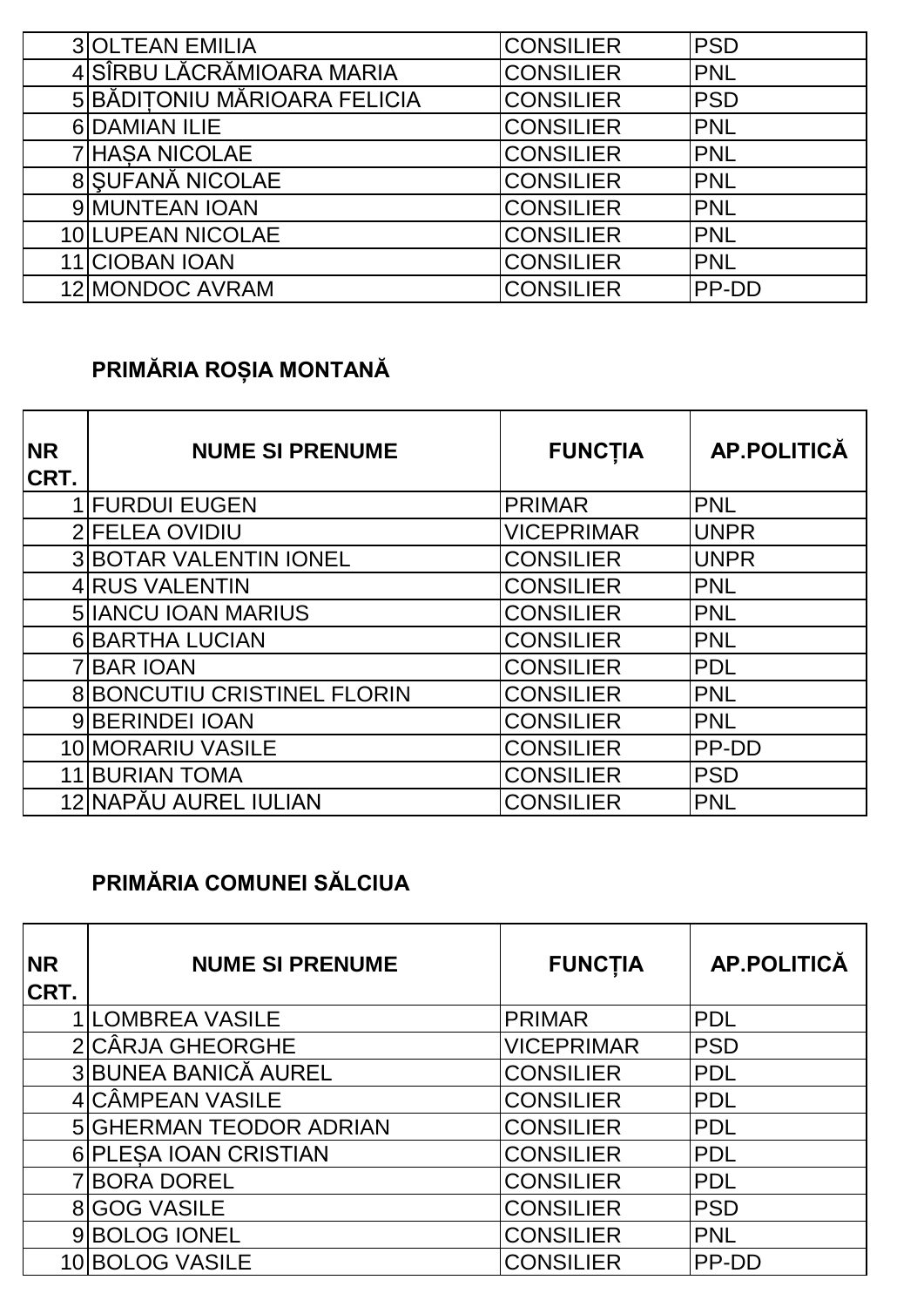| 11 FRĂSILĂ RADU IONEL | <b>CONSILIER</b> | <b>IPP-DD</b> |
|-----------------------|------------------|---------------|
| 12 BORA VASILE        | <b>CONSILIER</b> | <b>PNTCD</b>  |

# **PRIMĂRIA COMUNEI SĂLIȘTEA**

| <b>NR</b><br><b>CRT.</b> | <b>NUME SI PRENUME</b>     | <b>FUNCTIA</b>    | AP.POLITICĂ |
|--------------------------|----------------------------|-------------------|-------------|
|                          | 1 STĂNILĂ AUREL EMIL       | <b>PRIMAR</b>     | PNL         |
|                          | 2 LINUT GHEORGHE MIRCEA    | <b>VICEPRIMAR</b> | <b>PNL</b>  |
|                          | 3 BRAN PETRU ALEXANDRU     | <b>CONSILIER</b>  | PP-DD       |
|                          | 4 CHIRILUT FLAVIUS EMIL    | <b>CONSILIER</b>  | <b>PNL</b>  |
|                          | <b>5 JULESCU RADU EMIL</b> | <b>CONSILIER</b>  | PDL         |
|                          | <b>6 GHERMAN VASILE</b>    | <b>CONSILIER</b>  | <b>PNL</b>  |
|                          | 7 MUNTEAN IOAN LUCIAN      | <b>CONSILIER</b>  | <b>PSD</b>  |
|                          | 8 MOLODET IOAN             | <b>CONSILIER</b>  | <b>PNL</b>  |
|                          | 9 MOLODET TEODORA MARIA    | <b>CONSILIER</b>  | <b>PDL</b>  |
|                          | 10 RADU TEODOR GHEORGHE    | <b>CONSILIER</b>  | <b>PNL</b>  |
|                          | 11 SOCACIU SABIN           | <b>CONSILIER</b>  | <b>UNPR</b> |
|                          | <b>12 SOCACIU TEOFIL</b>   | <b>CONSILIER</b>  | <b>PDL</b>  |

### **PRIMĂRIA COMUNEI SĂSCIORI**

| <b>NR</b><br>CRT. | <b>NUME SI PRENUME</b>             | <b>FUNCTIA</b>    | <b>AP.POLITICĂ</b> |
|-------------------|------------------------------------|-------------------|--------------------|
|                   | 1 MORAR NICOLAE FLORIN             | <b>PRIMAR</b>     | <b>PDL</b>         |
|                   | 2 STĂNUS NICOLAE                   | <b>VICEPRIMAR</b> | <b>PDL</b>         |
|                   | <b>3 BODEA NICOLAE</b>             | <b>CONSILIER</b>  | <b>PSD</b>         |
|                   | 4 CERNAT AURELIAN IOAN             | <b>CONSILIER</b>  | <b>PSD</b>         |
|                   | <b>5 CRĂCIUN NICOLAE</b>           | <b>CONSILIER</b>  | <b>PDL</b>         |
|                   | <b>6DAN NICOLAE</b>                | CONSILIER         | <b>PDL</b>         |
|                   | 7 DRĂGHICIU VASILE                 | <b>CONSILIER</b>  | <b>UNPR</b>        |
|                   | <b>8 DREGHICI GRIGORIE</b>         | <b>CONSILIER</b>  | <b>INDEPENDENT</b> |
|                   | 9 FURDUI PETRU VALENTIN            | <b>CONSILIER</b>  | <b>PDL</b>         |
|                   | 10 GAVRILĂ ILIE                    | <b>CONSILIER</b>  | <b>PDL</b>         |
|                   | 11 GROSU IOAN                      | <b>CONSILIER</b>  | PP-DD              |
|                   | 12 LUPU AUREL                      | CONSILIER         | <b>PDL</b>         |
|                   | <b>13 PINTILIE NICOLAE FLORIAN</b> | <b>CONSILIER</b>  | <b>PDL</b>         |
|                   | 14 POPIUC MIRCEA                   | CONSILIER         | <b>PDL</b>         |
|                   | <b>15 RASA DUMITRU</b>             | CONSILIER         | <b>INDEPENDENT</b> |
|                   | 16 STANILA GHEORGHE                | CONSILIER         | <b>PDL</b>         |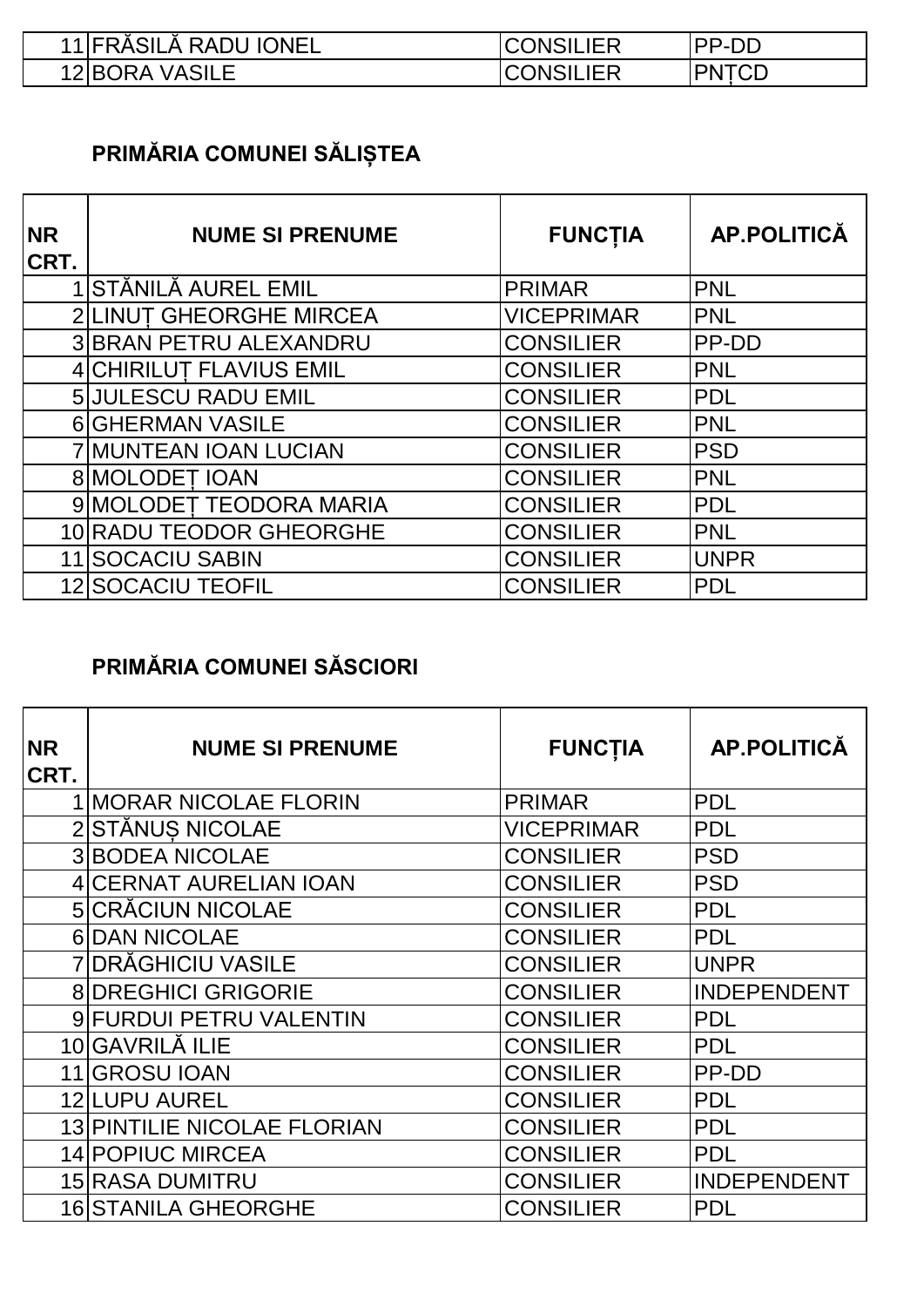## **PRIMĂRIA COMUNEI SCĂRIȘOARA**

| <b>NR</b><br>CRT. | <b>NUME SI PRENUME</b>          | <b>FUNCTIA</b>    | AP.POLITICĂ |
|-------------------|---------------------------------|-------------------|-------------|
|                   | <b>1 COSTEA CRISTIAN VASILE</b> | <b>PRIMAR</b>     | <b>PNL</b>  |
|                   | <b>2 LAZEA NICOLAE</b>          | <b>VICEPRIMAR</b> | <b>PNL</b>  |
|                   | 3 GAJA IOAN                     | <b>CONSILIER</b>  | <b>PNL</b>  |
|                   | 4 IVAN VASILE                   | <b>CONSILIER</b>  | <b>PSD</b>  |
|                   | 5 JURJ TRAIAN                   | <b>CONSILIER</b>  | <b>PDL</b>  |
|                   | <b>6 JURJ TODOR MIHAI</b>       | <b>CONSILIER</b>  | <b>PDL</b>  |
|                   | <b>7 LAZEA IOSIF</b>            | <b>CONSILIER</b>  | <b>PSD</b>  |
|                   | <b>8 VIRCIU CRISTIAN CORNEL</b> | <b>CONSILIER</b>  | <b>PSD</b>  |
|                   | 9 MARIS IOACHIM                 | <b>CONSILIER</b>  | <b>PNL</b>  |
|                   | 10 MATES MIRCEA                 | <b>CONSILIER</b>  | <b>PNL</b>  |
|                   | 11 PLESA DUMITRU                | <b>CONSILIER</b>  | <b>PDL</b>  |
|                   | 12 TRINC LAURENTIU              | <b>CONSILIER</b>  | <b>PNL</b>  |

### **PRIMĂRIA COMUNEI SÎNCEL**

| <b>NR</b><br>CRT. | <b>NUME SI PRENUME</b>          | <b>FUNCTIA</b>    | AP.POLITICĂ |
|-------------------|---------------------------------|-------------------|-------------|
|                   | <b>IFRATILA ILIE</b>            | <b>PRIMAR</b>     | <b>PNL</b>  |
|                   | 2 POSA GHEORGHE                 | <b>VICEPRIMAR</b> | <b>PSD</b>  |
|                   | <b>3 BIRIS GHEORGHE</b>         | <b>CONSILIER</b>  | PNL         |
|                   | 4 PĂNĂZAN VASILE                | <b>CONSILIER</b>  | PNL         |
|                   | <b>5 BARNA ILIE</b>             | <b>CONSILIER</b>  | <b>PNL</b>  |
|                   | <b>6 RUS OVIDIU NICOLAE</b>     | <b>CONSILIER</b>  | <b>PSD</b>  |
|                   | <b>7 VASIU EMANOIL</b>          | <b>CONSILIER</b>  | <b>PDL</b>  |
|                   | <b>8 PLESA IOSIF</b>            | <b>CONSILIER</b>  | PDL         |
|                   | 9 FRATILA TEODOR                | <b>CONSILIER</b>  | <b>PDL</b>  |
|                   | 10 ONIGA NICOLAE                | <b>CONSILIER</b>  | <b>PNG</b>  |
|                   | 11 CIPARIU DARIUS ALEXANDRU     | <b>CONSILIER</b>  | PP-DD       |
|                   | <b>12 ONIGA GHEORGHE LUCIAN</b> | <b>CONSILIER</b>  | <b>PDL</b>  |

### **PRIMĂRIA COMUNEI SÎNTIMBRU**

| <b>NR</b><br><b>CRT.</b> | <b>NUME SI PRENUME</b> | <b>FUNCTIA</b> | <b>AP.POLITICA</b> |
|--------------------------|------------------------|----------------|--------------------|
|                          | 1 POPA IOAN IANCU      | IPRIMAR        | <b>PNI</b>         |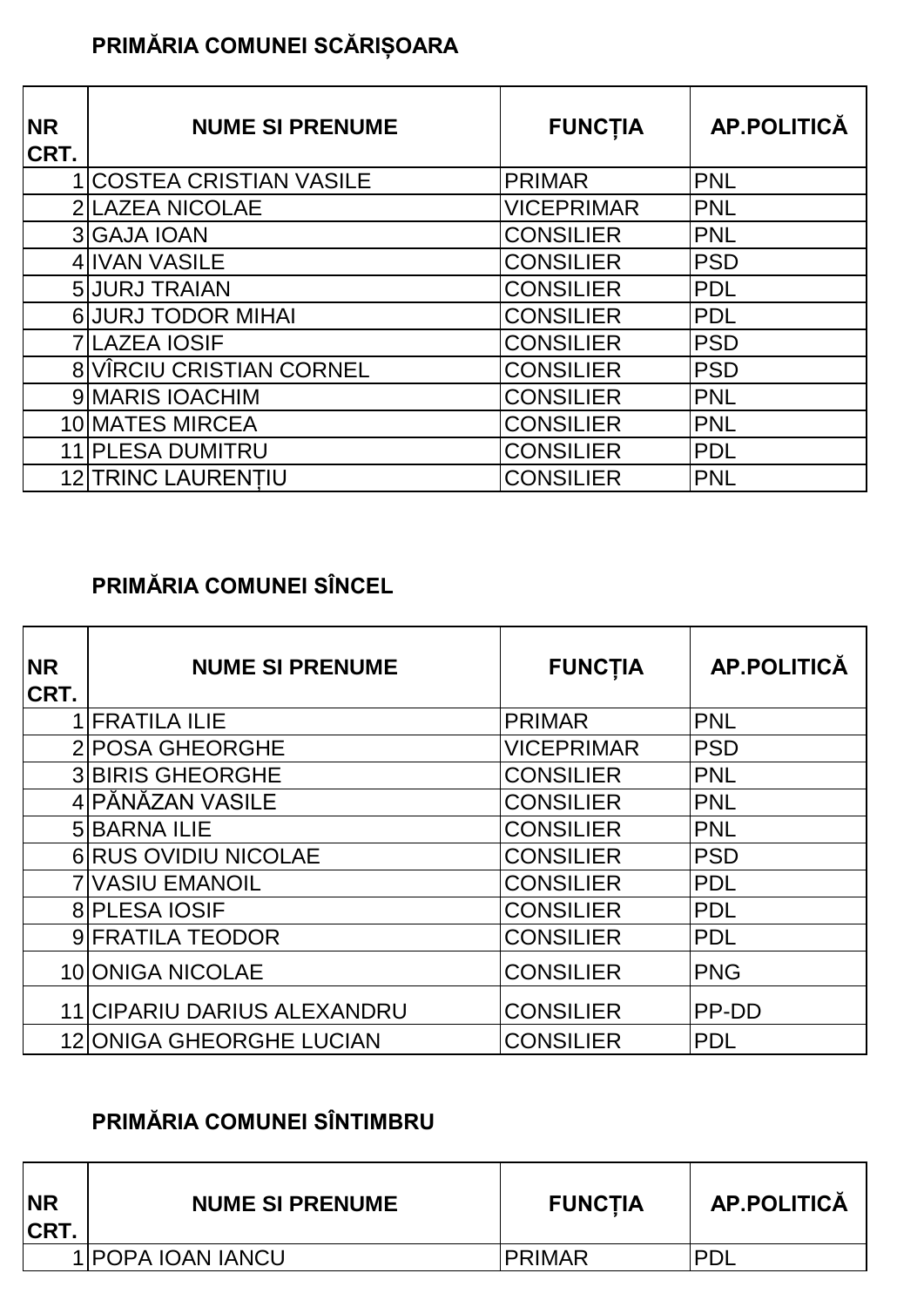| 2 GOTA FLORIN DANIEL         | <b>VICEPRIMAR</b> | <b>PDL</b> |
|------------------------------|-------------------|------------|
| <b>3 RUS PARTENIE MARIUS</b> | <b>CONSILIER</b>  | <b>PDL</b> |
| 4 GLIGOR DAN                 | <b>CONSILIER</b>  | <b>PDL</b> |
| 5 LUPSAN VASILE              | <b>CONSILIER</b>  | <b>PDL</b> |
| 6 VOICU GHEORGHE EMANUEL     | <b>CONSILIER</b>  | <b>PDL</b> |
| 7 TRUTĂ FLORIN               | <b>CONSILIER</b>  | <b>PDL</b> |
| <b>8 BREAZ CRISTIAN</b>      | <b>CONSILIER</b>  | <b>PDL</b> |
| 9 BOGDAN MARIUS NICOLAE      | <b>CONSILIER</b>  | <b>PDL</b> |
| 10 MUSUTAN DUMITRU           | <b>CONSILIER</b>  | <b>PNL</b> |
| 11 MUSTAȚĂ MARIA SIMONA      | <b>CONSILIER</b>  | <b>PNL</b> |
| 12 GRUITĂ IOAN               | <b>CONSILIER</b>  | <b>PC</b>  |
| 13 AVRÄMUT PETRU             | <b>CONSILIER</b>  | <b>PSD</b> |
| 14 BIRĂUTĂ EMIL IONEL        | <b>CONSILIER</b>  | <b>PSD</b> |

### **PRIMĂRIA COMUNEI SOHODOL**

| <b>NR</b><br>CRT. | <b>NUME SI PRENUME</b>            | <b>FUNCTIA</b>    | <b>AP.POLITICĂ</b> |
|-------------------|-----------------------------------|-------------------|--------------------|
|                   | <b>1 CORCHES SORIN CONSTANTIN</b> | <b>PRIMAR</b>     | <b>PDL</b>         |
|                   | 2 BREZESTEAN VASILE               | <b>VICEPRIMAR</b> | <b>PDL</b>         |
|                   | <b>3 MUNTEA MIRCEA</b>            | <b>CONSILIER</b>  | <b>PNL</b>         |
|                   | 4 BERINDEI VALENTIN IOAN          | <b>CONSILIER</b>  | <b>PNTCD</b>       |
|                   | <b>5</b> COROIU IOSIF             | <b>CONSILIER</b>  | PP-DD              |
|                   | 6 FURDUI DANIL NICOLAE            | <b>CONSILIER</b>  | PDL                |
|                   | <b>7 ILIESCU DANIELA ELENA</b>    | <b>CONSILIER</b>  | <b>PSD</b>         |
|                   | <b>8 LUP RALUCA CRISTINA</b>      | <b>CONSILIER</b>  | <b>PDL</b>         |
|                   | 9 SICOE DAN NICOLAE               | <b>CONSILIER</b>  | <b>PRM</b>         |
|                   | 10 SICOE DORIN                    | <b>CONSILIER</b>  | <b>PDL</b>         |
|                   | 11 SICOE VIOREL IOAN              | <b>CONSILIER</b>  | <b>PDL</b>         |
|                   | <b>12 TRIF GHEORGHE NICOLAE</b>   | <b>CONSILIER</b>  | <b>UER</b>         |

### **PRIMĂRIA COUNEI ŞIBOT**

| <b>INR</b><br>CRT. | <b>NUME SI PRENUME</b>         | <b>FUNCTIA</b>    | AP.POLITICĂ  |
|--------------------|--------------------------------|-------------------|--------------|
|                    | 1 TOMUS ILIE                   | <b>PRIMAR</b>     | <b>PDL</b>   |
|                    | <b>STEF VASILE CRISTINEL</b>   | <b>VICEPRIMAR</b> | <b>PDL</b>   |
|                    | <b>3 BONTA GHEORGHE VASILE</b> | <b>CONSILIER</b>  | <b>PDL</b>   |
|                    | 4 DRĂGAN MIRCEA SABIN          | <b>CONSILIER</b>  | <b>PDL</b>   |
|                    | <b>5 FILIMON MARCEL VASILE</b> | <b>CONSILIER</b>  | <b>UNPR</b>  |
|                    | 6 GROZA IOAN                   | <b>CONSILIER</b>  | <b>PNL</b>   |
|                    | 7 LAZEA DAN AVRAM              | <b>CONSILIER</b>  | <b>PNTCD</b> |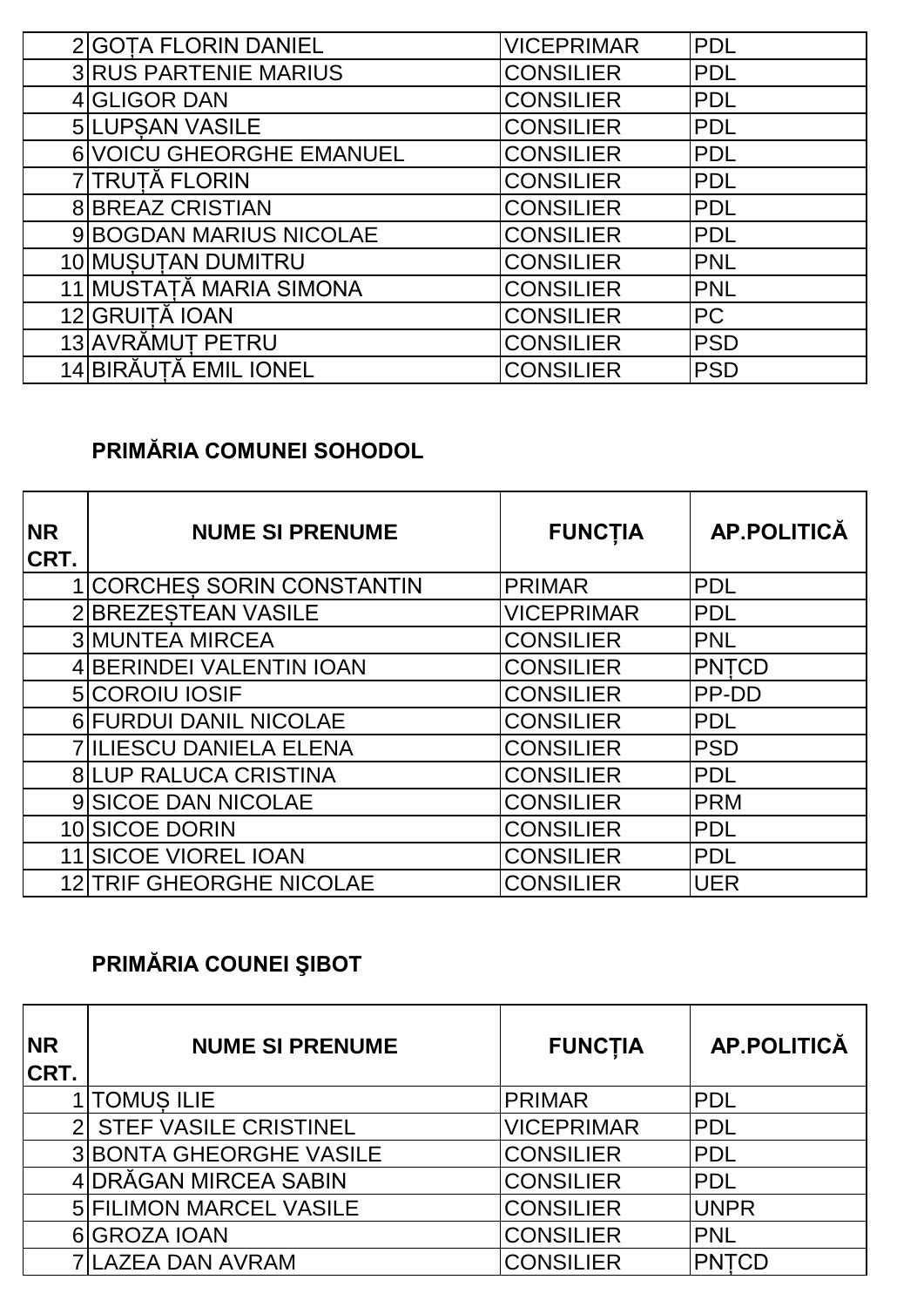| <b>8IMICLEA IOAN</b>   | <b>ICONSILIER</b> | IPSD          |
|------------------------|-------------------|---------------|
| 9 NOJA NICOLAE         | <b>ICONSILIER</b> | <b>IPDL</b>   |
| 10 OANĂ CLAUDIU VASILE | <b>ICONSILIER</b> | <b>IPDL</b>   |
| <b>11 IIOSIF VALER</b> | <b>CONSILIER</b>  | <b>IPP-DD</b> |
| 12 HERLEA DACIAN       | <b>ICONSILIER</b> | <b>IPNL</b>   |

### **PRIMĂRIA COMUNEI ŞONA**

| <b>NR</b><br>CRT. | <b>NUME SI PRENUME</b>  | <b>FUNCTIA</b>    | <b>AP.POLITICĂ</b> |
|-------------------|-------------------------|-------------------|--------------------|
|                   | 1 HORSIA IOAN           | <b>PRIMAR</b>     | <b>PDL</b>         |
|                   | 2 POSA GHEORGHE         | <b>VICEPRIMAR</b> | <b>PDL</b>         |
|                   | 3 BÅRBAT EMIL           | <b>CONSILIER</b>  | <b>PDL</b>         |
|                   | 4 BURJA VASILE          | <b>CONSILIER</b>  | <b>PNL</b>         |
|                   | 5 CÎMPEAN IOAN MARIUS   | <b>CONSILIER</b>  | INDEPENDENT        |
|                   | <b>6 CRISAN PETRU</b>   | <b>CONSILIER</b>  | <b>PDL</b>         |
|                   | <b>7 DULAU GHEDEON</b>  | <b>CONSILIER</b>  | <b>PNL</b>         |
|                   | <b>8 PEPELEA IOAN</b>   | <b>CONSILIER</b>  | <b>PSD</b>         |
|                   | 9 SZOLLOSI FRANCISC     | <b>CONSILIER</b>  | <b>UDMR</b>        |
|                   | 10 SABĂU IOAN           | <b>CONSILIER</b>  | <b>PDL</b>         |
| 11                | <b>MIJA ITU</b>         | <b>CONSILIER</b>  | <b>PSD</b>         |
|                   | <b>12 TULEA GHEDEON</b> | <b>CONSILIER</b>  | <b>PDL</b>         |
|                   | 13 VERES IOSIF          | <b>CONSILIER</b>  | <b>UDMR</b>        |
|                   | <b>14 VINCZE ZOLTAN</b> | <b>CONSILIER</b>  | <b>UDMR</b>        |

### **PRIMĂRIA COMUNEI ŞPRING**

| <b>NR</b><br>CRT. | <b>NUME SI PRENUME</b>       | <b>FUNCTIA</b>    | <b>AP.POLITICĂ</b> |
|-------------------|------------------------------|-------------------|--------------------|
|                   | <b>RUSU DANIEL GHEORGHE</b>  | <b>PRIMAR</b>     | <b>PNL</b>         |
|                   | 2 SUCIU NICOLAE              | <b>VICEPRIMAR</b> | <b>PNL</b>         |
|                   | <b>3 APOSTOL IOAN</b>        | <b>CONSILIER</b>  | <b>PNL</b>         |
|                   | 4 BOZAN GHEORGHE             | <b>CONSILIER</b>  | <b>PSD</b>         |
|                   | <b>5 POPA COSMIN LUGOJAN</b> | <b>CONSILIER</b>  | <b>PNL</b>         |
|                   | 6 JINAR PARASCHIVA           | <b>CONSILIER</b>  | <b>PSD</b>         |
|                   | <b>7 JELEA TOMA MIHAI</b>    | <b>CONSILIER</b>  | <b>PNL</b>         |
|                   | 8 RĂULEA VASILE              | <b>CONSILIER</b>  | PSD                |
|                   | 9 MUSCALU DORINA RAFILA      | <b>CONSILIER</b>  | <b>PNL</b>         |
|                   | 10 SALONTI BOGDAN CĂLIN      | <b>CONSILIER</b>  | <b>PNL</b>         |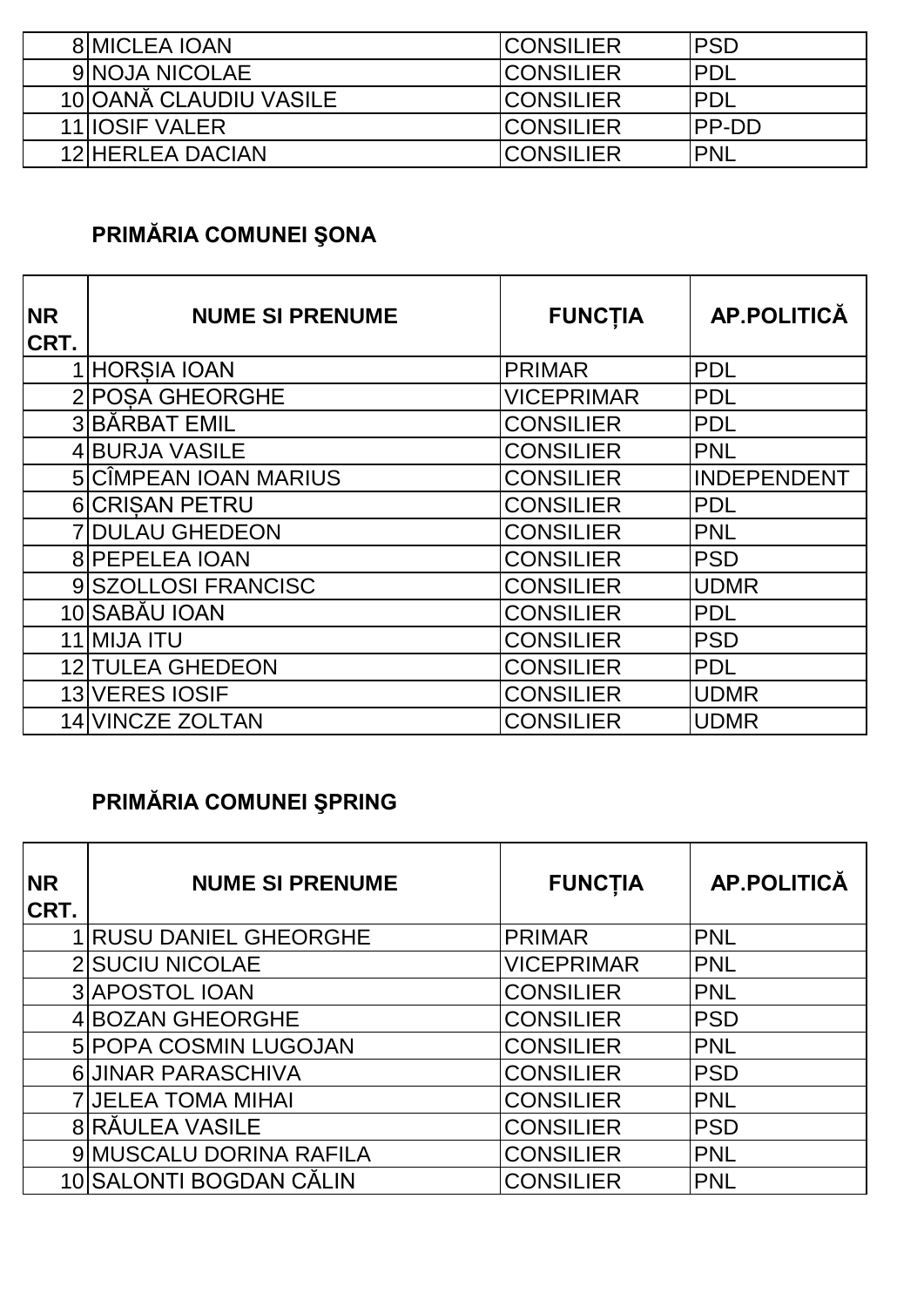### **PRIMĂRIA COMUNEI STREMŢ**

| <b>NR</b><br>CRT. | <b>NUME SI PRENUME</b>          | <b>FUNCTIA</b>           | <b>AP.POLITICĂ</b> |
|-------------------|---------------------------------|--------------------------|--------------------|
|                   | 1 POPA TRAIAN STEFAN            | <b>PRIMAR</b>            | <b>PSD</b>         |
|                   | 2 CETEAN SIMION COSMIN          | <b>VICEPRIMARPSD PSD</b> |                    |
|                   | <b>3 BOCANICIU IOAN</b>         | <b>CONSILIER</b>         | <b>PSD</b>         |
|                   | 4 BUTA IONEL                    | <b>CONSILIER</b>         | <b>PSD</b>         |
|                   | <b>5 CRISAN LUCIAN</b>          | <b>CONSILIER</b>         | <b>PSD</b>         |
|                   | 6 FLOREA CORNELIU               | <b>CONSILIER</b>         | <b>PNL</b>         |
|                   | 7 HOMANA MANUELA ILEANA         | <b>CONSILIER</b>         | <b>PDL</b>         |
|                   | <b>8 JUNCAN VASEILE GRIGORE</b> | <b>CONSILIER</b>         | PSD                |
|                   | <b>9ILUCA VASILE GRIGORE</b>    | <b>CONSILIER</b>         | <b>PSD</b>         |
|                   | 10 PĂTRÂNJAN IONEL              | <b>CONSILIER</b>         | <b>PNL</b>         |
|                   | 11 POPA MIRCEA                  | <b>CONSILIER</b>         | <b>PSD</b>         |
|                   | 12 VLAD OVIDIU AUREL            | <b>CONSILIER</b>         | <b>PSD</b>         |

### **PRIMĂRIA COMUNEI ŞUGAG**

| <b>NR</b><br>CRT. | <b>NUME SI PRENUME</b>        | <b>FUNCTIA</b>    | <b>AP.POLITICĂ</b> |
|-------------------|-------------------------------|-------------------|--------------------|
|                   | <b>1 JINAR CONSTANTIN</b>     | <b>PRIMAR</b>     | PNL                |
|                   | 2 GHIORGHIOIU VASILE          | <b>VICEPRIMAR</b> | <b>PNL</b>         |
|                   | <b>3 AVRAM DUMITRU</b>        | <b>CONSILIER</b>  | <b>PDL</b>         |
|                   | <b>4 CATALINA DORIN</b>       | <b>CONSILIER</b>  | <b>PNL</b>         |
|                   | <b>5 CATELINA IOAN</b>        | <b>CONSILIER</b>  | <b>PSD</b>         |
|                   | <b>6</b> CERNAT ION           | <b>CONSILIER</b>  | <b>PDL</b>         |
|                   | <b>7 CRĂCIUN IOAN</b>         | <b>CONSILIER</b>  | <b>PNL</b>         |
|                   | <b>8 GROSU DUMITRU IULIAN</b> | <b>CONSILIER</b>  | <b>PSD</b>         |
|                   | 9 MUNTEANU ION VIRGIL         | <b>CONSILIER</b>  | <b>INDEPENDENT</b> |
|                   | 10 MUNTEANU SILVIA            | <b>CONSILIER</b>  | <b>INDEPENDENT</b> |
|                   | 11 STEFAN ION                 | <b>CONSILIER</b>  | <b>PNL</b>         |
|                   | 12 GROSU GHEORGHE             | <b>CONSILIER</b>  | <b>INDEPENDENT</b> |

### **PRIMĂRIA COMUNEI UNIREA**

| <b>NR</b><br><b>CRT.</b> | <b>NUME SI PRENUME</b>      | <b>FUNCTIA</b>    | AP.POLITICĂ  |
|--------------------------|-----------------------------|-------------------|--------------|
|                          | <b>1 ALBA GHEORGHE</b>      | <b>IPRIMAR</b>    | IPDL         |
|                          | 2 VINCZE ANDREI             | <b>VICEPRIMAR</b> | <b>IUDMR</b> |
|                          | <b>3 ALEXA FLORIN IOSIF</b> | <b>CONSILIER</b>  | <b>IPNL</b>  |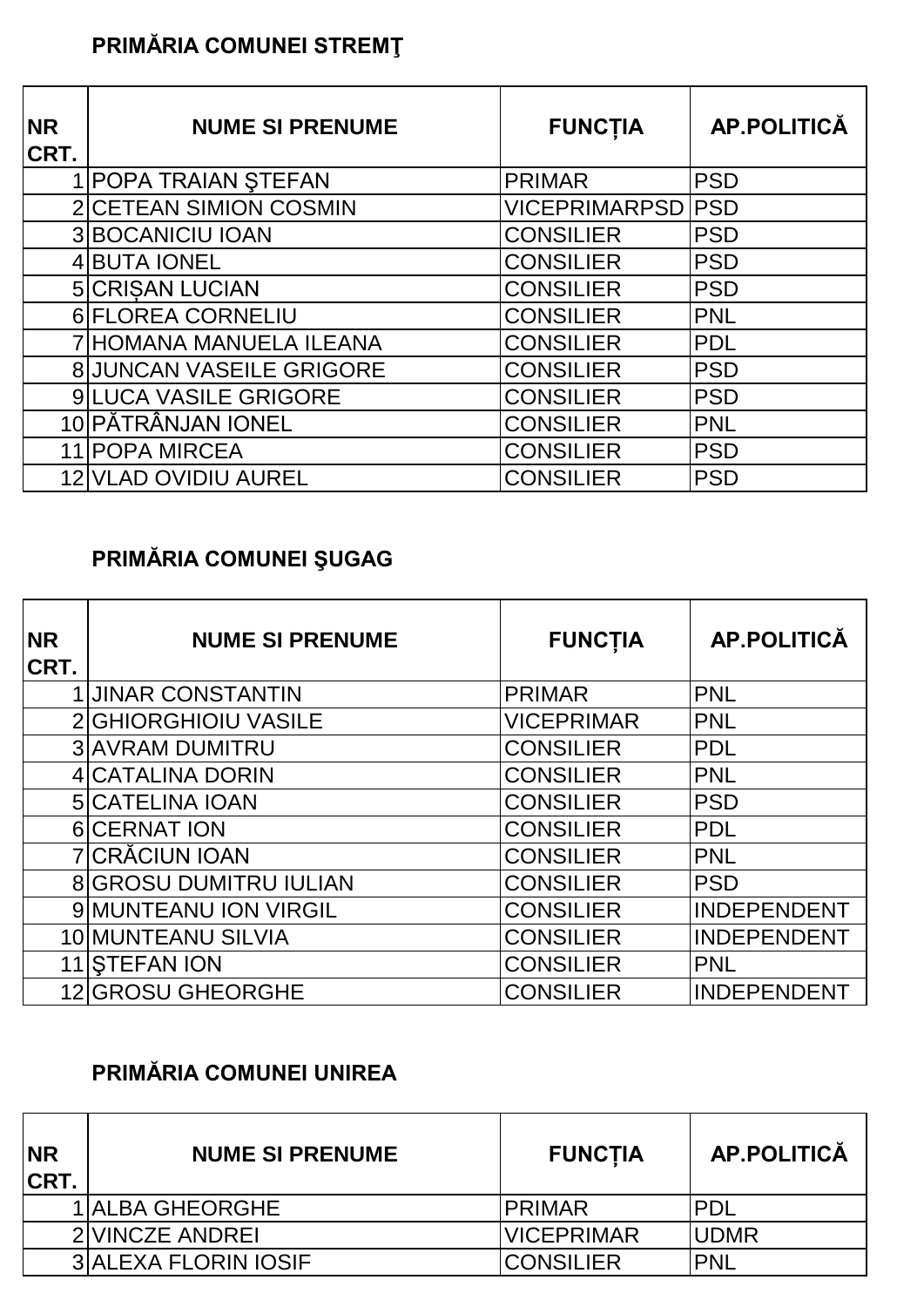| 4 CADAR NICOLAE                     | <b>CONSILIER</b> | <b>PC</b>          |
|-------------------------------------|------------------|--------------------|
| 5 COMAN DAN                         | <b>CONSILIER</b> | <b>PDL</b>         |
| 6 CORNEA AUREL                      | <b>CONSILIER</b> | <b>PDL</b>         |
| <b>7 CRISAN TEODOR</b>              | <b>CONSILIER</b> | <b>INDEPENDENT</b> |
| <b>8 DUMITRESCU CIPRIAN GRIGORE</b> | <b>CONSILIER</b> | <b>PC</b>          |
| 9 FRINCU CALIN AUREL                | <b>CONSILIER</b> | <b>PDL</b>         |
| 10 INDREIU LUCIA                    | <b>CONSILIER</b> | <b>PNL</b>         |
| 11 KISS STEFAN                      | <b>CONSILIER</b> | <b>UDMR</b>        |
| 12 LASLO TITI                       | <b>CONSILIER</b> | PP-DD              |
| 13 METEA ADRIAN                     | <b>CONSILIER</b> | <b>PSD</b>         |
| 14 POPA MARIA                       | <b>CONSILIER</b> | <b>PDL</b>         |
| 15 SZEKELY ISTVAN                   | <b>CONSILIER</b> | <b>UDMR</b>        |
| <b>16 PERIAT DANUTA</b>             | <b>CONSILIER</b> | <b>PDL</b>         |

# **PRIMĂRIA COMUNEI VADU MOȚILOR**

| <b>NR</b><br>CRT. | <b>NUME SI PRENUME</b>    | <b>FUNCTIA</b>    | <b>AP.POLITICĂ</b> |
|-------------------|---------------------------|-------------------|--------------------|
|                   | <b>LAZEA NICOLAE</b>      | <b>PRIMAR</b>     | <b>PNL</b>         |
|                   | 2 CORCHES MARIA ELISABETA | <b>VICEPRIMAR</b> | <b>UNPR</b>        |
|                   | <b>3 ANA SCROB MARIN</b>  | <b>CONSILIER</b>  | <b>PNL</b>         |
|                   | 4 BODEA CORNEL            | <b>CONSILIER</b>  | <b>PDL</b>         |
|                   | 5 CRISAN ION              | <b>CONSILIER</b>  | <b>PSD</b>         |
|                   | <b>6 CRISAN RODICA</b>    | <b>CONSILIER</b>  | <b>PDL</b>         |
|                   | <b>7 JOLDES IULIUS</b>    | <b>CONSILIER</b>  | <b>UNPR</b>        |
|                   | <b>8 LUP IOSIF</b>        | <b>CONSILIER</b>  | <b>PNL</b>         |
|                   | 9 TOADER CONSTANTIN       | <b>CONSILIER</b>  | <b>PER</b>         |
|                   | 10 VULTURAR IOAN          | <b>CONSILIER</b>  | <b>UNPR</b>        |

### **PRIMĂRIA COMUNEI VALEA LUNGĂ**

| <b>NR</b><br><b>CRT.</b> | <b>NUME SI PRENUME</b>        | <b>FUNCTIA</b>    | <b>AP.POLITICĂ</b> |
|--------------------------|-------------------------------|-------------------|--------------------|
|                          | <b>PUSCA VASILE</b>           | <b>PRIMAR</b>     | <b>PDL</b>         |
|                          | 2 STAICU SOLOMON              | <b>VICEPRIMAR</b> | <b>PDL</b>         |
|                          | 3 BĂCILĂ VASILE               | <b>CONSILIER</b>  | <b>PDL</b>         |
|                          | 4 BOCEA GHEORGHE              | <b>CONSILIER</b>  | <b>PDL</b>         |
|                          | <b>5 BOCEA LUCIAN EMILIAN</b> | <b>CONSILIER</b>  | <b>PSD</b>         |
|                          | 6 BOTAN IOAN                  | <b>CONSILIER</b>  | <b>PNL</b>         |
|                          | 7 COMSA CĂLINA                | <b>CONSILIER</b>  | <b>PNL</b>         |
|                          | 8 TÂNTEA IOAN                 | <b>CONSILIER</b>  | <b>PSD</b>         |